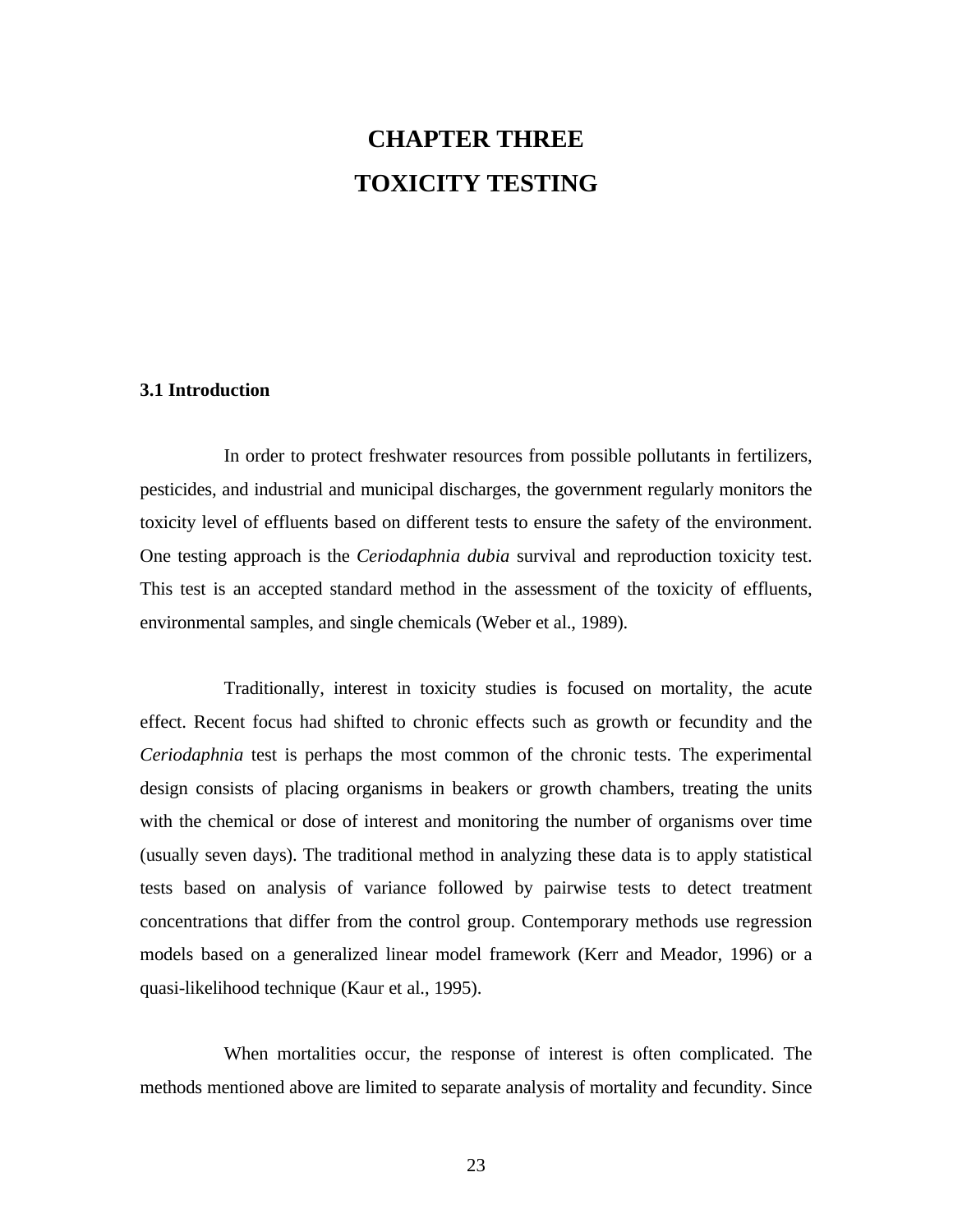mortality almost always exists during the test (especially for high doses), this creates extra zeroes in the response and the above methods may be inappropriate and produce biased estimates. Morgan (1992) discussed the use of Abbott's formula (Abbott, 1925) and other methods to adjust the natural or control mortality in mortality modeling. However, not much has been done in chronic toxicity testing. In order to incorporate these extra zeroes due to mortality, a mixture approach is proposed in this chapter to model and analyze the fecundity data with adjustment for mortality effects. This model allows zeroes to be produced from two different sources, mortality and nonreproductive organisms. The response Y (number of offspring) depends on two variables X and Z via the model  $Y =$  $X^*Z$ , where X is a nonnegative variable representing the number of offspring and Z is a dichotomous variable representing mortality with  $Z = 0$  or 1. When mortality information is provided, both Z and Y are observed. However, most of the time, mortality information is missing and only Y is observable. This mixture model accounts for a certain number of animals who die before any eggs are produced. However, the model does not account for the actual time of death. Time of death can be incorporated into the model and will be discussed in a later chapter. Another major interest of chronic toxicity testing is potency estimation, which indicates the effect of the toxicant on reproduction or growth. The current potency estimate and a new combined potency estimate which incorporates both mortality and fecundity effects are also described.

#### **3.2 Current Potency Estimators**

Currently, there are two commonly used methods for analyzing and estimating inhibition concentration from these toxicity tests. They are the chronic value (ChV) procedure and the inhibition concentration (IC) procedure. The ChV procedure is based on analysis of variance and uses sequential statistical tests to detect treatment concentrations that differ from the control group. Either parametric or nonparametric hypothesis tests are recommended depending on the distributional assumptions considered for the response variable (Weber et al., 1989). The no-observed effect concentration (NOEC) and the lowest-observed effect concentration (LOEC) are obtained based on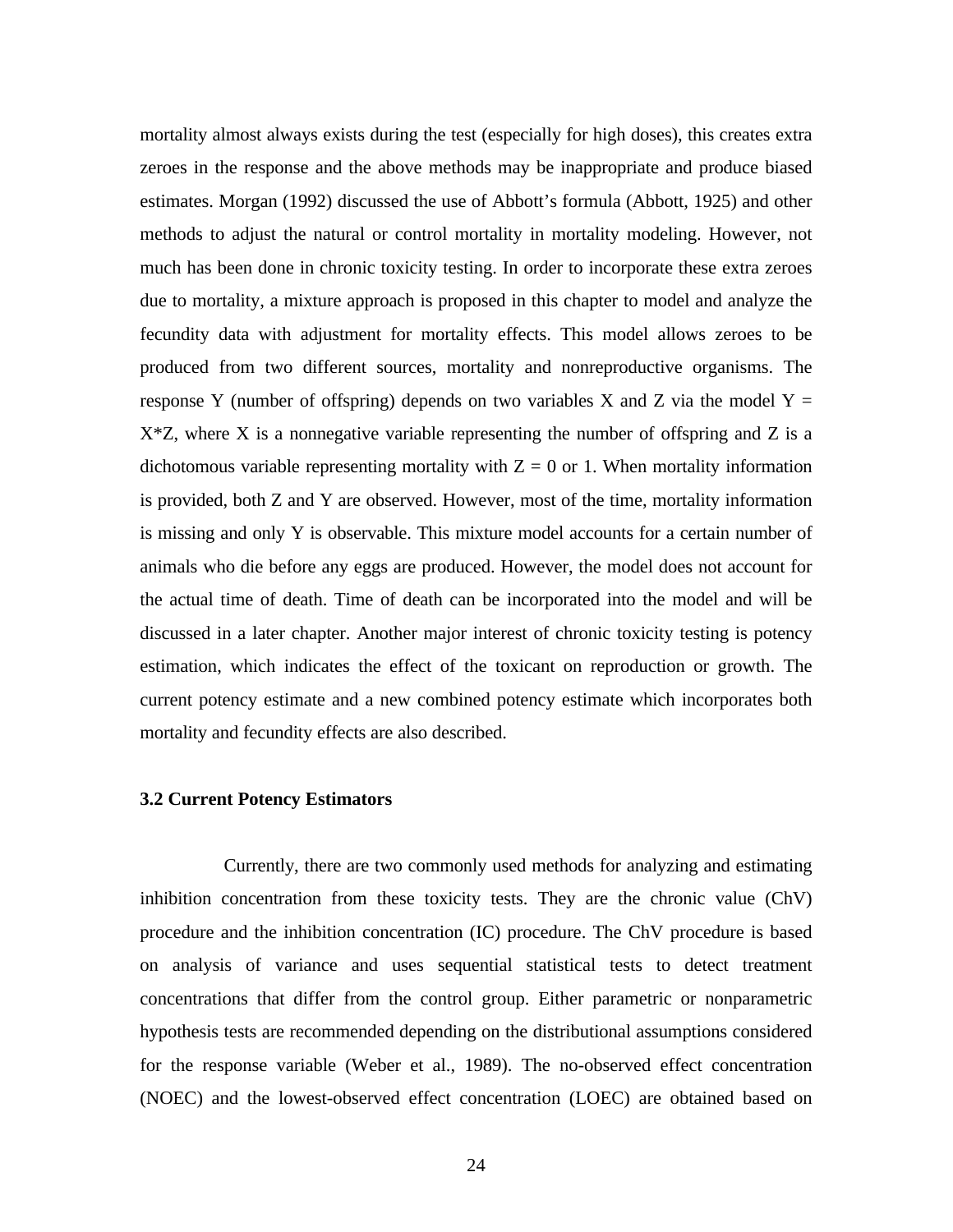estimates of the inhibition concentration and the chronic value. The NOEC is the highest concentration level where the mean response does not differ statistically from the mean response of the control group (zero concentration group). And the LOEC is the lowest concentration level where the mean response is observed to be statistically different from the mean response in the control group. A point estimate of the safe concentration, the chronic value (ChV), is then calculated as the geometric mean between these two concentration. Since the ChV calculation is based on a hypotheses testing procedure, it is highly dependent on the sample sizes (Oris and Bailer, 1993; Suter, 1996). The chronic value estimate also depends on the design of the experiment because the LOEC and the NOEC can only be values that are tested concentration levels.

On the other hand, the IC procedure is a regression based approach which involves the point estimation of an inhibition concentration  $(IC_{100^*q})$  endpoint that causes a specified percent reduction (100\*q%) in reproduction output (Weber et al., 1989; Oris et al., 1991; Norberg-King, 1988). In general,  $IC_{100*q}$  is the concentration of the toxicant required to induce a  $100*q\%$  level of reproduction inhibition where  $0. The$ concentration of interest is the concentration where the mean response is a proportion (1 q) of the mean response of the control group, which can be represented symbolically as the concentration x such that:

$$
1\text{-}q=(\mu_x/\mu_C)
$$

and  $\mu_c$  is the mean response of the control. This analysis usually assumes that reproduction decreases monotonically as the concentration of the toxicant increases. There are a variety of approaches for the estimation of IC's including inverse regression and interpolation. For the interpolation method, linear interpolation between the two nearest concentration values which produce inhibition levels above and below the specified percentage is used to calculate the point estimate of the endpoint. Hence, in order to obtain the IC<sub>50</sub>, the value  $\mu_x = 0.5^* \mu_c$  is needed. It has been observed that the 50% inhibition point  $(IC_{50})$  roughly corresponds to calculated ChV (= geometric mean of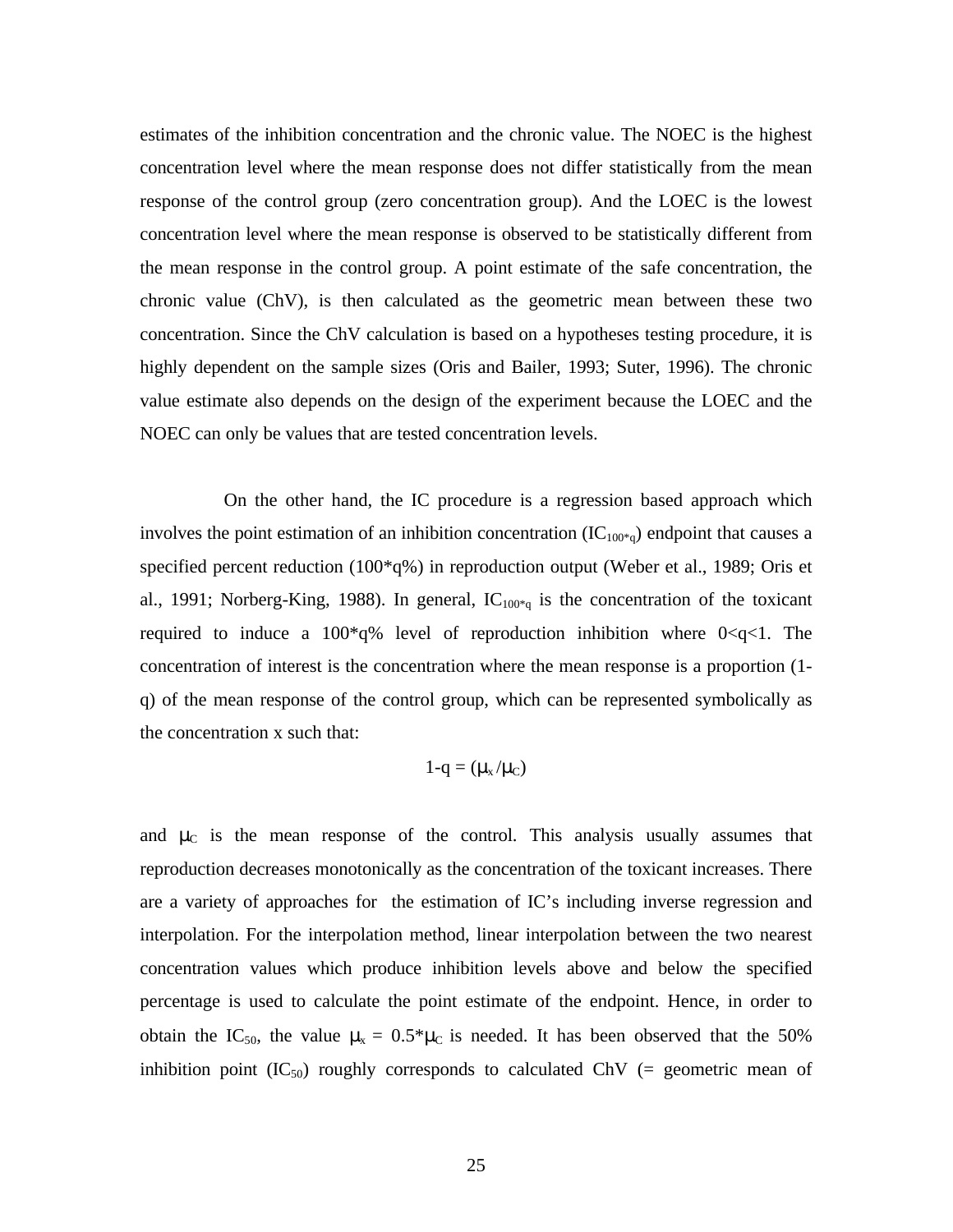LOEC and NOEC) values and that the 25% inhibition point  $(IC_{25})$  corresponds roughly to NOECs from hypothesis-testing analyses (Oris et al., 1991; Norberg-King, 1988). The EPA currently recommends the  $IC_{25}$  as the preferred endpoint for compliance monitoring (USEPA, 1990).

The linear interpolation used in the IC procedure often obtains unsatisfactory results because the linear assumption may not be appropriate. Also since the calculation uses the observed means, the estimate can be affected by outliers or atypical values. Quite often these are zero observations due to mortality.

Many authors have suggested regression type models based on a doseresponse relationship to improve the IC procedure and discuss the advantages of using them in chronic toxicity testing (Stephen and Rogers, 1985). Bailer and Oris (1993) proposed a concentration-response model as an alternative to the ChV calculation and the linear interpolation method. They modeled the relationship between exposure concentration and total number of offspring and estimated concentrations that led to some specified level of inhibition relative to the control group. Bailer and Oris (1993) found that the commonly used Poisson assumption is adequate for their model involving count data. Other authors also proposed regression type models based on the generalized linear model framework (Kerr and Meador, 1996) and the quasi-likelihood technique (Kaur et al., 1995).

#### **3.3 Mixture model**

Even though the proposed regression type models have many advantages over the ChV and IC methods in chronic toxicity testing, they can only analyze fecundity apart from the mortality effect or model only mortality. Since mortality typically occurs for some organisms during the test, mortality often complicates the response of interest. Approaches based on ignoring animals which die, or treating fecundity as zero are inappropriate and produce biased estimates. In order to incorporate these extra zeroes due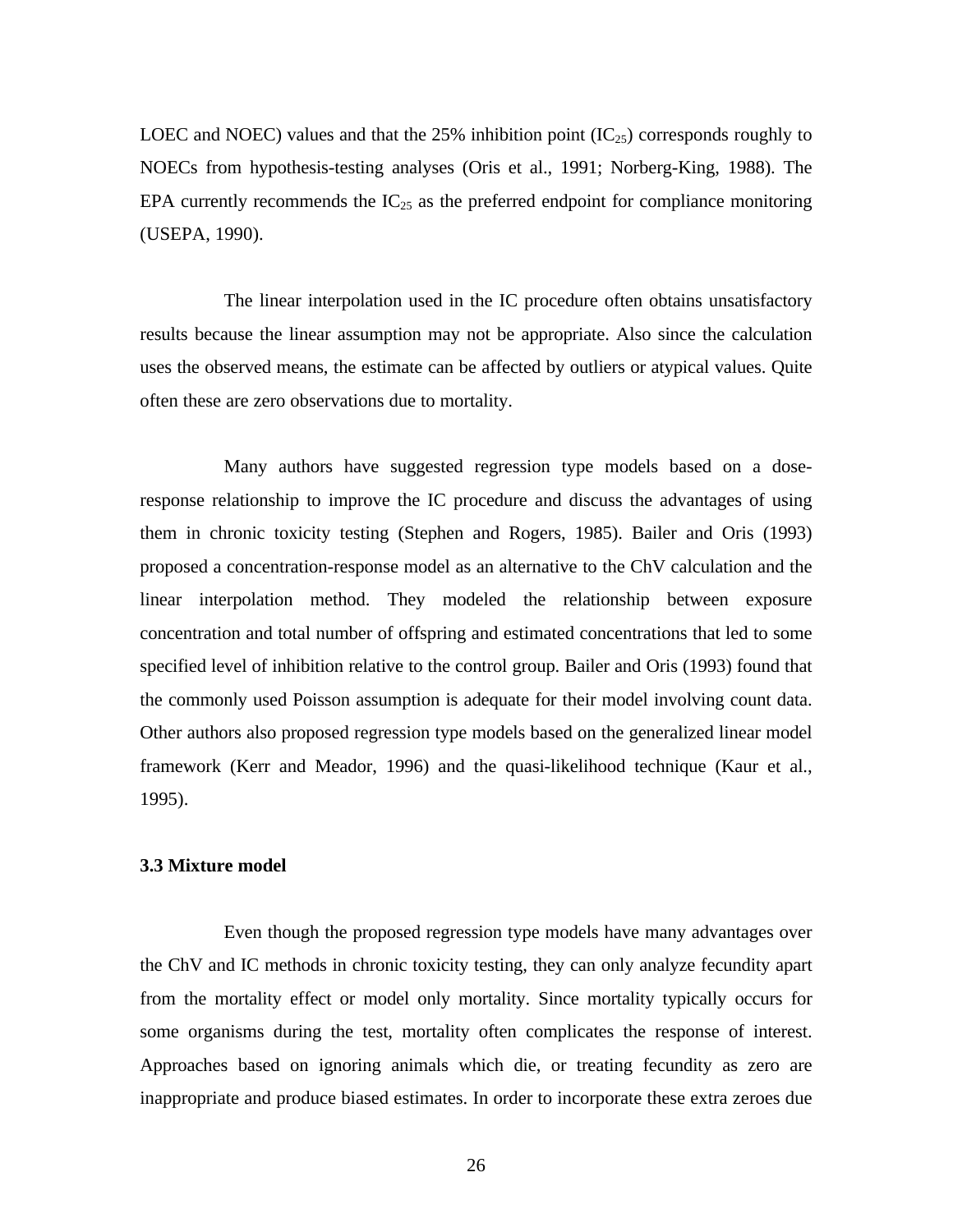to mortality, a mixture approach is proposed to model and to account for mortality and analyze the fecundity data. The mixture approach has been applied in other fields. As discussed in the previous chapter, Lachenbruch (1976), Feuerverger (1979), Heilbron (1989), and Lambert (1992) all developed different techniques using mixture approach to model different type of data.

In this chapter, I look at a *Ceriodaphnia dubia* reproduction toxicity test where the observations are the egg counts of the organisms. The model allows zeroes to be produced from two different sources, mortality and nonreproductive organisms. The response Y (number of offspring) depends on two variables X and Z via the model  $Y =$  $X^*Z$ , where X is a nonnegative variable representing the number of offspring and Z is a dichotomous variable representing mortality with  $Z = 0$  or 1. When mortality information is provided, both Z and Y are observed. However, most of the time, mortality information is missing and only Y is observable. This mixture model accounts for a certain number of animals who die before any eggs are produced. The analysis of the mixture model is based on the likelihood function of the model. The most common distribution for count data is the Poisson distribution. Bailer and Oris (1993) used the Poisson model in their analysis involving count data. The Poisson and zero mixed Poisson distributions are represented in Table 3.1 along with their means and variances.

#### **3.4 Chronic Toxicity Testing with adjustment of mortality effects**

A typical chronic toxicity test uses less than 12-hour-old juveniles and measures reproductive output of 10-20 individuals for each treatment in a 7-day period. We refer to "treatment" as the effluent which is a mix of toxicants or a single chemical. One organism is placed in each container and a dose treatment is applied. Each treatment is usually replicated ten to twenty times depends on the individual experiment. The number of eggs produced each day is counted and the experiment is run for seven days. The response is the number of eggs produced by each organism during the seven day period. The analysis is done on the total number of eggs over the seven day period for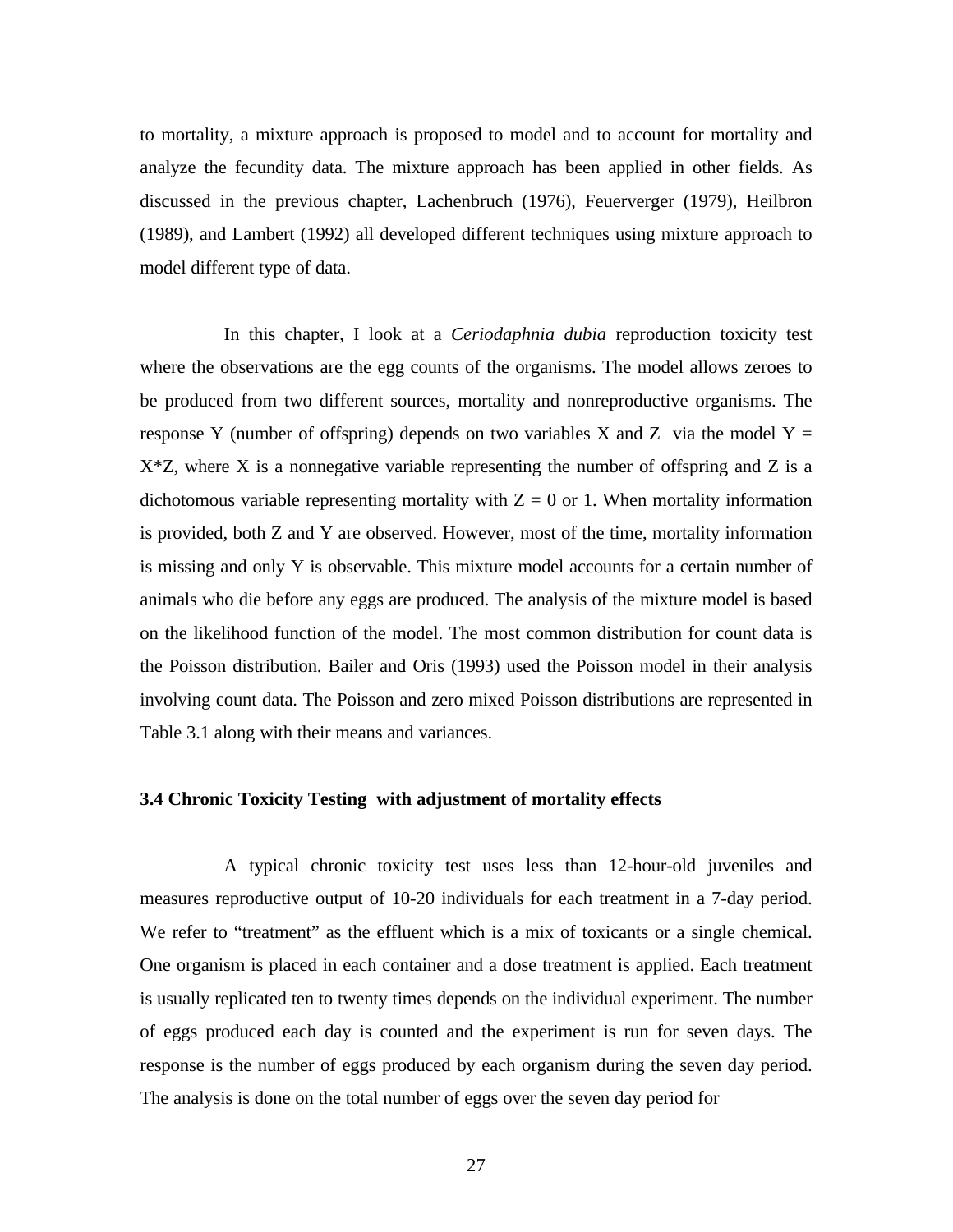| Distribution | Poisson                                                    | Zero mixed Poisson*                                                                                         |
|--------------|------------------------------------------------------------|-------------------------------------------------------------------------------------------------------------|
| Density      | $P(X = x) = \frac{e^{-1} + x}{x}$<br>x!<br>$x = 0, 1, 2, $ | $P(X = 0) = p + (1 - p)e^{-\lambda}$<br>$P(X = x) = (1 - p) e^{-1}1^{x}$<br>$x = 1, 2, 3, $ and $0 < p < 1$ |
| Mean         | λ                                                          | $(1 - p) \lambda$                                                                                           |
| Variance     | λ                                                          | $(1 - p) \lambda + p(1 - p) \lambda^2$                                                                      |

**Table 3.1.** The means and variances for the zero mixed Poisson and Poisson distributions.  $\lambda$  is the mean number of offspring and p is the probability of death.

\* Heilbron (1989)

each treatment. If the dose is sufficiently great, there is mortality and a high zero count may occur. A mixture model is used to adjust the mortality effects. Since the responses (Y's) are egg counts, the model would assume that the counts are independent, that mortality occurs with certain probability  $p_i$  (for the ith dose of the treatment) and the counts follow a Poisson distribution with mean λ. Hence, this mixture model accounts for a certain number of animals who die before any eggs are produced. This model is an added zero model which involves mixed zeroes from mortality and non-reproduction.

#### The Model

The n responses  $\underline{Y} = (Y_1,..., Y_n)$  are independent with

*Prob* (
$$
Y_i = 0
$$
) =  $p_i + (1 - p_i)e^{-1}i$   
\n*Prob* ( $Y_i = k$ ) =  $(1 - p_i)e^{-1}i|\frac{k}{i}/k!$ , where  $k > 0$ .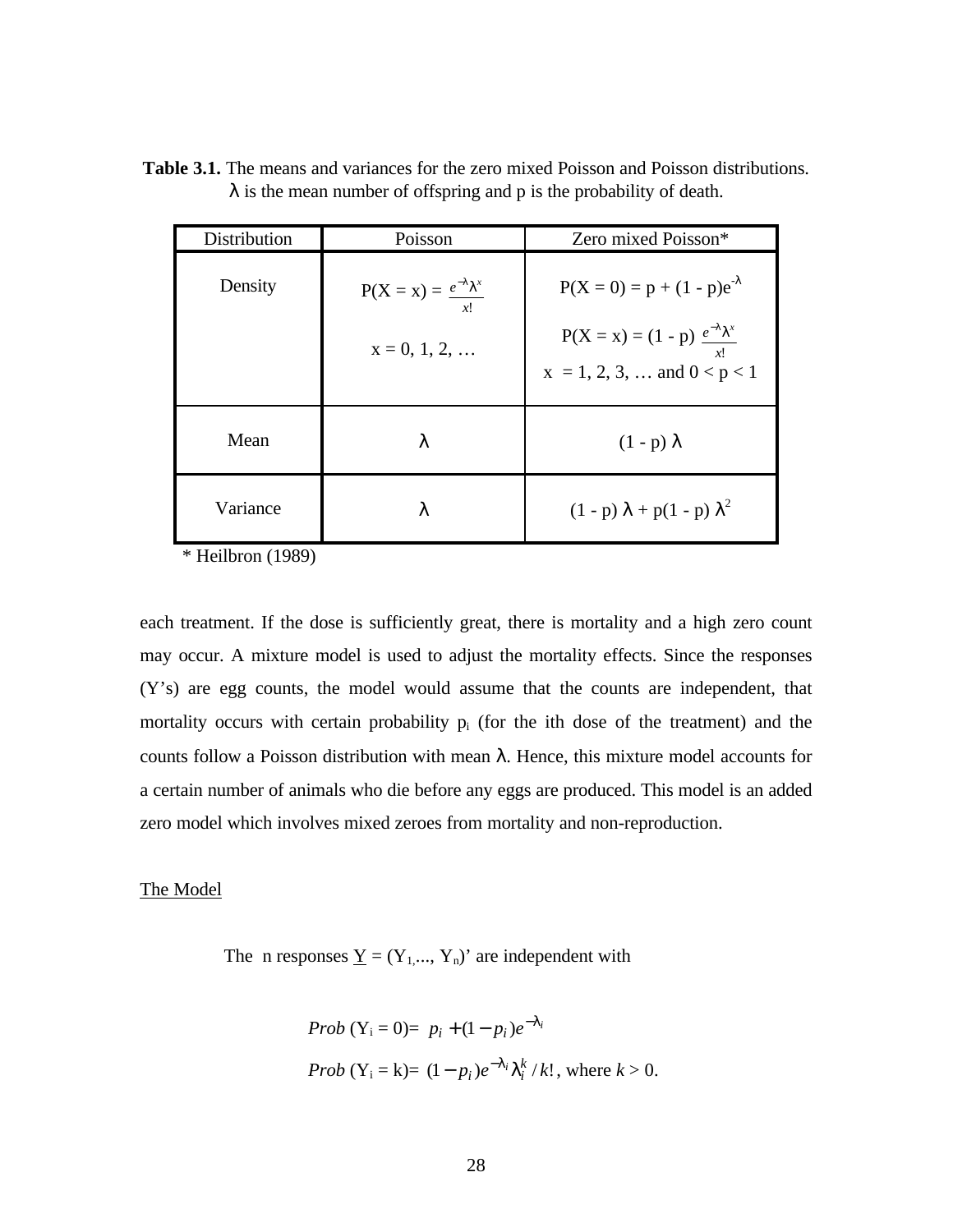The relationship with dose may be modeled generally through the parameters  $\lambda = (\lambda_1, ..., \lambda_n)$  $\lambda_n$ )' and  $p = (p_1, ..., p_n)$ ' using the linear model

$$
log(\lambda) = B\beta
$$
 and  $logit(p) = log(p/(1 - p)) = G\gamma$ 

for the covariate matrices (doses) **B** and **G** and parameters β and γ.

Approaches to modeling this mixture depend on whether p and  $\lambda$  are unrelated or related. In the present example, we assume that p and  $\lambda$  are unrelated and also that the covariates that affect the Poisson mean are the same as the covariates that affect the probability p, i.e.,  $\mathbf{B} = \mathbf{G}$ . Under this assumption the mixture model requires twice as many parameters as the Poisson regression model. By assuming an extra random variable  $Z_i$  to indicate the source of zero observations, where  $Z_i = 0$  if the observation  $Y_i$  is from the Poisson part and  $Z_i = 1$  otherwise, the likelihood function of the model can easily be broken down into several parts. An E-M algorithm can then be used to obtain the maximum likelihood estimators for the coefficients of the ZIP model treating the  $Z_i$ 's as incomplete information. By pre-assigning initial values to the parameters, the EM algorithm would iteratively calculate the estimates until convergence. The EM algorithm for ZIP regression based on Lambert (1992) was implemented using the S-plus programming language. The program is presented in Appendix. The details of the E-M algorithm are presented in the following section.

#### **3.5 E-M algorithm**

Since the analysis is based on the likelihood function, we start with writing down the log likelihood of the zero inflated Poisson model. By replacing the parameters *l* and  $p$  with  $e^{Bb}$  and  $1/(1+e^{-Gg})$ , the log likelihood function of the data can be written as the following: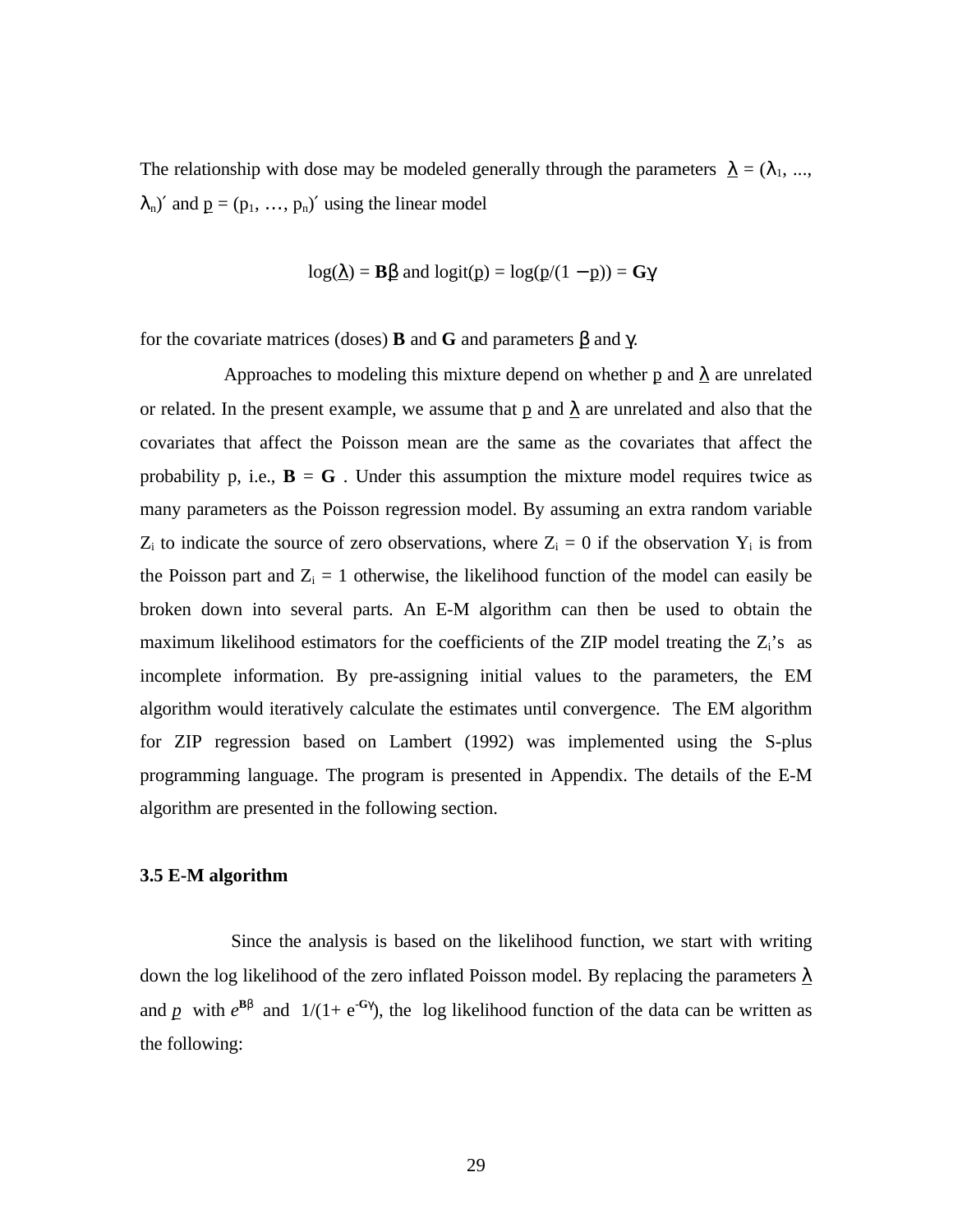$$
L(g, b; y) = \sum_{y_i=0} \log(e^{G_i g} + \exp(-e^{B_i b})) + \sum_{y_i>0} (y_i B_i b - e^{B_i b}) - \sum_{i=1}^n \log(1 + e^{G_i g}) - \sum_{y_i>0} \log(y_i!)
$$
\n(3.1)

where  $\mathbf{G}_i$  and  $\mathbf{B}_i$  are the i<sup>th</sup> row of the covariate matrix **G** and **B**,  $\beta$  and  $\gamma$  are vectors of the regression coefficients. This function is rather difficult to maximize because of the sum of the two exponentials in the first term. Now we assume that we know where the zeroes came from, and we further define an extra variable  $Z_i$ , where  $Z_i = 0$  if the observation  $Y_i$ is from a surviving animal (Poisson) and  $Z_i = 1$  if the observation  $Y_i$  is from mortality (subpopulation of zeroes). Then, imagine that we are able to observe both y and z, the likelihood function L(γ, β; y) can be written as the following:

L(g, b; y, z) = 
$$
\sum_{i=1}^{n} (z_i \mathbf{G}_i g - \log(1 + e^{\mathbf{G}_i g})) + \sum_{i=1}^{n} (1 - z_i)(y_i \mathbf{B}_i b - e^{\mathbf{B}_i b}) - \sum_{i=1}^{n} (1 - z_i) \log(y_i!)
$$
 (3.2).

This consists of 3 components:

1. L(g; y, z) = 
$$
\sum_{i=1}^{n} (z_i \mathbf{G}_i g - \log(1 + e^{\mathbf{G}_i g}))
$$
 (3.3)

2. L(b; y, z) = 
$$
\sum_{i=1}^{n} (1 - z_i)(y_i \mathbf{B}_i b - e^{\mathbf{B}_i b})
$$
 (3.4)

3. 
$$
\sum_{i=1}^{n} (1 - z_i) \log(y_i!) \tag{3.5}
$$

Part 3 can be ignored in the maximization process because it is just a constant term with respect to the regression coefficients  $β$  and  $γ$ . The log likelihood can then be maximized rather easily because 1 and 2 can be maximized separately. However, the variable Z is unobservable and the E-M algorithm is introduced to solve this problem. The E-M algorithm involves two steps: the E (estimation) step and the M (maximization) step. The likelihood can then be maximized iteratively by alternating between the two steps. The E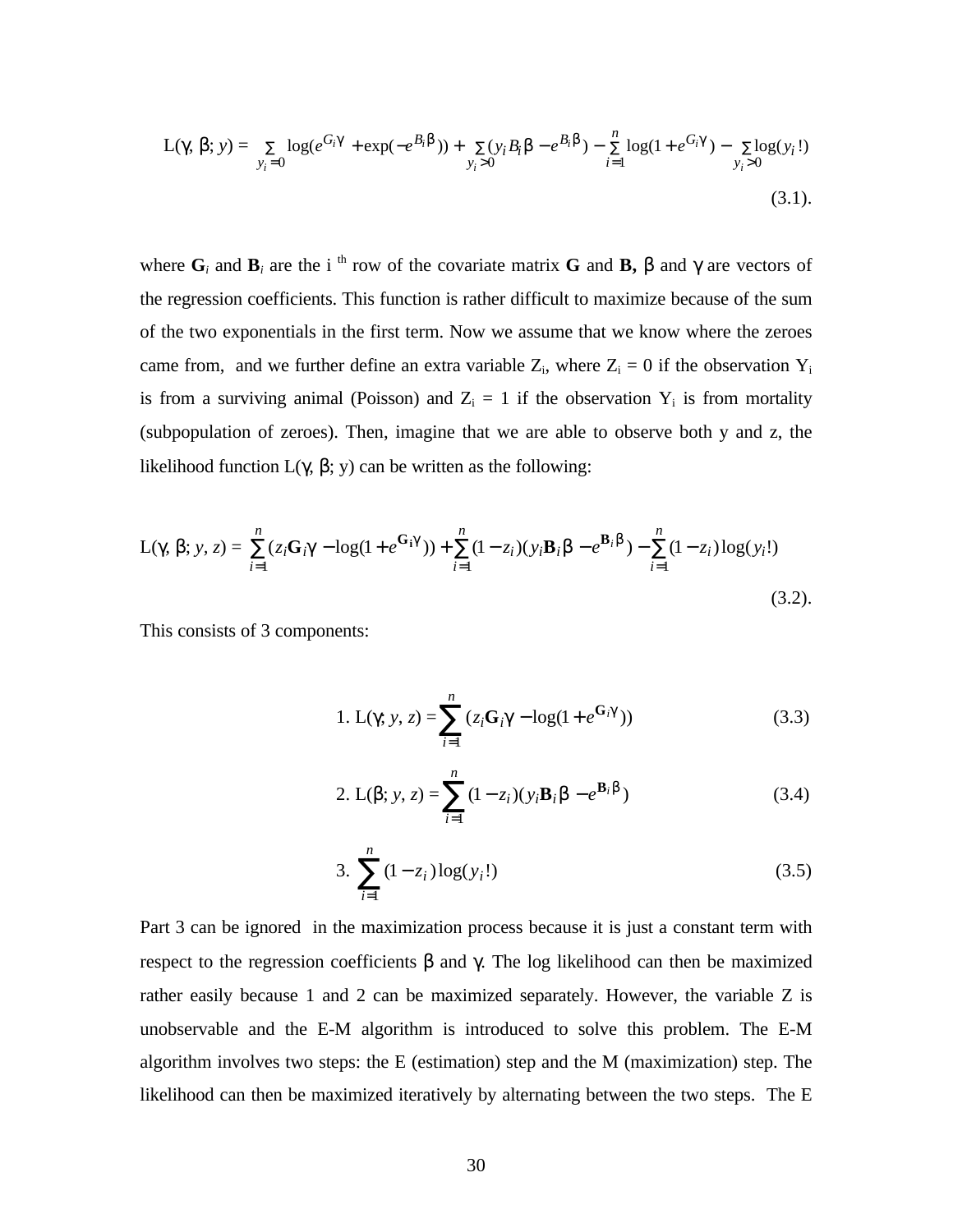step is to estimate the value of Z given the current estimates of  $\beta$  and  $\gamma$ . The M step is to estimate the value of  $\beta$  and  $\gamma$  by maximizing the likelihood given the current value of Z. The actual algorithm consists of three steps for each iteration, one estimation step, one maximization step for  $\beta$  and one maximization step for  $\gamma$ , for the k+1<sup>th</sup> iteration. The details are:

#### **1. E-step**

Estimate Z<sub>i</sub> by using Bayes rule given the most recent estimates of  $\beta$  and  $\gamma$ ,  $\beta^{(k)}$  and  $\gamma^{(k)}$ . Here  $Z_i^{(k)} = Prob(mortality|y_i, g^{(k)}, b^{(k)})$ 

$$
= \frac{Prob(y_i \mid mortality)Prob(mortality)}{Prob(y_i \mid mortality)Prob(mortality) + Prob(y_i \mid survival)Prob(survival)}
$$
  
=  $(1 + e^{-G_i g^{(k)} - exp(B_i b^{(k)})})^{-1}$  if  $y_i = 0$   
= 0 if  $y_i > 0$  (3.7)

#### **2. M step for** β

Maximize L(b; *y*,  $Z^{(k)}$ ) to obtain the estimate of  $\beta^{(k+1)}$ . This can be found by a weighted log-linear Poisson regression with weights 1- $Z^{(k)}$  [McCullagh and Nelder (1989)].

#### **3. M step for** γ

Maximize  $L_c(g; y, Z^{(k)})$  to obtain the estimate of  $g^{(k+1)}$ . Since  $Z_i^{(k)} = 0$  whenever  $y_i > 0$ ,

L(g; y, z) = 
$$
\sum_{i=1}^{n} (z_i G_i g - \log(1 + e^{G_i g}))
$$
 can be re-written as

$$
L(g; y, z) = \sum_{y_i=0} Z_i^{(k)} G_i g - \sum_{y_i=0} Z_i^{(k)} \log(1 + e^{G_i g}) - \sum_{i=1}^n (1 - Z_i^{(k)}) \log(1 + e^{G_i g})
$$
(3.8).

To maximize this as a function of g, suppose that  $n_0$  out of  $n$   $y_i$ 's are zeroes, for example,  $y_{i_1}, \ldots, y_{i_{n_0}}$  are 0. We can define the following: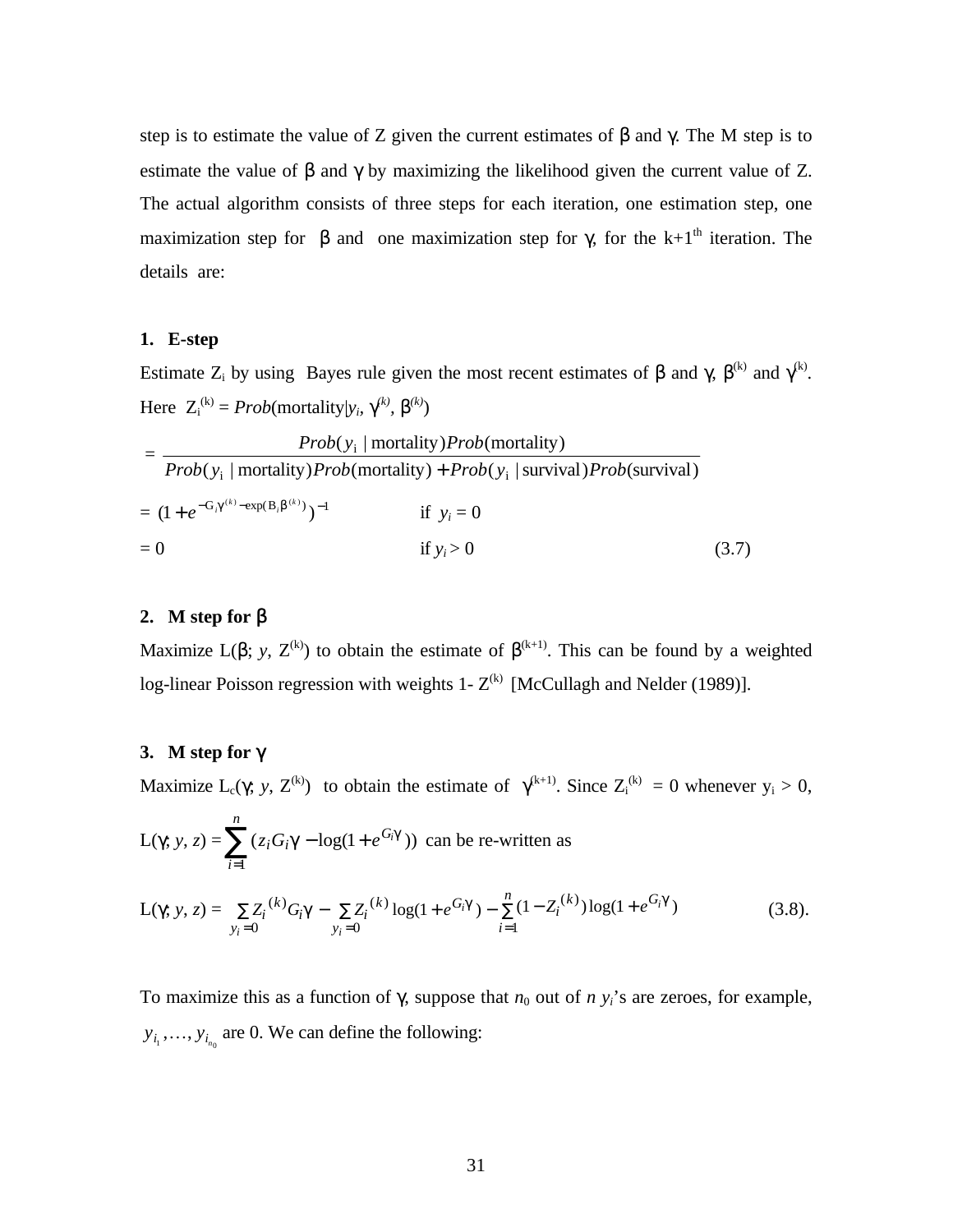$$
\mathbf{y}_{*} = (y_{1},..., y_{n}, y_{i_{1}},..., y_{i_{n_{0}}}),
$$
  
\n
$$
\mathbf{G}_{*} = (\mathbf{G}_{1}^{'},...,\mathbf{G}_{i_{1}}^{'},...,\mathbf{G}_{i_{n_{0}}}^{'}),
$$
  
\n
$$
\mathbf{P}_{*}^{'} = (p_{1,...,}p_{n}, p_{i_{1}},..., p_{i_{n_{0}}}).
$$

Then we also define a diagonal matrix  $W^{(k)}$  with diagonal element

$$
w^{(k)} = (1 - Z_1^{(k)}, \dots, 1 - Z_n^{(k)}, Z_{i_1}^{(k)}, \dots, Z_{i_{n_0}}^{(k)}).
$$

Now we can write,

$$
L(\gamma; y, Z^{(k)}) = \sum_{i=1}^{n+n_0} y_{*i} w_i^{(k)} G_{*i} \gamma - \sum_{i=1}^{n+n_0} w_i^{(k)} \log(1 + e^{G_{*i} \gamma})
$$
(3.9)

with the score function  $G^*W^{(k)}(y^* - P^*)$  and the negative information matrix **\* \* ' (k) G\*W Q G** ,where **Q**\* is the diagonal matrix with **P**\*(1−**P**\*) on the diagonal. These functions are the same as those for a weighted logistic regression with response  $y_*,$ covariate matrix  $G^*$ , and weights w<sup>(k)</sup>. Hence  $\gamma^{(k)}$  can be found easily by weighted logistic regression.

The E-M algorithm starts with an initial values of  $\beta$  and  $\gamma$  and iterates through the E step and M step until the estimates converge. The initial values of  $\beta$  can be found by performing a Poisson regression on only the positive responses. If mortality information is recorded during the experiment, the initial values of  $\gamma$  can be found by a logistic regression using the mortality information. However, if the mortality information was not recorded, the initial values of γ can be found by estimating the intercept term by the log odds of the observed average probability and setting other terms to zeroes. The initial value of z will then be determined by the values of β and γ.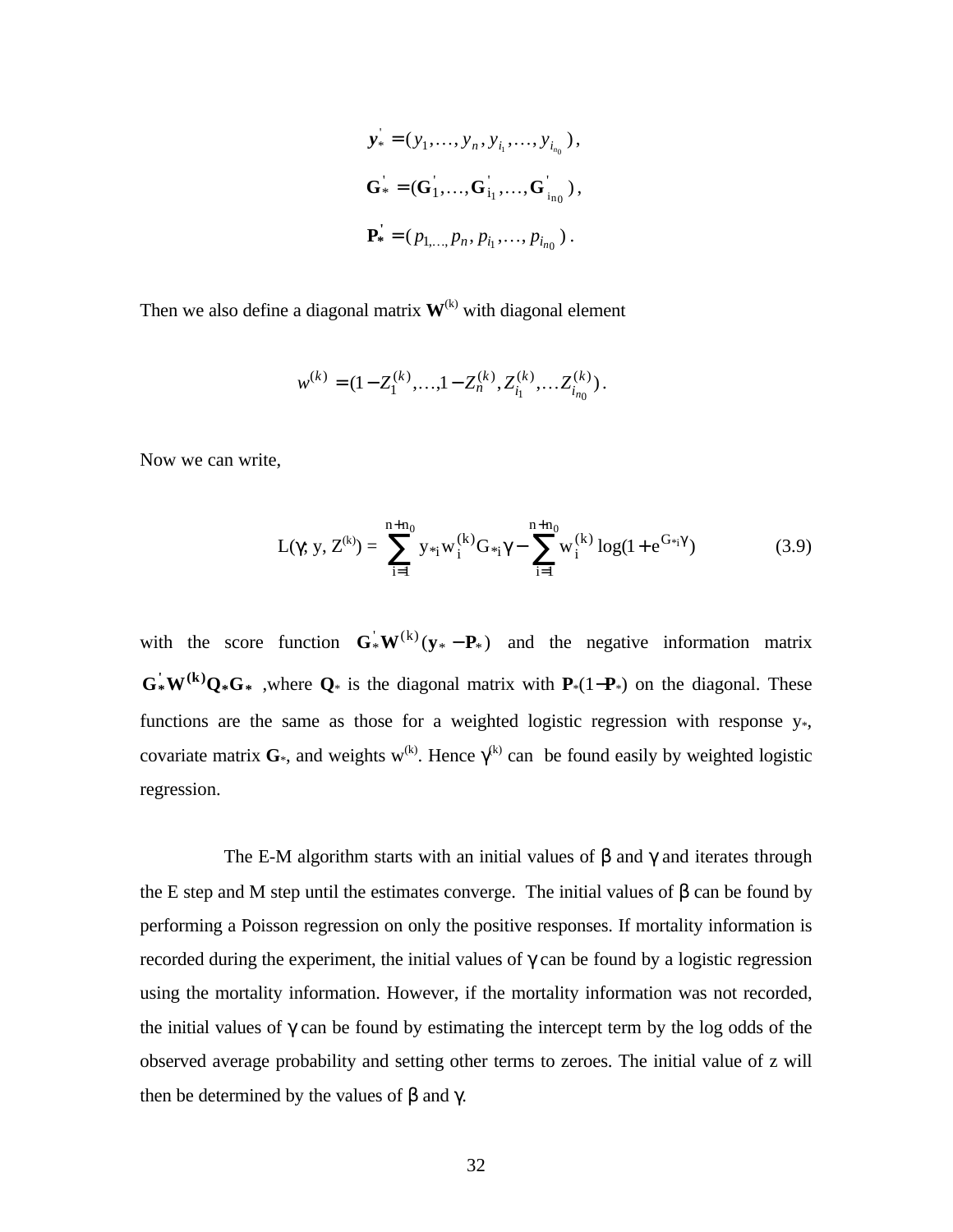In the case where p and  $\lambda$  are related, one approach is to re-parametrize the model as  $log(\lambda) = B\beta$  and  $logit(p) = -\tau B\beta$ , with an unknown, real-valued shape parameter  $\tau$  which implies that  $p_i = (1 + \lambda_i^{\tau})^{-1}$ . The ZIP model with logit link for p, log link for  $\lambda$ , and shape parameter  $\tau$  is denoted as ZIP( $\tau$ ). A Newton Raphson algorithm can be used to estimate the coefficients for the  $\text{ZIP}(\tau)$  regression model which is computationally more complex than the E-M algorithm and not discussed in this dissertation.

#### **3.6 Examples**

The model was applied to an experiment involving four chemicals (copper, mercury, zinc and chromium). The experiment is carried out by placing a water flea (*Ceriodaphnia dubia*) into a container and different levels of toxicants. There are 33 treatments in the experiment with 20 replications for each treatment. The total egg counts for the seven days period are used as the response. Thus the same data is used throughout only with different independent variables in the different models. In order to keep the comparison of the inhibition concentration simple, only the single covariate models are compared in the first example. Models that include all toxicants will be presented later. Here, the Poisson regression approach was first carried out. Table 3.2 presents the results of fitting Poisson models to each chemical.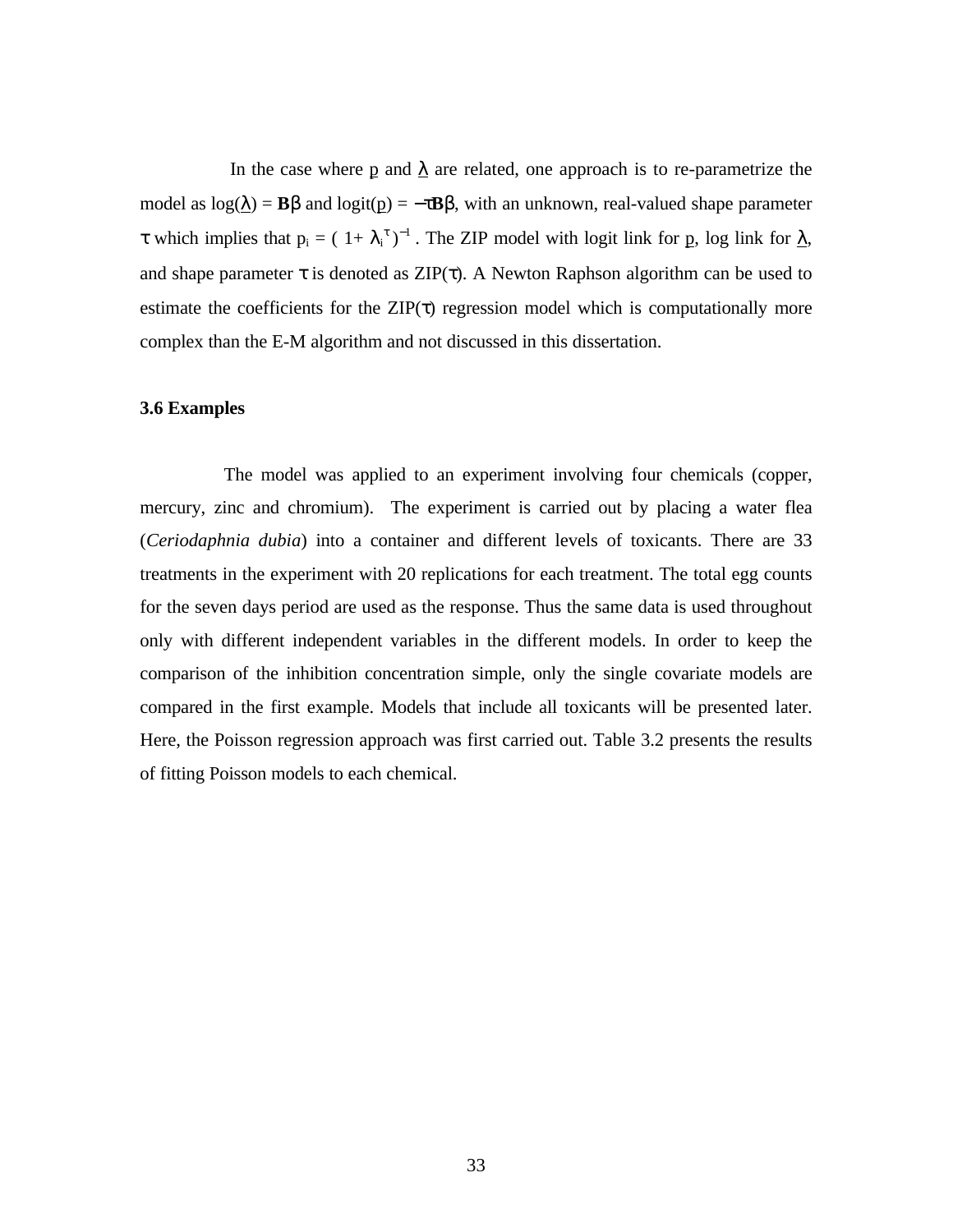|                           | <b>CH</b>  | CU         | МE         | ΖI         |
|---------------------------|------------|------------|------------|------------|
| $\boldsymbol{\beta }_{0}$ | 2.811      | 2.876      | 2.838      | 2.662      |
|                           | (0.0151)   | (0.0143)   | (0.0123)   | (0.0171)   |
|                           | $-0.208$   | $-0.096$   | $-0.120$   | $-0.005$   |
|                           | (0.0097)   | (0.0036)   | (0.0035)   | (0.0006)   |
| <b>SSR</b>                | 1619.827   | 1239.807   | 1081.763   | 1858.07    |
| log likelihood            | $-4037.65$ | $-3654.33$ | $-3585.16$ | $-4253.16$ |

**Table 3.2.** Summary of Poisson models each with single toxicant. Values in () are standard errors.

Note: log likelihood is calculated based on all data, SSR is calculated based on treatment means.

This approach assumes that mean fecundity follows a Poisson distribution, but it does not consider the mortality effect on the responses. The copper model and the mercury model are the best Poisson models among the four models with the highest loglikelihood (-3654.33 for copper and –3585.16 for mercury). The mixture model approach was based on ZIP model (Lambert, 1992) and the results are presented in Table 3.3. The model is fitted using an Splus program (Appendix B).

**Table 3.3.** Summary of ZIP regression models each with single toxicant.  $\beta_0$ ,  $\beta_1$ , are the Poisson regression and  $\gamma_0$ ,  $\gamma_1$  are for the binary model. Values in () are standard errors.

|                | <b>CH</b>  | <b>CU</b>  | <b>ME</b>  | ZI         |
|----------------|------------|------------|------------|------------|
| $\beta_0$      | 2.900      | 2.944      | 2.960      | 2.895      |
|                | (0.0155)   | (0.0142)   | (0.0124)   | (0.0166)   |
| $\beta_1$      | $-0.052$   | $-0.037$   | $-0.060$   | $-0.002$   |
|                | (0.0102)   | (0.0036)   | (0.0035)   | (0.00060)  |
| $\gamma_0$     | $-2.064$   | $-1.800$   | $-1.985$   | $-1.310$   |
|                | (0.1658)   | (0.1231)   | (0.1496)   | (0.1529)   |
| $\gamma_1$     | 0.605      | 0.131      | 0.222      | 0.009      |
|                | (0.0773)   | (0.0151)   | (0.0243)   | (0.0051)   |
| <b>SSR</b>     | 1604.479   | 1304.269   | 1098.168   | 1860.810   |
| log likelihood | $-2178.63$ | $-2107.96$ | $-2023.39$ | $-2218.50$ |

Note: log likelihood is calculated based on all data, SSR is calculated based on treatment means.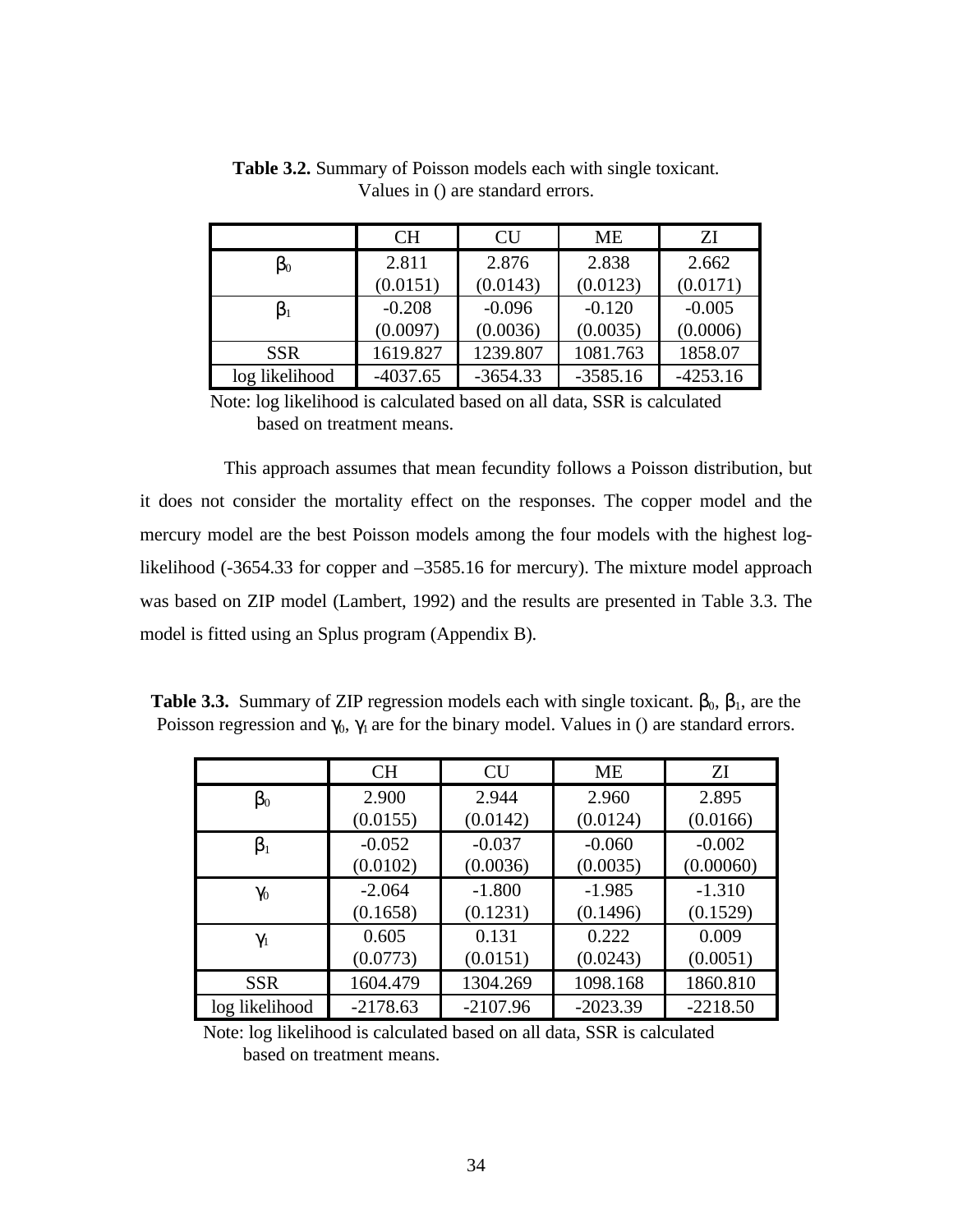The copper model and the mercury model are the best among the four models with the highest log-likelihood (−2107.96 for copper and −2023.39 for mercury, Table 3.3). However, the mixture model has 4 parameters which is 2 more than the Poisson model. Different hypotheses can be tested based on the likelihood ratio test. One of them is the hypothesis that the Poisson model is better than the ZIP model. The test statistic follows an asymptotic chi-square distribution and for the copper (CU) model  $2x(3654.33-2107.96) = 2x1546.34 = 3092.68$  with  $(4 – 2) = 2$  degrees of freedom. This is highly significant and indicates that the ZIP model is better than the regular Poisson model. In fact, based on the log likelihood, all four model are improved by including the zero inflated model. The fitted models for copper and mercury are plotted in Figure 3.1 and 3.2 respectively.

**Figure 3.1.** Copper Model (PDF, 4K, Fig3-1.pdf)

**Figure 3.2.** Mercury Model (PDF, 4K, Fig3-2.pdf)

Both the Poisson model and mixture model are plotted. The mixture model involves two different parts, the overall prediction is based on the product of two parts  $[\hat{\mu}]$  $= (1 - \hat{p})^* \hat{\lambda}$  where  $\hat{\lambda}$  is the Poisson mean (reproduction) and  $(1 - \hat{p})$  is the logistic (survival) probability. The survival probabilities are plotted at the bottom of the graphs and they show mercury has a greater mortality effect than copper (the survival probability of mercury drops off faster than that of copper). The plots also show that the mixture model is very comparable to the Poisson model. However, the overall fits are affected by the large variation in the observations and the poor design of the experiment. Further research should investigate the design of experiments for mixture models. This may improve the fit of the model as well as help to reduce the variation in the data.

A second example of the *Ceriodaphnia* data includes all four toxicants in the models at the same time. Furthermore, the interactions and quadratic terms are also considered. Six different models are investigated, and the estimated coefficients of these six models are presented in Table 3.4 – Table 3.8. The regular Poisson model results are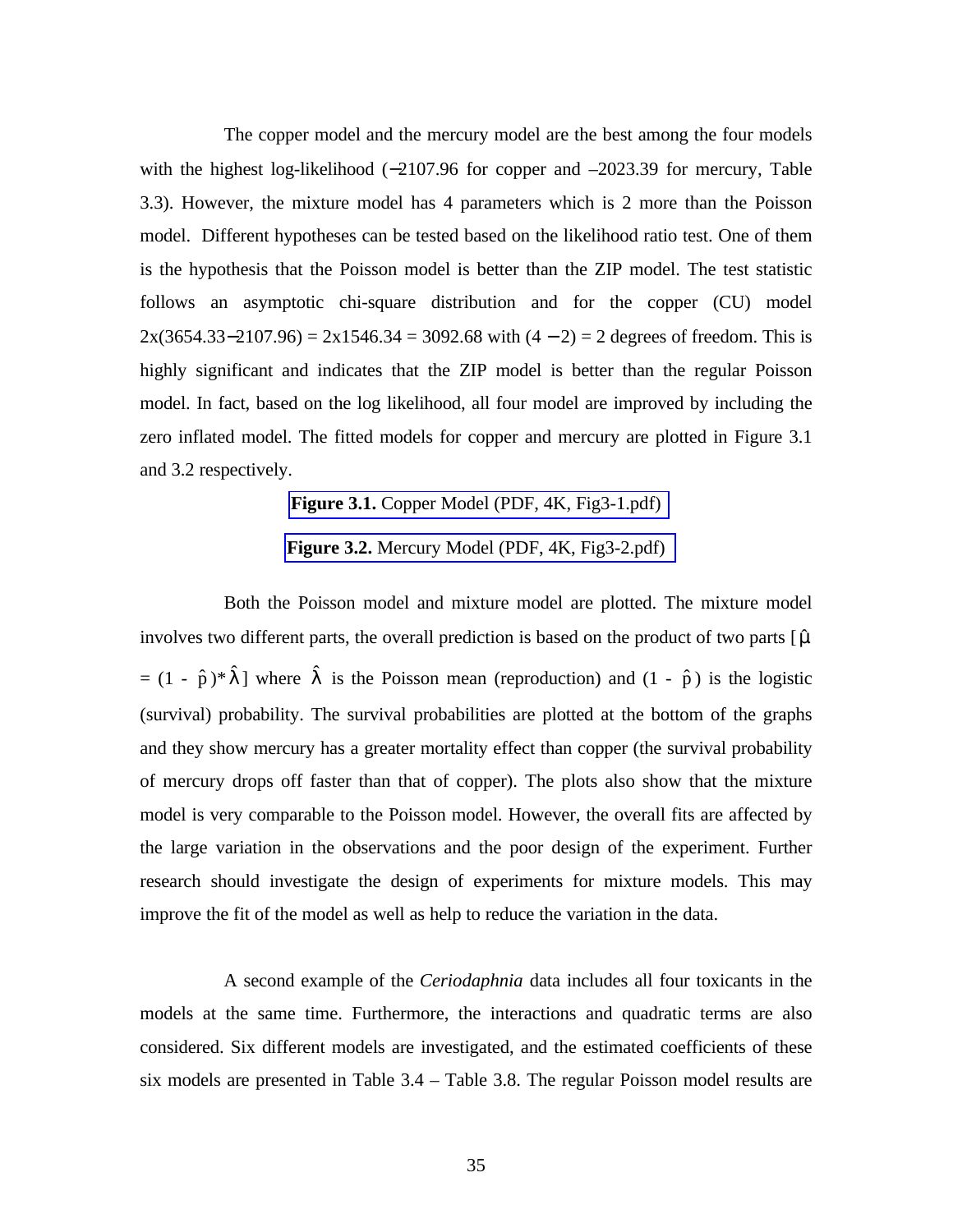also shown next to the ZIP model results for comparisons. The comparisons are done based on the log likelihood and are shown in Table 3.9. The terms used in the models are explained in Table 3.10.

Based on the log likelihood values in Table 3.9, model #5 with 10 parameters has the highest value (-2859.15) among all the ZIP models. This model has the same number of parameters as model #6, but its value of log likelihood is  $(2946.52 - 2859.15 =$ 87.37) higher than model #6. The toxicant, zinc is dropped in models #4 and #5 because it was shown to have a very weak toxicant effect in the previous example.

 Model #1 and model #2 have the lowest log likelihood (-3188.10 and – 3115.36 respectively) among all the ZIP models. When compared with the Poisson model, model #3, 4, 5, 6 of the ZIP model have a higher log likelihood values than those of the Poisson models. The differences in the log likelihood of the Poisson model and the ZIP for model #3 is 94, for model #4 is 188.5, for model #5 is 286.18, and for model #6 is 244.71. These values are all significant when using the likelihood ratio test. Hence, the Poisson models are the better models in these cases. On the other hand, model #1 and #2 of Poisson model have higher log likelihood values than those of #1 and #2 of ZIP models. The Poisson models fit a little bit better in these two models.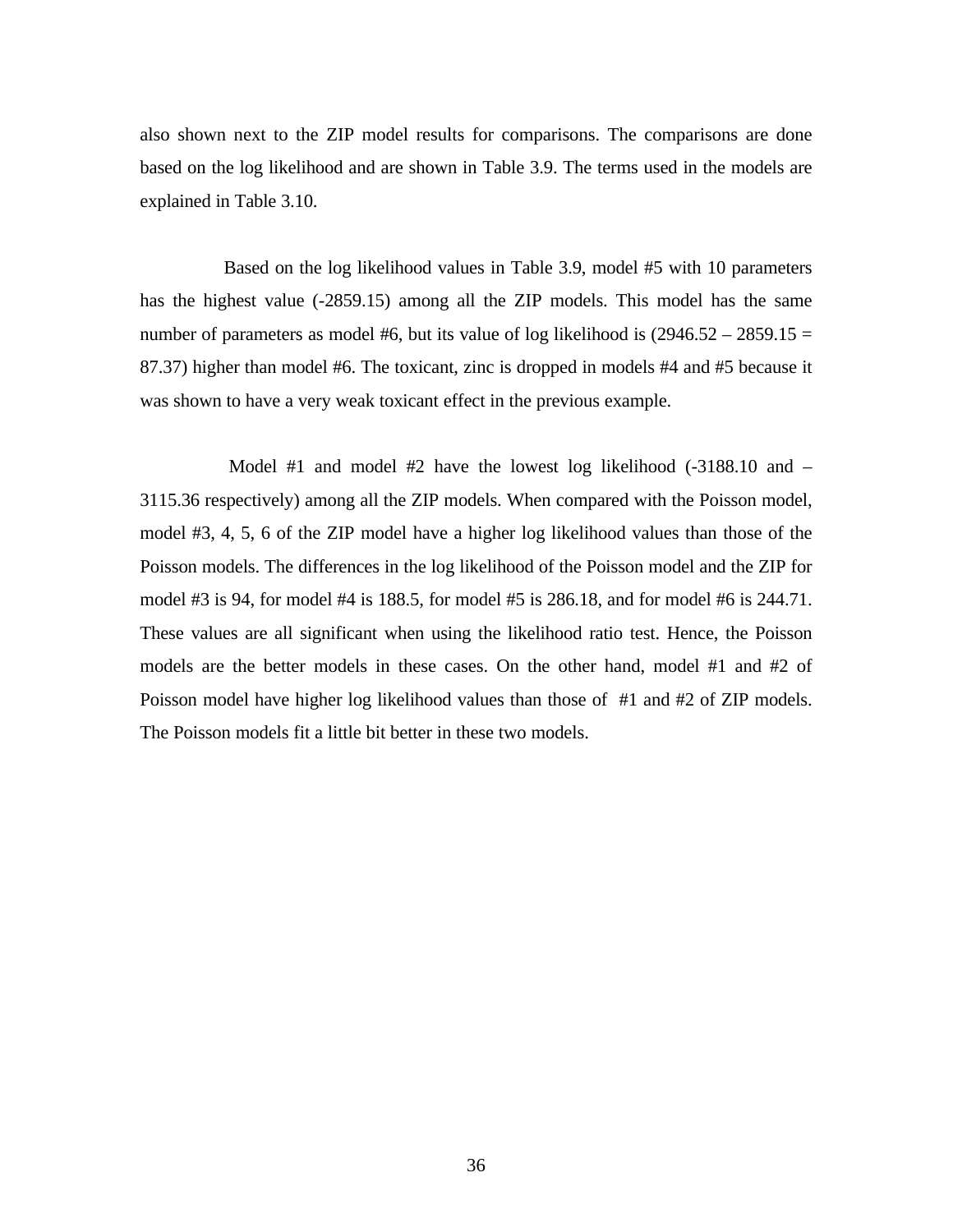|               |                    | Model #1   | Model #1   | Model #2   | Model #2 |
|---------------|--------------------|------------|------------|------------|----------|
|               |                    | <b>ZIP</b> | Poisson    | <b>ZIP</b> | Poisson  |
| Reproduction  | <b>INT</b>         | 3.028      | 3.004      | 3.056      | 3.080    |
| (Poisson part |                    | (0.0218)   | (0.0219)   | (0.0206)   | (0.0203) |
| for ZIP)      | <b>CH</b>          | 0.105      | 0.264      | $-0.023$   | 0.136    |
|               |                    | (0.0525)   | (0.0478)   | (0.0341)   | (0.0344) |
|               | <b>CU</b>          | 0.027      | 0.031      | 0.006      | $-0.015$ |
|               |                    | (0.0227)   | (0.0209)   | (0.0119)   | (0.0120) |
|               | <b>ME</b>          | $-0.277$   | $-0.330$   | $-0.187$   | $-0.286$ |
|               |                    | (0.0377)   | (0.0297)   | (0.0227)   | (0.0210) |
|               | ${\rm ZI}$         | $-0.011$   | $-0.015$   | $-0.007$   | $-0.009$ |
|               |                    | (0.0025)   | (0.0025)   | (0.0024)   | (0.0024) |
|               | CH <sup>*</sup> CU | 0.003      | 0.027      |            |          |
|               |                    | (0.0056)   | (0.0047)   |            |          |
|               | CH*ME              | $-0.0005$  | $-0.035$   | --         | $-1$     |
|               |                    | (0.0050)   | (0.0037)   |            |          |
|               | CH <sup>*</sup> ZI | $-0.006$   | $-0.006$   | --         |          |
|               |                    | (0.0008)   | (0.0009)   |            |          |
|               | CU*ME              | $-0.006$   | $-0.010$   | --         | --       |
|               |                    | (0.0017)   | (0.0013)   |            |          |
|               | CU*ZI              | $-0.00011$ | $-0.003$   | $-$        | $-$      |
|               |                    | (0.0005)   | (0.0005)   |            |          |
|               | $ME*ZI$            | 0.001      | 0.001      |            |          |
|               |                    | (0.0003)   | (0.0003)   |            |          |
|               | CH*CH              | $-0.004$   | $-0.089$   | $-0.005$   | $-0.093$ |
|               |                    | (0.013)    | (0.0107)   | (0.0105)   | (0.0011) |
|               | CU*CU              | $-0.002$   | $-0.002$   | $-0.001$   | $-0.002$ |
|               |                    | (0.0007)   | (0.0006)   | (0.0005)   | (0.0005) |
|               | ME*ME              | 0.024      | 0.032      | 0.015      | 0.024    |
|               |                    | (0.0035)   | (0.0028)   | (0.0026)   | (0.0240) |
|               | ZI*ZI              | 0.0003     | 0.0005     | 0.0002     | 0.0002   |
|               |                    | (0.0001)   | (0.000057) | (0.00005)  | (0.0005) |

**Table 3.4.** Estimated coefficients for ZIP and Poisson models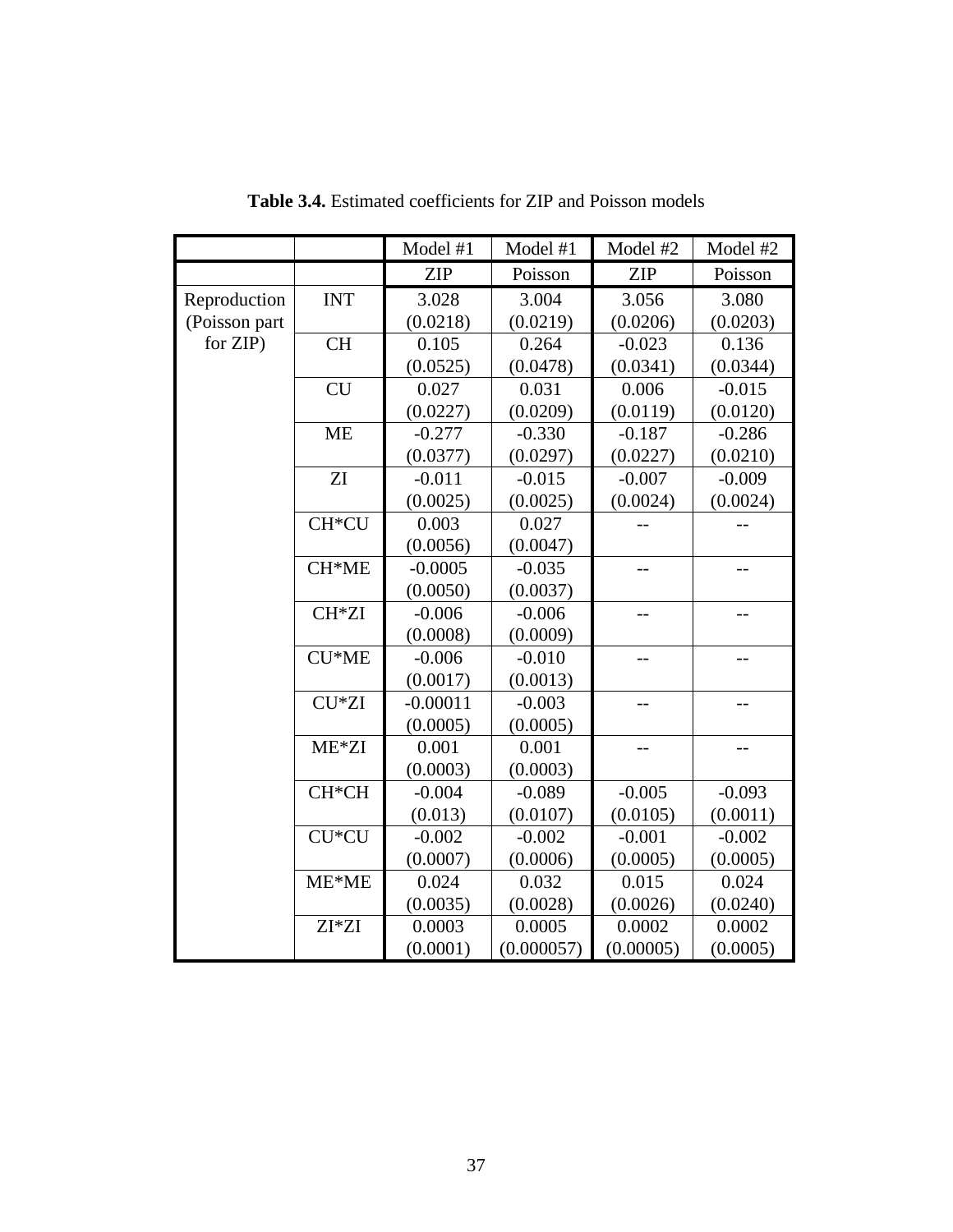|                |            | Model #1   | Model #2   | Model #3   |
|----------------|------------|------------|------------|------------|
|                |            | <b>ZIP</b> | <b>ZIP</b> | <b>ZIP</b> |
| Mortality      | <b>INT</b> | $-4.925$   | $-5.172$   | $-3.887$   |
| (logistic part |            | (0.9608)   | (0.5850)   | (0.570)    |
| of ZIP)        | <b>CH</b>  | $-1.202$   | 0.0314     | 1.016      |
|                |            | (0.5318)   | (0.2983)   | (0.2126)   |
|                | CU         | $-0.134$   | 0.301      | 0.014      |
|                |            | (0.2018)   | (0.1150)   | (0.0558)   |
|                | <b>ME</b>  | 1.623      | 0.790      | 0.107      |
|                |            | (0.3328)   | (0.1844)   | (0.0972)   |
|                | ZI         | 0.148      | 0.117      | $-0.008$   |
|                |            | (0.0432)   | (0.0313)   | (0.0212)   |
|                | CH*CU      | $-0.099$   |            | $-0.072$   |
|                |            | (0.0209)   |            | (0.0194)   |
|                | CH*ME      | 0.090      | $-$        | 0.038      |
|                |            | (0.0373)   |            | (0.0290)   |
|                | CH*ZI      | 0.013      |            | $-0.007$   |
|                |            | (0.0082)   |            | (0.0075)   |
|                | CU*ME      | 0.013      | $-$        | 0.007      |
|                |            | (0.0064)   |            | (0.0060)   |
|                | CU*ZI      | 0.013      |            | 0.011      |
|                |            | (0.0041)   |            | (0.0031)   |
|                | $ME*ZI$    | $-0.011$   |            | $-0.001$   |
|                |            | (0.0034)   |            | (0.0021)   |
|                | CH*CH      | 0.483      | 0.185      |            |
|                |            | (0.1160)   | (0.0770)   |            |
|                | CU*CU      | 0.006      | $-0.006$   |            |
|                |            | (0.0061)   | (0.0043)   |            |
|                | $ME*ME$    | $-0.156$   | $-0.068$   |            |
|                |            | (0.0343)   | (0.0201)   |            |
|                | $ZI^*ZI$   | $-0.003$   | $-0.002$   |            |
|                |            | (0.0007)   | (0.0006)   |            |

**Table 3.5.** Estimated coefficients for the mortality part of ZIP models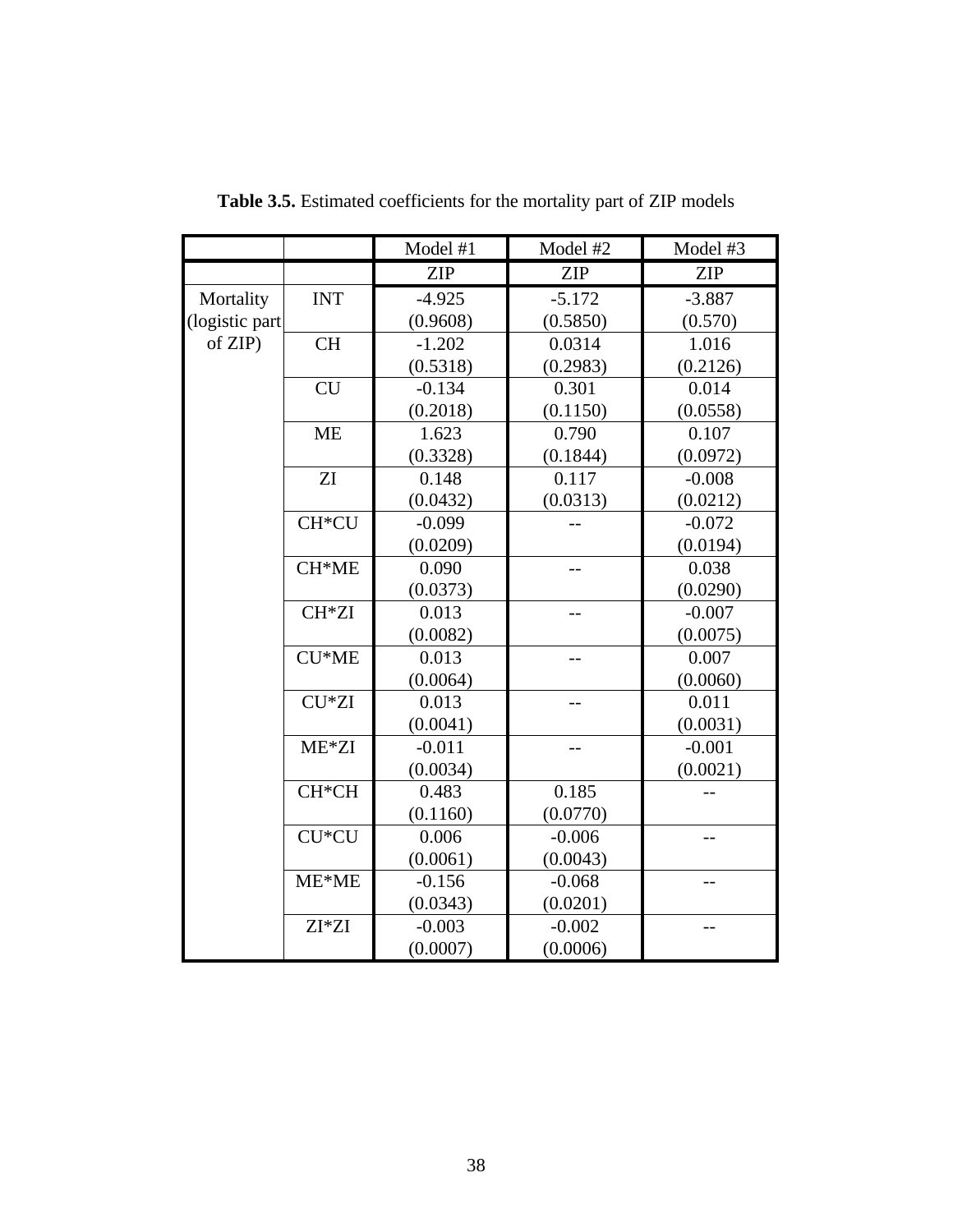|               |            | Model #3   | Model #3  | Model #4   | Model #4 |
|---------------|------------|------------|-----------|------------|----------|
|               |            | <b>ZIP</b> | Poisson   | <b>ZIP</b> | Poisson  |
| Reproduction  | <b>INT</b> | 3.036      | 3.033     | 3.029      | 3.057    |
| (Poisson part |            | (0.0211)   | (0.0210)  | (0.0187)   | (0.0184) |
| of ZIP)       | <b>CH</b>  | 0.046      | $-0.113$  | $-0.057$   | $-0.149$ |
|               |            | (0.0229)   | (0.0225)  | (0.0167)   | (0.0160) |
|               | <b>CU</b>  | $-0.043$   | $-0.046$  | $-0.025$   | $-0.067$ |
|               |            | (0.0081)   | (0.0079)  | (0.0048)   | (0.0048) |
|               | <b>ME</b>  | $-0.033$   | $-0.007$  | $-0.016$   | 0.004    |
|               |            | (0.0100)   | (0.0100)  | (0.0077)   | (0.0072) |
|               | ZI         | $-0.002$   | 0.006     |            |          |
|               |            | (0.0014)   | (0.0010)  |            |          |
|               | CH*CU      | 0.015      | 0.039     | 0.017      | 0.034    |
|               |            | (0.0055)   | (0.0035)  | (0.0055)   | (0.0053) |
|               | CH*ME      | $-0.011$   | $-0.0372$ | $-0.011$   | $-0.039$ |
|               |            | (0.0039)   | (0.0008)  | (0.0037)   | (0.0033) |
|               | CH*ZI      | $-0.004$   | $-0.0027$ |            |          |
|               |            | (0.0007)   | (0.0016)  |            |          |
|               | $CU*ME$    | $-0.008$   | $-0.014$  | $-0.008$   | $-0.014$ |
|               |            | (0.0016)   | (0.0003)  | (0.0017)   | (0.0015) |
|               | CU*ZI      | 0.001      | $-0.002$  |            |          |
|               |            | (0.0039)   | (0.0004)  |            |          |
|               | ME*ZI      | $-0.001$   | 0.0001    |            |          |
|               |            | (0.0002)   | (0.0002)  |            |          |

**Table 3.6.** Estimated coefficients for ZIP and Poisson models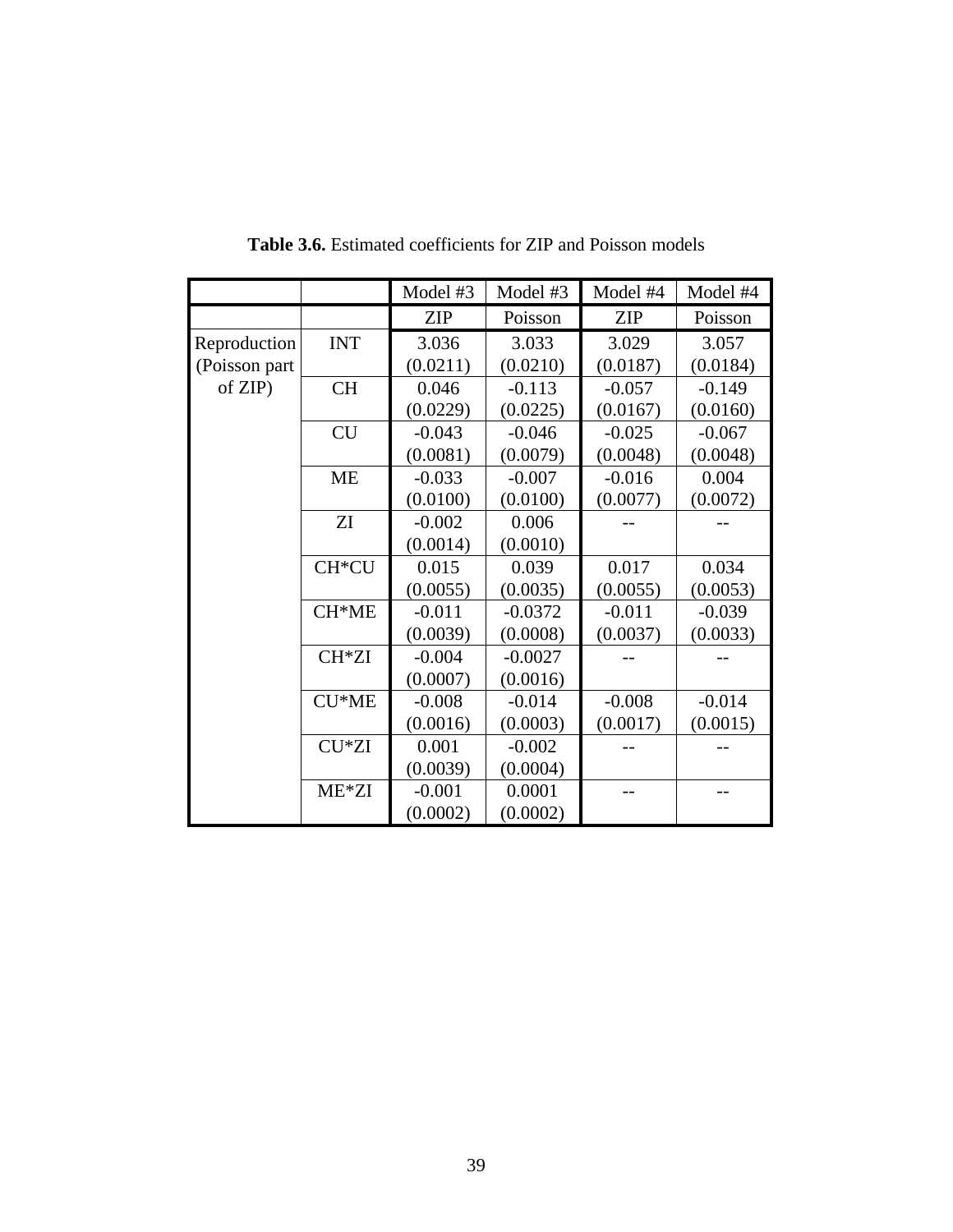|                |            | Model #5   | Model #5 | Model #6   | Model #6 |
|----------------|------------|------------|----------|------------|----------|
|                |            | <b>ZIP</b> | Poisson  | <b>ZIP</b> | Poisson  |
| Reproduction   | <b>INT</b> | 3.031      | 3.101    | 3.049      | 3.113    |
| (Poisson part) |            | (0.0178)   | (0.0171) | (0.0191)   | (0.0186) |
| $of$ ZIP $)$   | <b>CH</b>  | $-0.032$   | $-0.139$ | $-0.031$   | $-0.136$ |
|                |            | (0.0105)   | (0.0100) | (0.0111)   | (0.0106) |
|                | <b>CU</b>  | $-0.015$   | $-0.043$ | $-0.023$   | $-0.063$ |
|                |            | (0.0036)   | (0.0034) | (0.0034)   | (0.0033) |
|                | <b>ME</b>  | $-0.038$   | $-0.059$ | $-0.055$   | $-0.090$ |
|                |            | (0.0050)   | (0.0051) | (0.0036)   | (0.0037) |
|                | <b>ZI</b>  |            |          | $-0.00008$ | 0.002    |
|                |            |            |          | (0.0007)   | (0.0007) |
|                | $CU*ME$    | $-0.005$   | $-0.009$ |            |          |
|                |            | (0.0011)   | (0.0011) |            |          |

**Table 3.7.** Estimated coefficients for ZIP and Poisson models

**Table 3.8.** Estimated coefficients for the mortality part of ZIP models

|            |                    | Model #4   | Model #5   | Model #6   |
|------------|--------------------|------------|------------|------------|
|            |                    | <b>ZIP</b> | <b>ZIP</b> | <b>ZIP</b> |
| Mortality  | <b>INT</b>         | $-3.598$   | $-3.528$   | $-3.943$   |
| (logistic) |                    | (0.3688)   | (0.2788)   | (0.3566)   |
|            | <b>CH</b>          | 0.823      | 0.649      | 0.665      |
|            |                    | (0.1506)   | (0.0972)   | (0.1006)   |
|            | <b>CU</b>          | 0.185      | 0.145      | 0.136      |
|            |                    | (0.0259)   | (0.0224)   | (0.0179)   |
|            | <b>ME</b>          | 0.100      | 0.187      | 0.171      |
|            |                    | (0.0683)   | (0.0345)   | (0.0283)   |
|            | ZI                 |            |            | 0.016      |
|            |                    |            |            | (0.0065)   |
|            | CH <sup>*</sup> CU | $-0.068$   |            |            |
|            |                    | (0.0203)   |            |            |
|            | $CH*ME$            | 0.028      |            |            |
|            |                    | (0.0259)   |            |            |
|            | $CU*ME$            | 0.007      | $-0.004$   |            |
|            |                    | (0.0064)   | (0.0034)   |            |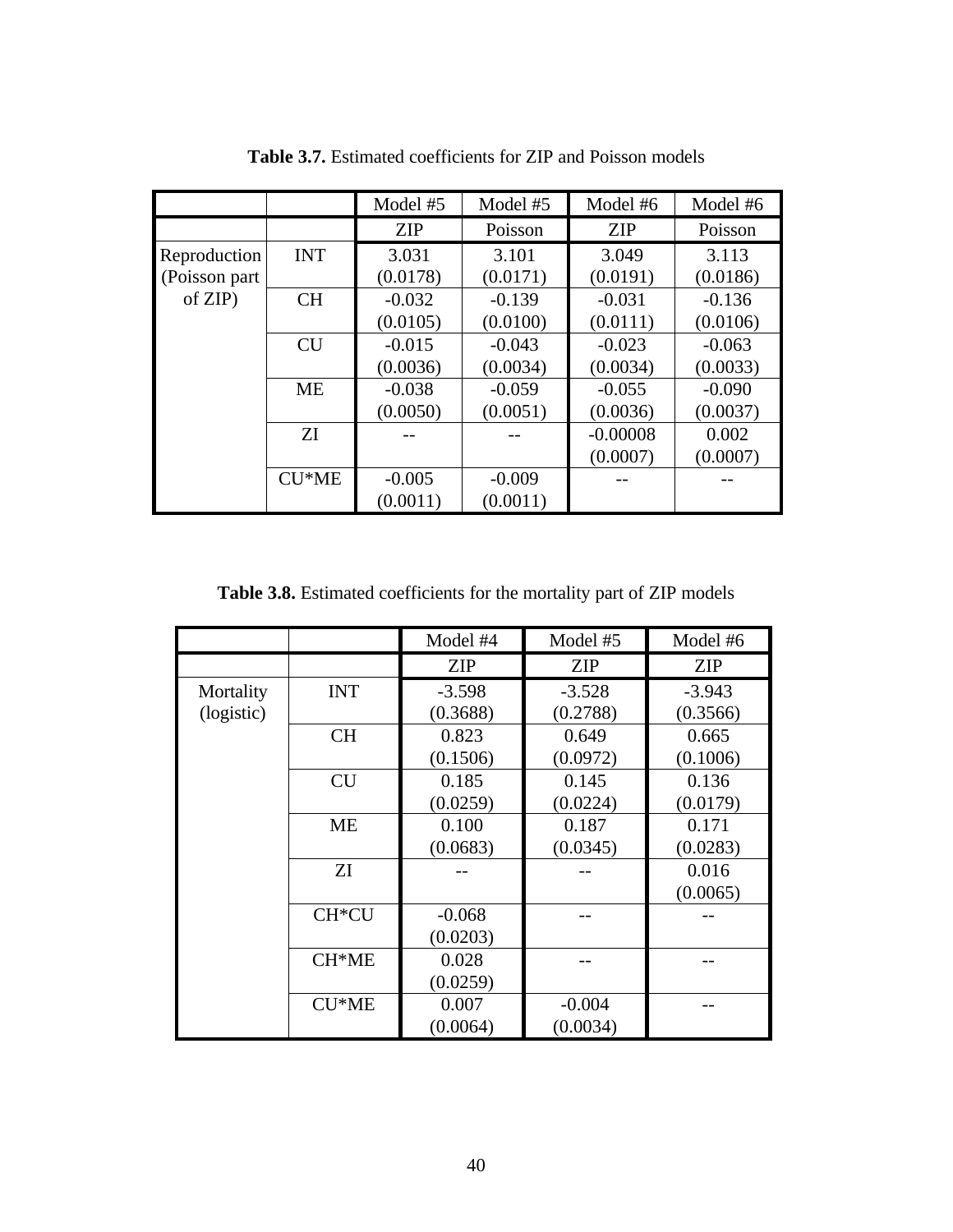| Models                                    | p<br>(ZIP) | SSR-<br><b>ZIP</b> | SSR-<br>Poisson | Log<br>(likelihood)<br><b>ZIP</b> | Log<br>(likelihood)<br>Poisson |
|-------------------------------------------|------------|--------------------|-----------------|-----------------------------------|--------------------------------|
| $X+$ interactions + quadratic (#1)        | 30         | 385.44             | 474.00          | $-3188.10$                        | $-2908.88$                     |
| $X+$ interactions (#3)                    | 22         | 591.00             | 1104.51         | $-2942.07$                        | $-3036.07$                     |
| $X +$ quadratic (#2)                      | 18         | 561.72             | 430.66          | $-3115.36$                        | $-3101.69$                     |
| CH, CU, ME, CH*CU, CH*ME,<br>$CU*ME$ (#4) | 14         | 663.58             | 1070.77         | $-2876.01$                        | $-3064.51$                     |
| CH, CU, ME, CU*ME (#5)                    | 10         | 682.59             | 861.15          | $-2859.15$                        | $-3145.33$                     |
| X(#6)                                     | 10         | 679.80             | 379.51          | $-2946.52$                        | $-3191.03$                     |

**Table 3.9.** Comparison of ZIP and Poisson model

**Table 3.10.** Explanation of the terms in the models

| Covariates   | <b>Terms</b>                                        | $#$ of terms |
|--------------|-----------------------------------------------------|--------------|
| X            | Chromium (CH), Copper (CU), Mercury (ME), Zinc (ZI) | 4            |
| interactions | CH*CU, CH*ME, CH*ZI, CU*ME, CU*ZI, ME*ZI            | 6            |
| quadratic    | $CH2$ , $CU2$ , $ME2$ , $ZI2$                       | 4            |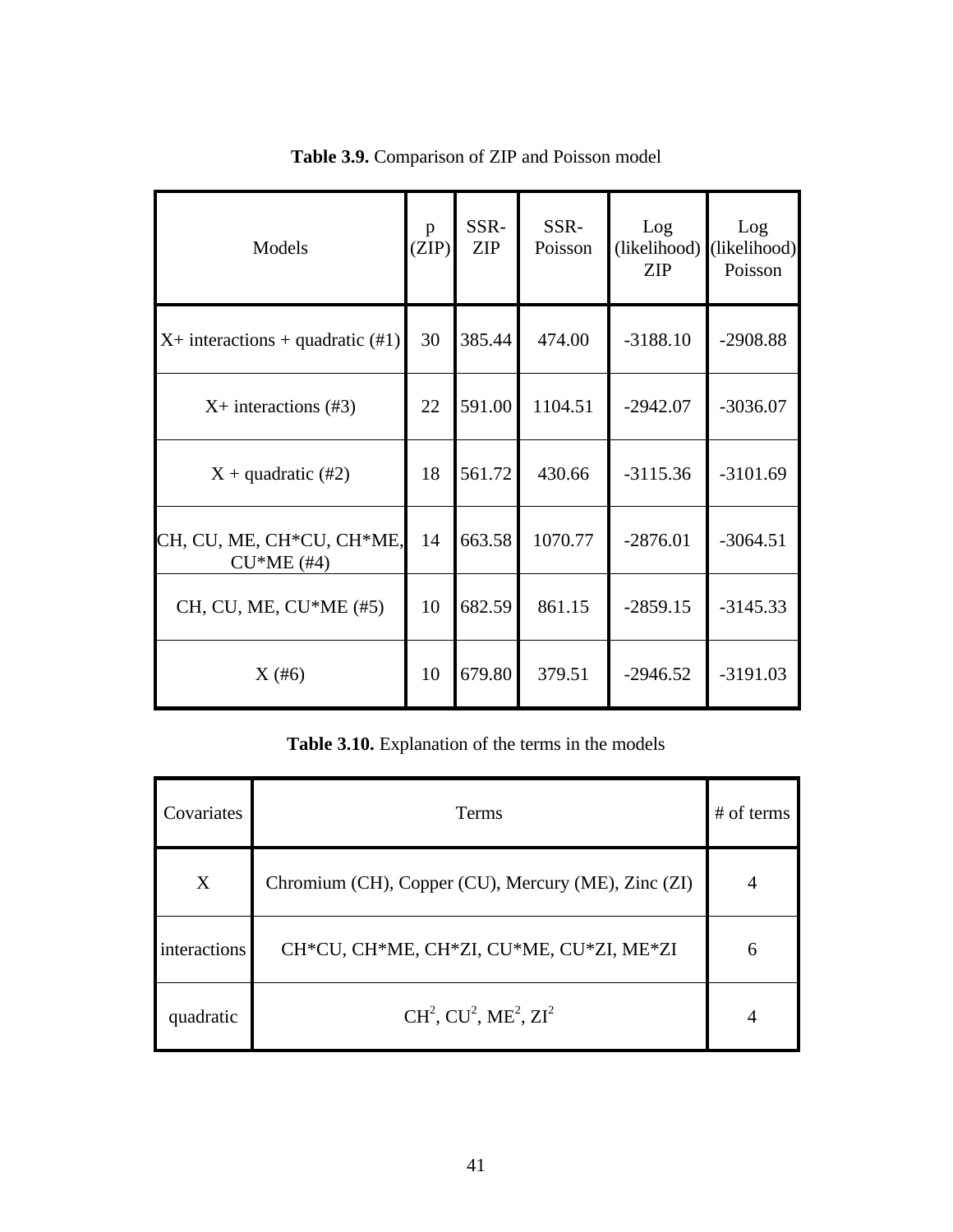#### **3.7 Inhibition Concentrations (ICx) and the Confidence Intervals**

The examples in previous section show how the mixture model is compared to the regular Poisson model. Researchers are often interested in obtaining some kind of potency estimator to look at the strength of different toxicants. In this section, a potency estimator, inhibition concentration, is discussed. Since the mixture model involves two different parts, the overall prediction is based on the product of two parts  $\lceil \hat{m} \rceil = (1 - \frac{1}{2})$  $\hat{p}$ <sup>\*</sup>  $\hat{p}$ <sup>\*</sup>  $\hat{p}$  )<sup>\*</sup>  $\hat{p}$  )<sup>\*</sup>  $\hat{p}$  and the logistic part of the *l* model is  $\hat{p} = \frac{1}{1 + e^{-x} \hat{p}}$  $\hat{p} = \frac{1}{1 + e^{-x}}$  $\hat{p} = \frac{1}{1+e^{-}}$  $=\frac{1}{\sqrt{3}}$ . As mentioned in the previous section, IC  $_{100*q}$  is the concentration of the toxicant required to induce a 100\*q% level of reproduction inhibition where  $0 < q < 1$ . For the mixture approach, the inhibition concentration can still be calculated using the regular definition, however, the formula is based on the mixture model. The concentration of interest is where the mean response is a proportion (1-q) of the mean response of the control group, which can be represented symbolically as the concentration x such that

$$
1-q = (\mu_x/\mu_C) \tag{3.10}
$$

and  $\mu_c$  is the mean response of the control. Assuming the simplest single covariate (monotonic decreasing) model, the overall model prediction is *x x*  $f(x) = 1 (1-p) = \frac{1}{1+e}$  $\hat{p}$ ) =  $\frac{e^{b_0 + b_1 x}}{1 + e^{a_0 + a_1}}$  $0 + p_1$  $\hat{a}_0 + \hat{g}$  $\hat{a}$  +  $\hat{b}$ 1  $\hat{n}_x = \hat{1(1-\hat{p})} = \frac{e^{-\hat{p}(1-\hat{p})}}{1+e^{\hat{q}(0+\hat{q})}}$ *b b*  $\hat{m}_x = \hat{1}(1-\hat{p}) = \frac{e}{1+e^{0.0}+1}$ + +  $= \int (1-\hat{p}) = \frac{e^{i\hat{p}}}{\hat{p} + \hat{p} + \hat{p}}$ . The control mean is also needed for calculation of the IC level. This may be estimated directly if sufficient data exist or the model-based estimate 0 0 ˆ ˆ 1  $\hat{n}_C = \frac{c}{1 + e^{\oint}}$ *b m e e*  $c = \frac{c}{1+1}$  $=\frac{c}{\sqrt{2}}$  may be used. Hence, in order to obtain the estimate of IC  $_{100*q}$ , the following equation is needed

$$
1 - \hat{q} = \frac{\hat{m}_x}{\hat{m}_C} = \frac{(1 + e^{\hat{q}_0})(e^{\hat{b}_1 IC_{100q}})}{1 + e^{\hat{q}_0 + \hat{q}_1 IC_{100q}}}, \text{ where IC }_{100^*q} = x. \tag{3.11}
$$

By solving this equation, the estimate of  $IC_{100*q}$  can be obtained. However, because of the complexity of the equation, it has to be solved by iterated root search methods.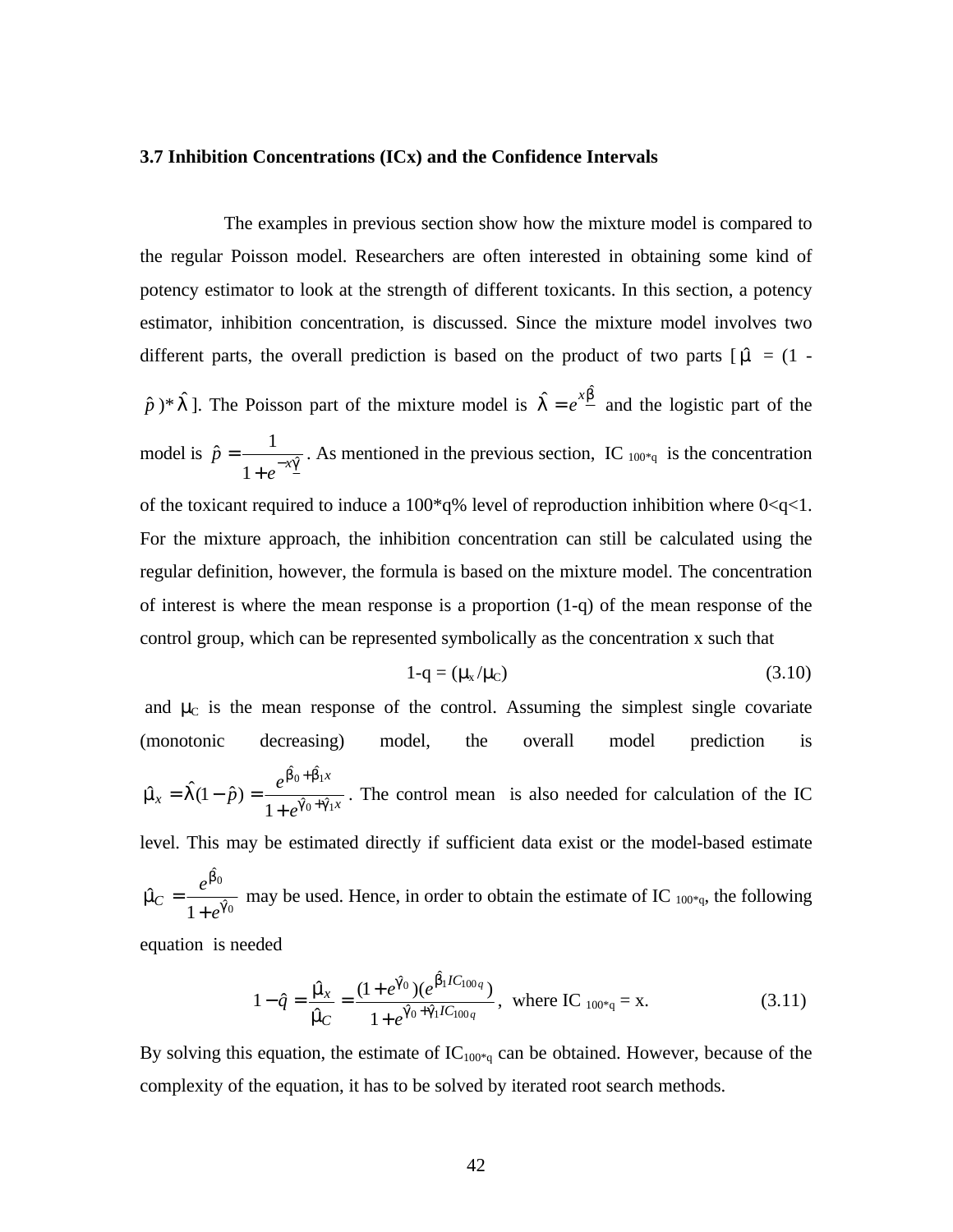Confidence intervals for the IC concentration can be obtained by using the bootstrap procedure (Efron and Tibshirani, 1993). There are two different ways of bootstrapping a regression type model. One is resampling the response and covariate pairs, and the other is resampling the residuals. Since bootstrapping the response and covariate pairs is less sensitive to the assumptions of the regression model than bootstrapping residuals (Efron and Tibshirani, 1993), the bootstrapping response and covariate pairs method is used.

For demonstration purpose, only the confidence interval of the simplest single toxicant ZIP models shown in Table 3.3 are calculated. The models in Table 3.3 are each re-fitted 2000 times along with the IC concentrations calculation using this bootstrapping techniques. Each bootstrap observations set is sampled from the original observations. In order to maintain the design structure of the original experiment, each treatment is resampled with 20 replications as in the original experiment.

Three IC concentration levels  $(IC_{10}, IC_{50}, IC_{90})$  in mg/l) for the two best mixture models (copper model and mercury model) are obtained by the uniroot function in S-plus which use the Newton search method. The confidence intervals of the estimated IC levels are then obtained based on the percentile method of the bootstrap technique using 2000 samples. The bootstrap results are presented in Table 3.5. The  $IC_{50}$  for the mercury model is 6.307 with 95% CI (5.897, 6.712) and the  $IC_{50}$  for the copper model is 9.959 with 95% CI (8.241, 11.579).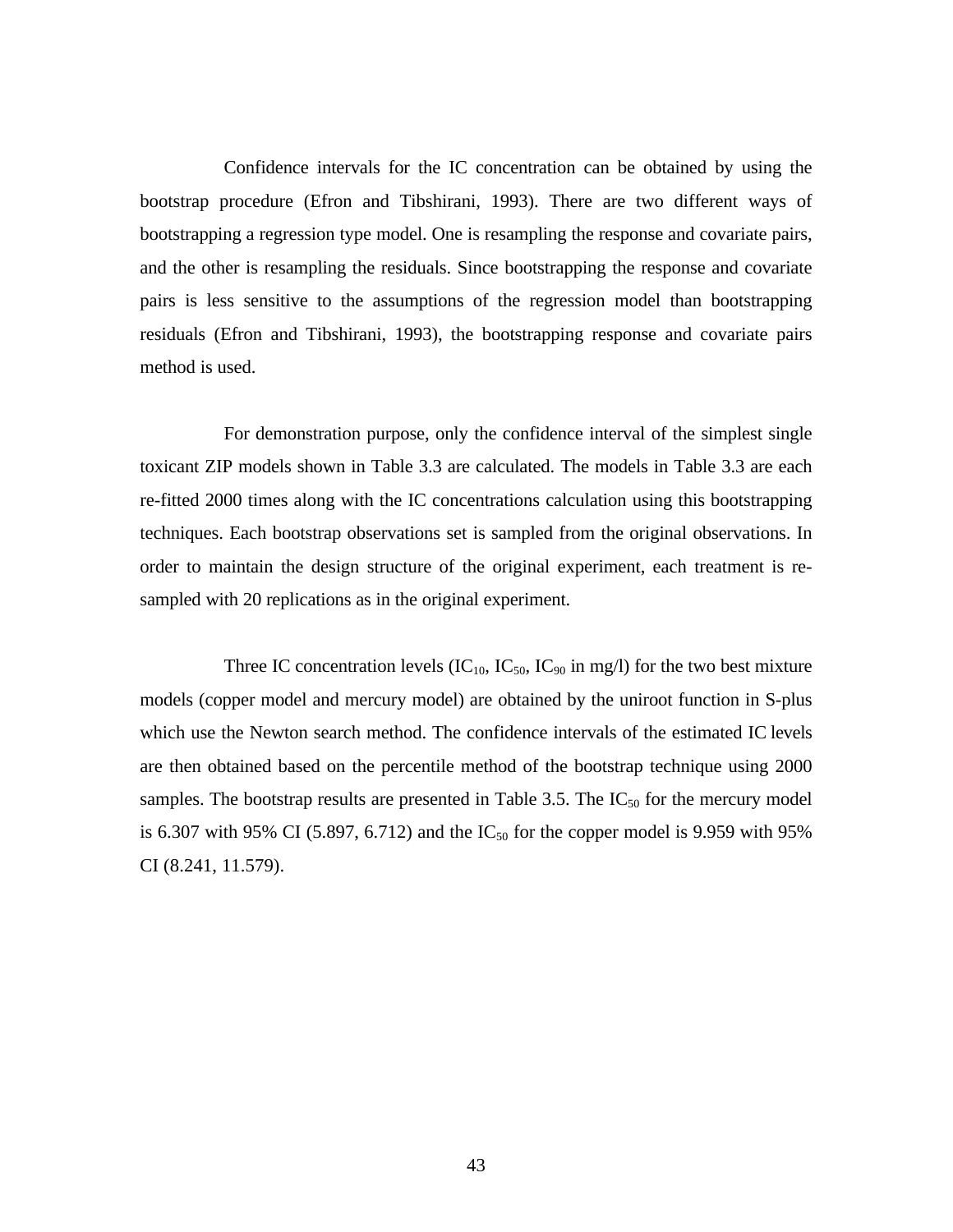**Table 3.11.** Estimates and confidence intervals for parameters on inhibition concentrations based on 2000 bootstrap samples. Confidence intervals are based on the percentile method. A. Mercury (unit for IC is mg/l)

|           | $\beta_0$                       | $\beta_1$                           | $\gamma_0$             | $\gamma_1$             | $IC_{10}$              | $IC_{50}$       | $IC_{90}$                                                                                                                 |
|-----------|---------------------------------|-------------------------------------|------------------------|------------------------|------------------------|-----------------|---------------------------------------------------------------------------------------------------------------------------|
| estimate  | 2.960                           | $-0.060$                            | $-1.985$               | 0.222                  | 1.169                  | 6.307           | 14.795                                                                                                                    |
|           | (0.0124)                        | (0.0035)                            | (0.1496)               | (0.0243)               |                        |                 |                                                                                                                           |
| mean      | 2.969                           | $-0.060$                            | $-1.988$               | 0.223                  | 1.172                  | 6.317           | 14.824                                                                                                                    |
| median    | 2.960                           | $-0.060$                            | $-1.979$               | 0.232                  | 1.171                  | 6.311           | 14.775                                                                                                                    |
| variance  | $1.962 \times 10^{-4}$          | $1.285 \times 10^{-5}$              | $2.268 \times 10^{-2}$ | $4.627 \times 10^{-4}$ | $1.586 \times 10^{-3}$ | $4.695x10^{-2}$ | $6.054 \times 10^{-1}$                                                                                                    |
| s. d.     | $1.401x10^{-2}$                 | $3.584x10^{-3}$                     | $1.506x10^{-1}$        | $2.151x10^{-2}$        | $3.982 \times 10^{-2}$ | $2.167x10^{-1}$ | $7.781 \mathrm{x} 10^{-1}$                                                                                                |
| 95% C.I.  |                                 | $(2.932, 2.989)$ $(-0.067, -0.053)$ | $(-2.335, -1.736)$     | (0.184, 0.268)         |                        |                 | $(1.097, 1.249)$ $(5.897, 6.712)$ $(13.437, 16.290)$                                                                      |
|           |                                 |                                     |                        |                        |                        |                 | 90% C.I. (2.938, 2.984) (-0.066, -0.054) (-2.269, -1.773) (0.189, 0.260) (1.107, 1.239) (5.951, 6.671) (13.567, 16.157)   |
|           |                                 |                                     |                        |                        |                        |                 | 80% C.I. (2.941, 2.978) (-0.065, -0.055) (-2.179, -1.803) (0.195, 0.251) (1.120, 1.223) (6.042, 6.597) (13.837,15.828)    |
|           | B. Copper (unit for IC is mg/l) |                                     |                        |                        |                        |                 |                                                                                                                           |
|           | $\beta_0$                       | $\beta_1$                           | $\gamma_0$             | $\gamma_1$             | $IC_{10}$              | $IC_{50}$       | $IC_{90}$                                                                                                                 |
| estimated | 2.944                           | $-0.037$                            | $-1.800$               | 0.131                  | 1.826                  | 9.959           | 23.886                                                                                                                    |
| value     | (0.0142)                        | (0.0036)                            | (0.1231)               | (0.0151)               |                        |                 |                                                                                                                           |
| mean      | 2.944                           | $-3.699x10^{-2}$                    | $-1.810$               | $1.350 \times 10^{-1}$ | 1.832                  | 9.920           | 23.762                                                                                                                    |
| median    | 2.943                           | $-3.678 \times 10^{-2}$             | 1.350                  | $1.327 \times 10^{-1}$ | 1.831                  | 9.889           | 23.760                                                                                                                    |
| variance  | $3.734 \times 10^{-4}$          | $2.580 \times 10^{-5}$              | $1.774 \times 10^{-2}$ | $4.862 \times 10^{-4}$ | $2.479 \times 10^{-2}$ | $6.998x10^{-1}$ | 6.262                                                                                                                     |
| s. d.     | 0.019                           | 0.005                               | 0.133                  | 0.022                  | 0.157                  | 0.837           | 2.502                                                                                                                     |
|           |                                 |                                     |                        |                        |                        |                 | 95% C.I. (2.905, 2.984) (-0.047, -0.027) (-2.086, -1.583) (0.096, 0.186) (1.534, 2.181) (8.241, 11.579) (18.735, 28.631)  |
|           |                                 |                                     |                        |                        |                        |                 | 90% C. I. (2.913, 2.978) (-0.046, -0.029) (-2.028, -1.609) (0.103, 0.174) (1.570, 2.114) (8.539, 11.234) (19.573, 27.697) |
|           |                                 |                                     |                        |                        |                        |                 | 80% C.I. (2.921, 2.969) (-0.043, -0.031) (-1.988, -1.636) (0.108, 0.165) (1.645, 2.029) (8.830, 10.959) (20.524, 26.937)  |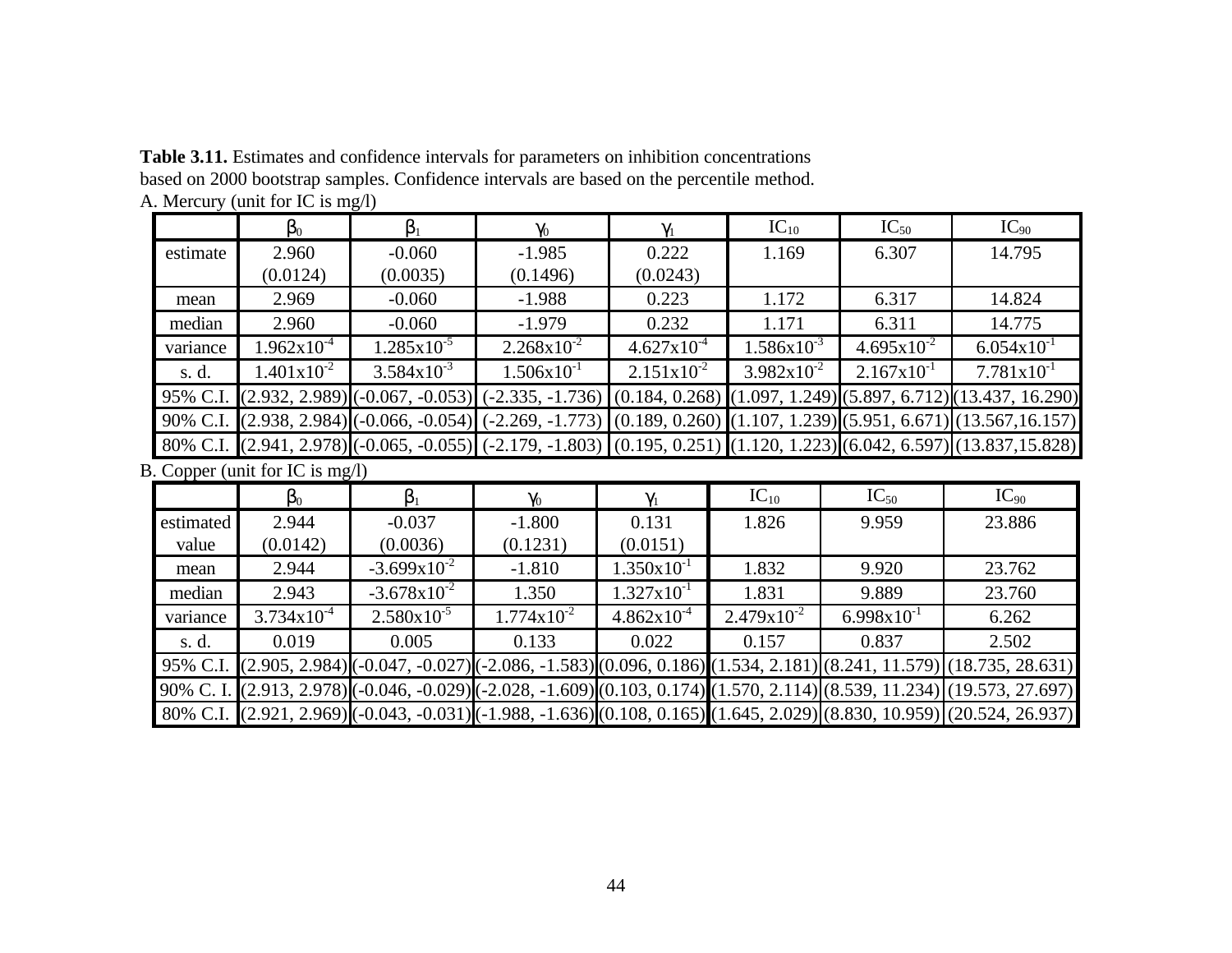#### **3.8 Simulation Study**

A simulation study was carried out to compare the ZIP model and Poisson model. The data were generated using a pseudo random number generator based on the zero inflated model using predetermined values of parameters. The simulation focused on the comparison of the two models, investigate how different mortality rates affect the performances of the two models. Hence, the parameters of the logistic portion,  $\gamma_0$  and  $\gamma_1$ , are varied in order to produce different levels of mortality rate. The value of  $\gamma_0$  affects the control mortality probability and the value of  $\gamma_1$  affects the mortality probability with respect to the toxicant dosage level. In terms of the ZIP model, the higher the  $\gamma_0$  is, the higher the mortality probability for the control. The effect of  $\gamma_1$  is similar to the effect of the slope in the simple linear regression, i.e., the higher the  $\gamma_1$  is, the mortality probability increases faster as the dosage increases. Three categories of mortality level were set up based on different  $\gamma_0$ , they are high ( $\gamma_0$  = -1.5), medium ( $\gamma_0$  = -3.5), low ( $\gamma_0$  = -10.5). The value of  $γ_1$  varies within the range of 0.00 to 0.14 with the increment of 0.01. The mortality probability also increases within each category as  $\gamma_1$  increases. The mortality rate of the high mortality category is within the range of 18% (control) to about 80%. The mortality rate of the medium mortality category is within the range of 3% (control) to about 70%. The mortality rate of the low mortality category is within the range of 0% (control) to about 3%. On the other hand, the parameters of the Poisson portion,  $\beta_0$  and  $\beta_1$ , are fixed at 3.5 and  $-0.05$  respectively. These will give a average of 28% zero observations for the Poisson part and a mean control response (reproduction) of about 30 which is a reasonable number for *Ceriodaphnia* test. Figures 3.3 and 3.4 show how the responses change with the parameters.

#### **Figure 3.3.** The mortality probabilities at different values of  $\gamma_0$  and  $\gamma_1$ (PDF, 5K, Fig3-3.pdf)

**Figure 3.4.** The mean response of the Poisson part of the ZIP model at different values of  $β<sub>0</sub>$  and  $β<sub>1</sub>$ . (PDF, 4K, Fig3-4.pdf)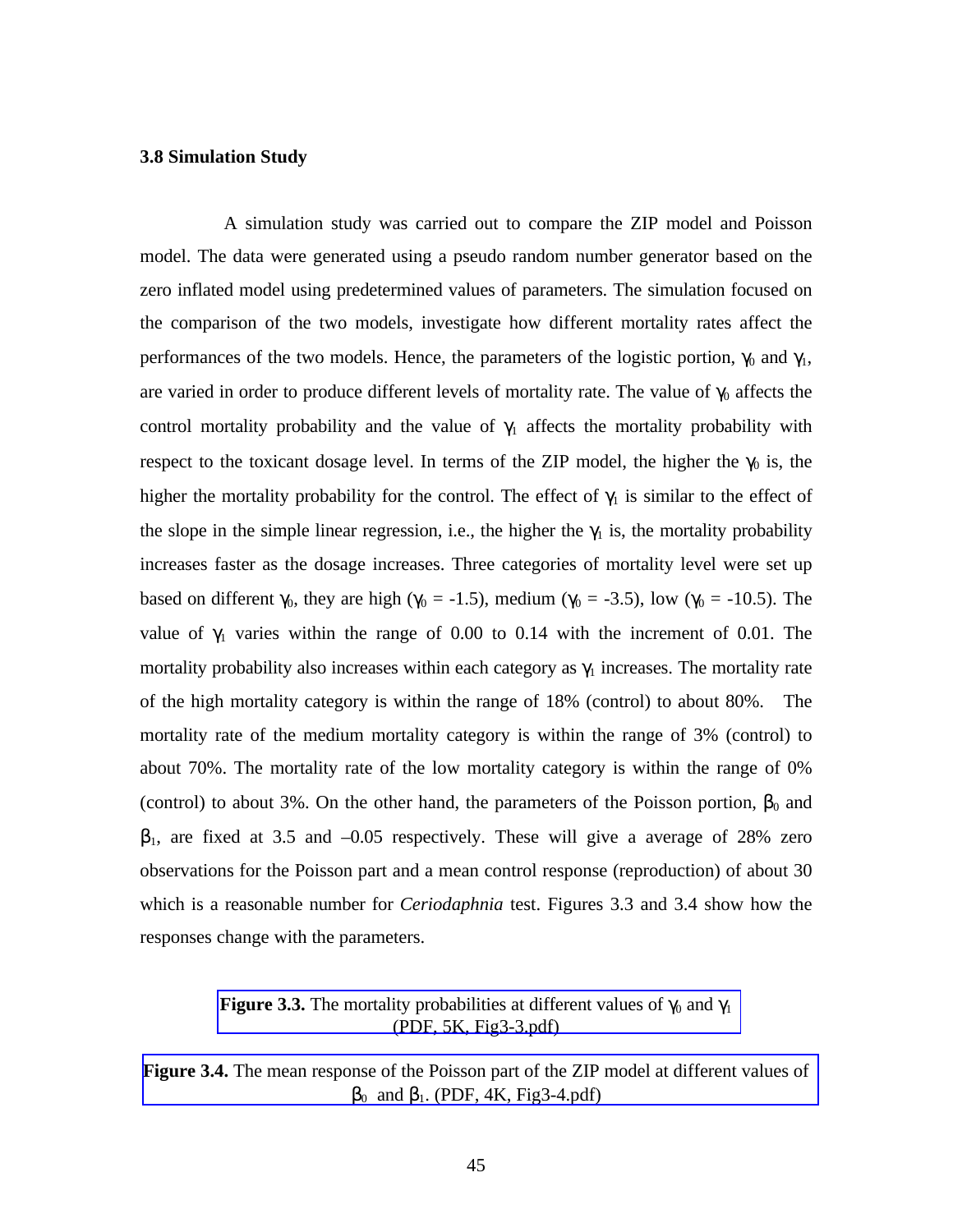The different lines in the figures are corresponding to different treatment level (dose) and 5 doses are shown in figures 3.3 and 3.4. Under these conditions, the model produces a fair amount of zero observations at high dosage levels and creates the problem of mixing zeroes as in the real life situations.

 The data is then fitted to the zero inflated Poisson model and the regular Poisson model. The structure of the data is based on the simple toxicant model with 10 replications for each treatment and the dosages are equally divided between 0 and 100. The simulation is also designed to have 4 different number of treatment levels 3, 4, 5, 7. The low number of treatment levels is quite typical for the *Ceriodaphnia* test. Each set of simulations is then run 2000 times, and the mean estimates of the regression coefficients and the IC levels were recorded along with theirs standard deviation. They are presented in the tables (Table 3.12 - Table 3.35). The  $IC_{50}$  and the difference in the log-likelihood between the ZIP and the Poisson model of each simulation were also plotted in Figure 3.5 to Figure 3.11.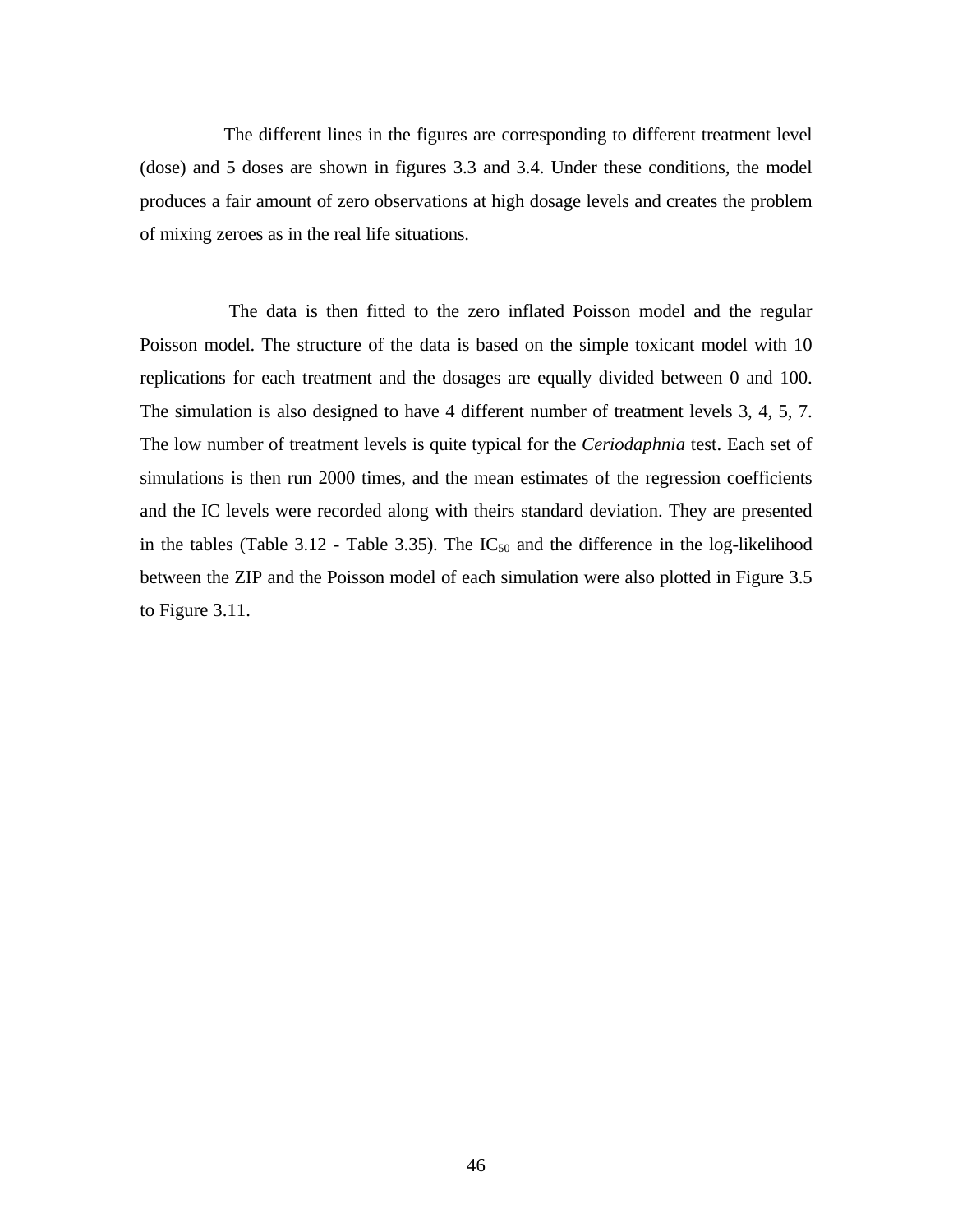#### **Explanation of the table**

There are three categories of mortality:

1. High natural mortality:  $\beta_0 = 3.5$ ,  $\beta_1 = -0.05$ ,  $\gamma_0 = -1.5$ ,  $\gamma_1 = (0.00 \text{ to } 0.14)$  by 0.01

2. Median initial mortality:  $\beta_0 = 3.5$ ,  $\beta_1 = -0.05$ ,  $\gamma_0 = -3.5$ ,  $\gamma_1 = (0.00 \text{ to } 0.14)$  by 0.01

3. Low initial mortality:  $\beta_0 = 3.5$ ,  $\beta_1 = -0.05$ ,  $\gamma_0 = -10.5$ ,  $\gamma_1 = (0.00 \text{ to } 0.14)$  by 0.01

Proportion of Zeroes:

pois: the proportion of the Poisson zeroes generated in that particular run of simulation.

This can be interpreted as the proportion of zero reproduction.

bino: the proportion of the binomial zeroes generated in that particular run of simulation.

This can be interpreted as the proportion of mortality.

Total: the proportion of the total number of zeroes in that particular run of simulation.

This can be interpreted as the proportion of zero observation.

Diff. Ln(like): The difference in the log likelihood between the Poisson model and the

Zero inflated model. (ZIP minus Poisson)

The first entry of the table is the estimate or the true value and the second entry (right below the first entry) of the table is the standard deviation.

Table 3.12 - Table 3.23 show the estimates of the regression coefficients. Table 3.24 - Table 3.35 show the estimates of the IC levels  $(IC_{10}, IC_{50}, IC_{90})$ .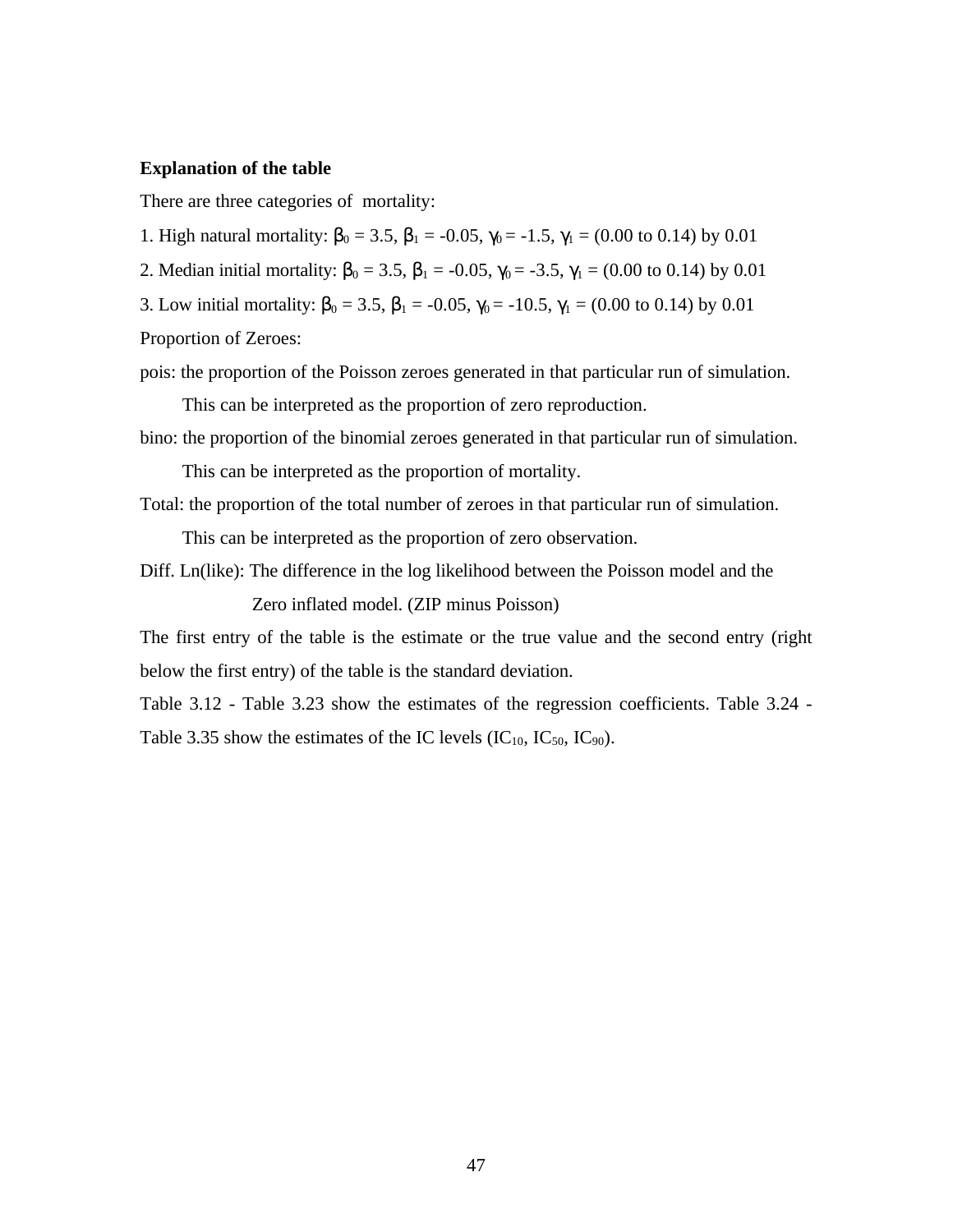### **Table 3.12.** Simulation Results

Number of treatments  $= 3$ 

True values:  $\beta_0 = 3.5$ ,  $\beta_1 = -0.05$ ,  $\gamma_0 = -1.5$  (high natural mortality),

| $\gamma_1$ |           | Poisson   |           |           | <b>ZIP</b> | Proportion of Zeroes |       |       | Diff. |          |
|------------|-----------|-----------|-----------|-----------|------------|----------------------|-------|-------|-------|----------|
|            | $\beta_0$ | $\beta_1$ | $\beta_0$ | $\beta_1$ | $\gamma_0$ | $\gamma_1$           | pois. | bino. | Total | Ln(like) |
| 0.00       | 3.27      | $-0.05$   | 3.49      | $-0.05$   | $-2.63$    | 0.04                 | 0.29  | 0.18  | 0.42  | 47.87    |
|            | 0.173     | 0.005     | 0.065     | 0.004     | 2.017      | 0.034                | 0.049 | 0.074 | 0.071 | 29.332   |
| 0.01       | 3.27      | $-0.05$   | 3.49      | $-0.05$   | $-2.54$    | 0.04                 | 0.29  | 0.27  | 0.46  | 49.04    |
|            | 0.174     | 0.006     | 0.065     | 0.004     | 2.134      | 0.039                | 0.049 | 0.083 | 0.071 | 29.418   |
| 0.02       | 3.27      | $-0.06$   | 3.49      | $-0.05$   | $-2.62$    | 0.05                 | 0.29  | 0.39  | 0.51  | 50.46    |
|            | 0.174     | 0.007     | 0.065     | 0.005     | 2.572      | 0.049                | 0.049 | 0.082 | 0.069 | 29.529   |
| 0.03       | 3.27      | $-0.06$   | 3.49      | $-0.05$   | $-2.8$     | 0.06                 | 0.29  | 0.49  | 0.56  | 51.68    |
|            | 0.174     | 0.009     | 0.065     | 0.006     | 2.999      | 0.058                | 0.049 | 0.077 | 0.066 | 29.446   |
| 0.04       | 3.28      | $-0.07$   | 3.49      | $-0.05$   | $-2.85$    | 0.07                 | 0.29  | 0.57  | 0.6   | 52.51    |
|            | 0.172     | 0.011     | 0.065     | 0.007     | 3.227      | 0.064                | 0.049 | 0.068 | 0.061 | 29.55    |
| 0.05       | 3.27      | $-0.07$   | 3.49      | $-0.05$   | $-2.75$    | 0.08                 | 0.29  | 0.62  | 0.64  | 53.28    |
|            | 0.171     | 0.013     | 0.065     | 0.009     | 3.247      | 0.064                | 0.049 | 0.054 | 0.053 | 29.528   |
| 0.06       | 3.27      | $-0.08$   | 3.5       | $-0.05$   | $-2.75$    | 0.09                 | 0.29  | 0.66  | 0.66  | 53.32    |
|            | 0.168     | 0.014     | 0.065     | 0.011     | 3.347      | 0.067                | 0.049 | 0.049 | 0.049 | 29.341   |
| 0.07       | 3.27      | $-0.09$   | 3.5       | $-0.05$   | $-2.72$    | 0.09                 | 0.29  | 0.67  | 0.68  | 53.79    |
|            | 0.165     | 0.014     | 0.064     | 0.012     | 3.394      | 0.068                | 0.049 | 0.046 | 0.046 | 29.098   |
| 0.08       | 3.29      | $-0.09$   | 3.5       | $-0.05$   | $-2.8$     | 0.1                  | 0.29  | 0.68  | 0.68  | 51.18    |
|            | 0.162     | 0.013     | 0.063     | 0.013     | 3.396      | 0.067                | 0.049 | 0.046 | 0.045 | 28.884   |
| 0.09       | 3.3       | $-0.09$   | 3.5       | $-0.05$   | $-3.14$    | 0.1                  | 0.29  | 0.68  | 0.68  | 48.92    |
|            | 0.153     | 0.013     | 0.063     | 0.013     | 3.724      | 0.074                | 0.049 | 0.041 | 0.04  | 28.678   |
| 0.10       | 3.29      | $-0.09$   | 3.5       | $-0.05$   | $-3.18$    | 0.11                 | 0.29  | 0.69  | 0.69  | 50.78    |
|            | 0.169     | 0.013     | 0.062     | 0.013     | 3.839      | 0.077                | 0.048 | 0.043 | 0.043 | 30.988   |
| 0.11       | 3.27      | $-0.09$   | 3.5       | $-0.05$   | $-2.71$    | 0.1                  | 0.29  | 0.69  | 0.69  | 54.2     |
|            | 0.174     | 0.012     | 0.063     | 0.013     | 3.452      | 0.069                | 0.049 | 0.045 | 0.045 | 30.296   |
| 0.12       | 3.24      | $-0.09$   | 3.5       | $-0.05$   | $-2.43$    | 0.09                 | 0.29  | 0.7   | 0.7   | 58.72    |
|            | 0.178     | 0.012     | 0.065     | 0.013     | 3.294      | 0.065                | 0.048 | 0.046 | 0.046 | 30.228   |
| 0.13       | 3.24      | $-0.09$   | 3.5       | $-0.05$   | $-2.40$    | 0.09                 | 0.29  | 0.71  | 0.71  | 59.27    |
|            | 0.181     | 0.012     | 0.065     | 0.014     | 3.291      | 0.065                | 0.051 | 0.042 | 0.042 | 30.116   |
| 0.14       | 3.22      | $-0.09$   | 3.5       | $-0.05$   | $-2.68$    | 0.1                  | 0.29  | 0.71  | 0.71  | 61.02    |
|            | 0.204     | 0.012     | 0.066     | 0.014     | 3.722      | 0.074                | 0.05  | 0.05  | 0.05  | 35.161   |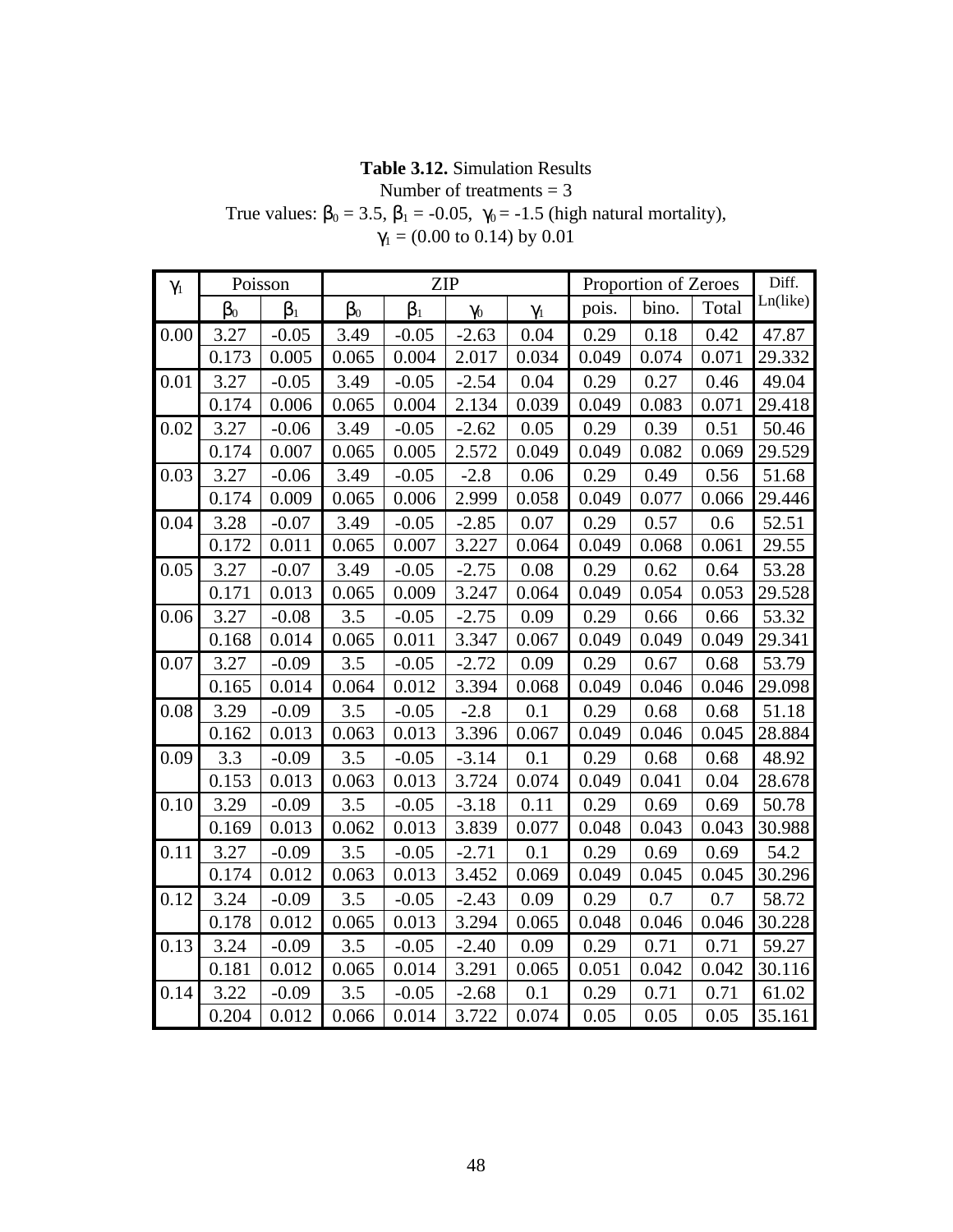### **Table 3.13.** Simulation Results

Number of treatments  $=$  4

True values:  $b_0 = 3.5$ ,  $b_1 = -0.05$ ,  $\gamma_0 = -1.5$  (high natural mortality),

| $\gamma_1$ |       | Poisson        | <b>ZIP</b> |         |            |            |       | proportion of zeroes |       |          |  |
|------------|-------|----------------|------------|---------|------------|------------|-------|----------------------|-------|----------|--|
|            | $b_0$ | $\mathsf{b}_1$ | $b_0$      | $b_1$   | $\gamma_0$ | $\gamma_1$ | pois. | bino.                | Total | Ln(like) |  |
| 0.00       | 3.27  | $-0.05$        | 3.48       | $-0.05$ | $-2.38$    | 0.04       | 0.28  | 0.18                 | 0.41  | 52.24    |  |
|            | 0.17  | 0.005          | 0.064      | 0.003   | 1.277      | 0.019      | 0.049 | 0.062                | 0.067 | 29.778   |  |
| 0.01       | 3.28  | $-0.05$        | 3.49       | $-0.05$ | $-2.22$    | 0.04       | 0.28  | 0.27                 | 0.45  | 54.68    |  |
|            | 0.17  | 0.006          | 0.065      | 0.003   | 1.205      | 0.018      | 0.049 | 0.071                | 0.068 | 29.945   |  |
| 0.02       | 3.28  | $-0.06$        | 3.49       | $-0.05$ | $-2.08$    | 0.04       | 0.28  | 0.39                 | 0.51  | 57.47    |  |
|            | 0.171 | 0.007          | 0.065      | 0.004   | 0.896      | 0.015      | 0.049 | 0.071                | 0.065 | 29.873   |  |
| 0.03       | 3.28  | $-0.06$        | 3.49       | $-0.05$ | $-2$       | 0.05       | 0.28  | 0.5                  | 0.56  | 60.4     |  |
|            | 0.171 | 0.008          | 0.065      | 0.004   | 1.092      | 0.027      | 0.049 | 0.065                | 0.062 | 30.022   |  |
| 0.04       | 3.28  | $-0.07$        | 3.49       | $-0.05$ | $-2.08$    | 0.06       | 0.28  | 0.58                 | 0.61  | 62.8     |  |
|            | 0.17  | 0.01           | 0.065      | 0.005   | 1.672      | 0.047      | 0.049 | 0.063                | 0.057 | 30.109   |  |
| 0.05       | 3.28  | $-0.07$        | 3.49       | $-0.05$ | $-2.35$    | 0.08       | 0.28  | 0.64                 | 0.65  | 64.49    |  |
|            | 0.172 | 0.011          | 0.065      | 0.006   | 2.448      | 0.071      | 0.049 | 0.06                 | 0.055 | 30.478   |  |
| 0.06       | 3.28  | $-0.08$        | 3.49       | $-0.05$ | $-2.51$    | 0.09       | 0.28  | 0.68                 | 0.68  | 65.08    |  |
|            | 0.173 | 0.013          | 0.065      | 0.006   | 2.841      | 0.085      | 0.049 | 0.052                | 0.049 | 30.546   |  |
| 0.07       | 3.28  | $-0.08$        | 3.49       | $-0.05$ | $-2.67$    | 0.11       | 0.28  | 0.71                 | 0.71  | 64.82    |  |
|            | 0.171 | 0.016          | 0.065      | 0.008   | 3.131      | 0.094      | 0.049 | 0.045                | 0.044 | 30.555   |  |
| 0.08       | 3.28  | $-0.09$        | 3.5        | $-0.05$ | $-2.68$    | 0.12       | 0.28  | 0.73                 | 0.73  | 64.54    |  |
|            | 0.167 | 0.017          | 0.065      | 0.009   | 3.252      | 0.097      | 0.049 | 0.039                | 0.04  | 30.146   |  |
| 0.09       | 3.28  | $-0.1$         | 3.5        | $-0.05$ | $-2.71$    | 0.13       | 0.28  | 0.74                 | 0.74  | 64.05    |  |
|            | 0.167 | 0.018          | 0.065      | 0.011   | 3.316      | 0.1        | 0.049 | 0.037                | 0.037 | 30.237   |  |
| 0.10       | 3.27  | $-0.1$         | 3.5        | $-0.05$ | $-2.68$    | 0.13       | 0.28  | 0.75                 | 0.75  | 64.23    |  |
|            | 0.17  | 0.018          | 0.065      | 0.011   | 3.365      | 0.102      | 0.049 | 0.035                | 0.035 | 30.562   |  |
| 0.11       | 3.28  | $-0.11$        | 3.5        | $-0.05$ | $-2.86$    | 0.14       | 0.28  | 0.76                 | 0.76  | 61.99    |  |
|            | 0.166 | 0.017          | 0.063      | 0.012   | 3.528      | 0.105      | 0.05  | 0.035                | 0.035 | 30.01    |  |
| 0.12       | 3.28  | $-0.11$        | 3.5        | $-0.05$ | $-2.78$    | 0.14       | 0.28  | 0.76                 | 0.76  | 60.76    |  |
|            | 0.163 | 0.016          | 0.063      | 0.013   | 3.415      | 0.102      | 0.049 | 0.035                | 0.035 | 29.428   |  |
| 0.13       | 3.29  | $-0.11$        | 3.5        | $-0.05$ | $-3.13$    | 0.16       | 0.28  | 0.76                 | 0.76  | 58.71    |  |
|            | 0.165 | 0.016          | 0.063      | 0.013   | 3.746      | 0.111      | 0.049 | 0.033                | 0.033 | 30.162   |  |
| 0.14       | 3.3   | $-0.11$        | 3.5        | $-0.05$ | $-3$       | 0.15       | 0.28  | 0.76                 | 0.76  | 58.74    |  |
|            | 0.154 | 0.015          | 0.062      | 0.014   | 3.606      | 0.107      | 0.049 | 0.03                 | 0.03  | 29.178   |  |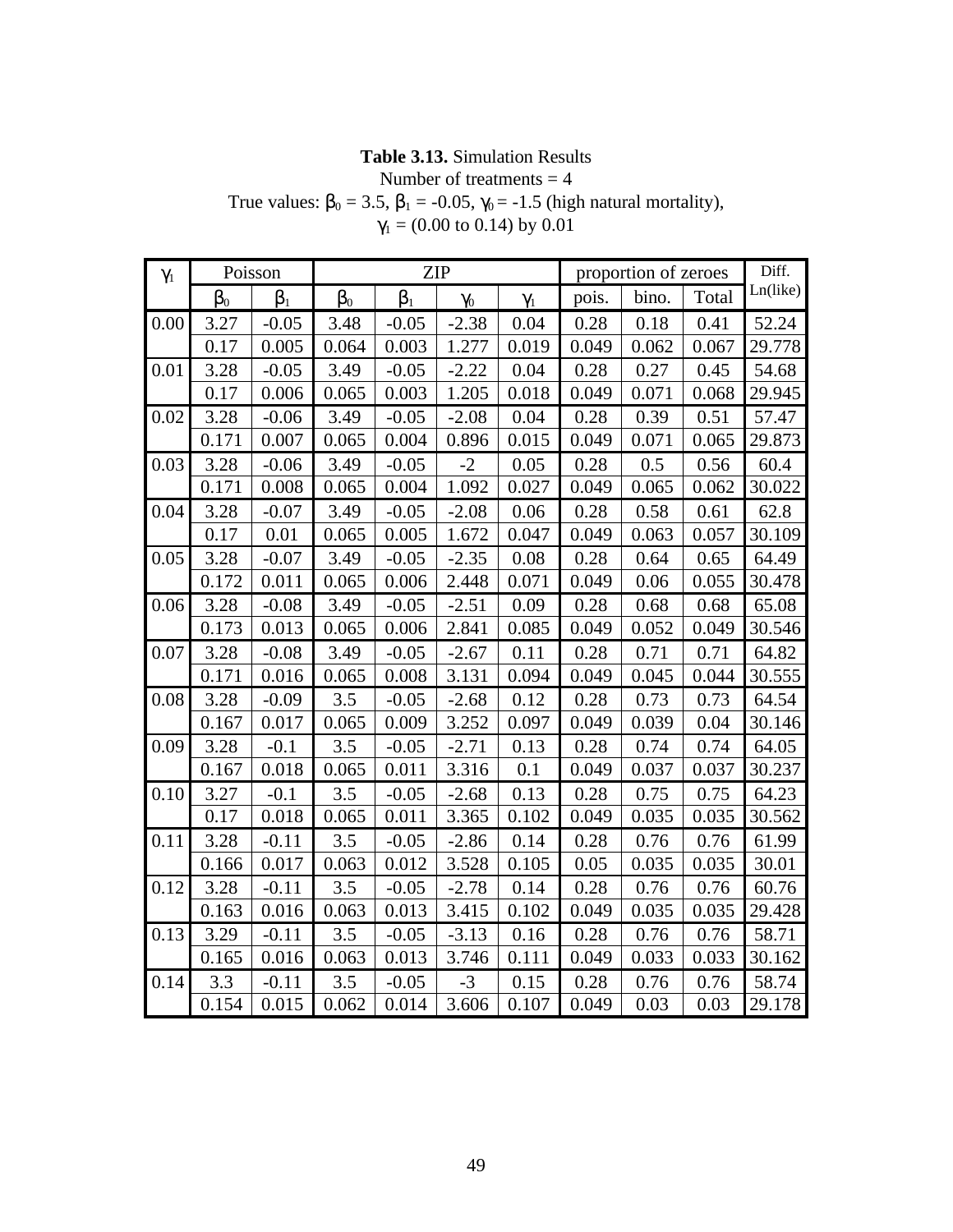#### **Table 3.14.** Simulation Results

Number of treatments = 5

True values:  $b_0 = 3.5$ ,  $b_1 = -0.05$ ,  $\gamma_0 = -1.5$  (high natural mortality),

| $\gamma_1$ | Poisson |                |       |                | <b>ZIP</b> |            |       |       | Diff. |          |
|------------|---------|----------------|-------|----------------|------------|------------|-------|-------|-------|----------|
|            | $b_0$   | b <sub>1</sub> | $b_0$ | b <sub>1</sub> | $\gamma_0$ | $\gamma_1$ | pois. | bino. | Total | Ln(like) |
| 0.00       | 3.28    | $-0.05$        | 3.48  | $-0.05$        | $-2.42$    | 0.04       | 0.27  | 0.18  | 0.4   | 57.9     |
|            | 0.162   | 0.005          | 0.063 | 0.003          | 0.917      | 0.013      | 0.041 | 0.054 | 0.058 | 30.6     |
| 0.01       | 3.28    | $-0.05$        | 3.48  | $-0.05$        | $-2.23$    | 0.04       | 0.27  | 0.27  | 0.45  | 61.59    |
|            | 0.164   | 0.005          | 0.064 | 0.003          | 0.831      | 0.013      | 0.041 | 0.058 | 0.057 | 30.812   |
| 0.02       | 3.28    | $-0.06$        | 3.49  | $-0.05$        | $-2.08$    | 0.04       | 0.27  | 0.39  | 0.5   | 65.99    |
|            | 0.164   | 0.006          | 0.064 | 0.003          | 0.777      | 0.013      | 0.041 | 0.064 | 0.057 | 30.705   |
| 0.03       | 3.29    | $-0.06$        | 3.49  | $-0.05$        | $-1.97$    | 0.05       | 0.27  | 0.49  | 0.56  | 70.21    |
|            | 0.164   | 0.007          | 0.064 | 0.004          | 0.748      | 0.014      | 0.041 | 0.063 | 0.055 | 30.641   |
| 0.04       | 3.29    | $-0.06$        | 3.49  | $-0.05$        | $-1.88$    | 0.05       | 0.27  | 0.58  | 0.62  | 74.39    |
|            | 0.166   | 0.009          | 0.064 | 0.004          | 0.761      | 0.018      | 0.041 | 0.054 | 0.051 | 30.998   |
| 0.05       | 3.29    | $-0.07$        | 3.49  | $-0.05$        | $-1.86$    | 0.07       | 0.27  | 0.64  | 0.66  | 77.21    |
|            | 0.165   | 0.01           | 0.065 | 0.005          | 1.025      | 0.034      | 0.041 | 0.053 | 0.05  | 30.929   |
| 0.06       | 3.29    | $-0.08$        | 3.49  | $-0.05$        | $-1.98$    | 0.08       | 0.27  | 0.68  | 0.69  | 78.87    |
|            | 0.167   | 0.012          | 0.065 | 0.005          | 1.611      | 0.062      | 0.041 | 0.051 | 0.048 | 31.197   |
| 0.07       | 3.29    | $-0.08$        | 3.49  | $-0.05$        | $-2.14$    | 0.1        | 0.27  | 0.72  | 0.72  | 79.96    |
|            | 0.169   | 0.014          | 0.065 | 0.006          | 2.164      | 0.085      | 0.041 | 0.045 | 0.044 | 31.495   |
| 0.08       | 3.29    | $-0.09$        | 3.5   | $-0.05$        | $-2.34$    | 0.12       | 0.27  | 0.74  | 0.74  | 79.86    |
|            | 0.17    | 0.016          | 0.065 | 0.007          | 2.624      | 0.104      | 0.041 | 0.042 | 0.041 | 31.697   |
| 0.09       | 3.28    | $-0.09$        | 3.49  | $-0.05$        | $-2.47$    | 0.13       | 0.27  | 0.76  | 0.76  | 78.78    |
|            | 0.167   | 0.019          | 0.065 | 0.008          | 2.885      | 0.115      | 0.041 | 0.037 | 0.037 | 31.917   |
| 0.10       | 3.29    | $-0.1$         | 3.5   | $-0.05$        | $-2.58$    | 0.15       | 0.27  | 0.77  | 0.77  | 77.57    |
|            | 0.163   | 0.021          | 0.064 | 0.009          | 3.037      | 0.121      | 0.041 | 0.032 | 0.032 | 32.178   |
| 0.11       | 3.28    | $-0.11$        | 3.5   | $-0.05$        | $-2.61$    | 0.16       | 0.27  | 0.79  | 0.79  | 76.48    |
|            | 0.172   | 0.022          | 0.065 | 0.01           | 3.177      | 0.127      | 0.041 | 0.032 | 0.032 | 31.713   |
| 0.12       | 3.28    | $-0.11$        | 3.5   | $-0.05$        | $-2.68$    | 0.17       | 0.27  | 0.79  | 0.79  | 74.9     |
|            | 0.167   | 0.022          | 0.065 | 0.011          | 3.275      | 0.132      | 0.041 | 0.03  | 0.03  | 31.664   |
| 0.13       | 3.27    | $-0.12$        | 3.5   | $-0.05$        | $-2.61$    | 0.17       | 0.27  | 0.8   | 0.8   | 74.77    |
|            | 0.166   | 0.022          | 0.064 | 0.011          | 3.261      | 0.133      | 0.042 | 0.028 | 0.028 | 31.748   |
| 0.14       | 3.27    | $-0.12$        | 3.5   | $-0.05$        | $-2.65$    | 0.18       | 0.27  | 0.8   | 0.8   | 73.65    |
|            | 0.167   | 0.022          | 0.064 | 0.012          | 3.324      | 0.134      | 0.041 | 0.028 | 0.028 | 31.047   |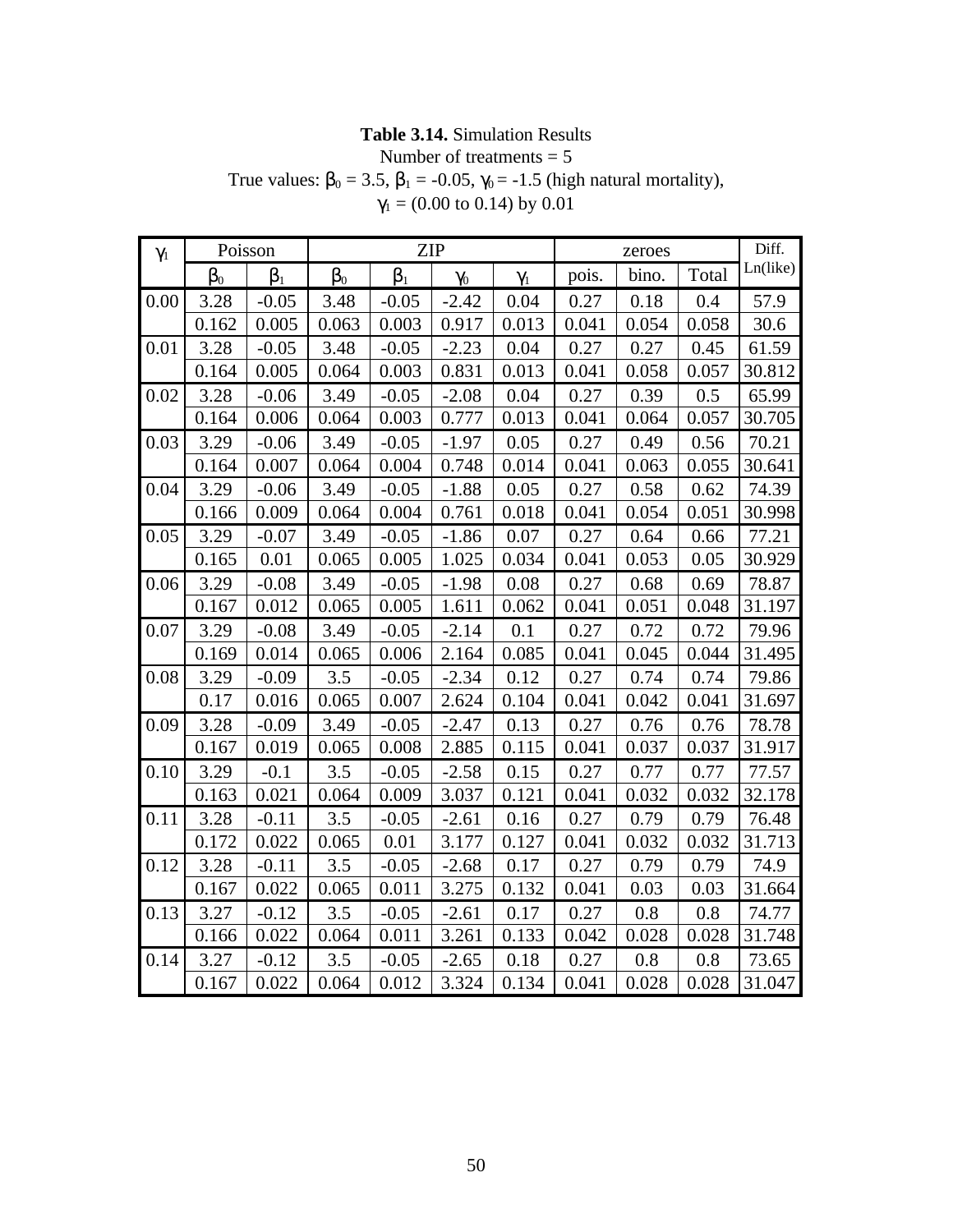### **Table 3.15.** Simulation Results

Number of treatments  $= 7$ 

True values:  $b_0 = 3.5$ ,  $b_1 = -0.05$ ,  $\gamma_0 = -1.5$  (high natural mortality),

| $\gamma_1$ |       | Poisson        |       |         | <b>ZIP</b> |            |       | Proportion of zeroes |         | Diff.    |
|------------|-------|----------------|-------|---------|------------|------------|-------|----------------------|---------|----------|
|            | $b_0$ | b <sub>1</sub> | $b_0$ | $b_1$   | $\gamma_0$ | $\gamma_1$ | pois. | bino.                | Total   | Ln(like) |
| 0.00       | 3.28  | $-0.05$        | 3.47  | $-0.05$ | $-2.42$    | 0.04       | 0.25  | 0.18                 | 0.39    | 70.09    |
|            | 0.148 | 0.004          | 0.059 | 0.003   | 0.758      | 0.011      | 0.036 | 0.046                | 0.049   | 32.361   |
| 0.01       | 3.28  | $-0.05$        | 3.48  | $-0.05$ | $-2.2$     | 0.04       | 0.25  | 0.27                 | 0.44    | 76.49    |
|            | 0.15  | 0.005          | 0.06  | 0.003   | 0.678      | 0.01       | 0.036 | 0.054                | 0.05    | 32.8     |
| 0.02       | 3.29  | $-0.06$        | 3.48  | $-0.05$ | $-2.06$    | 0.04       | 0.25  | 0.39                 | 0.5     | 83.08    |
|            | 0.151 | 0.005          | 0.06  | 0.003   | 0.634      | 0.01       | 0.036 | 0.054                | 0.049   | 33.003   |
| 0.03       | 3.29  | $-0.06$        | 3.49  | $-0.05$ | $-1.95$    | 0.05       | 0.25  | 0.5                  | 0.56    | 90.34    |
|            | 0.152 | 0.006          | 0.061 | 0.003   | 0.621      | 0.011      | 0.036 | 0.049                | 0.047   | 32.648   |
| 0.04       | 3.3   | $-0.06$        | 3.49  | $-0.05$ | $-1.86$    | 0.05       | 0.25  | 0.58                 | 0.62    | 96.42    |
|            | 0.154 | 0.007          | 0.062 | 0.004   | 0.63       | 0.013      | 0.036 | 0.046                | 0.045   | 32.609   |
| 0.05       | 3.3   | $-0.07$        | 3.49  | $-0.05$ | $-1.79$    | 0.06       | 0.25  | 0.65                 | 0.67    | 101.63   |
|            | 0.157 | 0.009          | 0.062 | 0.004   | 0.641      | 0.015      | 0.036 | 0.045                | 0.043   | 32.873   |
| 0.06       | 3.31  | $-0.08$        | 3.49  | $-0.05$ | $-1.74$    | 0.07       | 0.25  | 0.69                 | 0.7     | 105.21   |
|            | 0.157 | 0.01           | 0.063 | 0.005   | 0.619      | 0.017      | 0.036 | 0.04                 | 0.039   | 32.618   |
| 0.07       | 3.31  | $-0.08$        | 3.49  | $-0.05$ | $-1.72$    | 0.08       | 0.25  | 0.73                 | 0.73    | 107.34   |
|            | 0.157 | 0.011          | 0.064 | 0.005   | 0.688      | 0.025      | 0.036 | 0.038                | 0.038   | 32.315   |
| 0.08       | 3.31  | $-0.09$        | 3.49  | $-0.05$ | $-1.74$    | 0.09       | 0.25  | 0.75                 | 0.76    | 108.23   |
|            | 0.157 | 0.013          | 0.064 | 0.006   | 0.897      | 0.044      | 0.036 | 0.036                | 0.036   | 32.342   |
| 0.09       | 3.31  | $-0.09$        | 3.49  | $-0.05$ | $-1.82$    | 0.11       | 0.25  | 0.77                 | 0.78    | 108.02   |
|            | 0.161 | 0.015          | 0.064 | 0.007   | 1.162      | 0.064      | 0.036 | 0.036                | 0.036   | 32.637   |
| 0.10       | 3.3   | $-0.1$         | 3.49  | $-0.05$ | $-1.95$    | 0.13       | 0.25  | 0.79                 | 0.79    | 107.48   |
|            | 0.164 | 0.017          | 0.064 | 0.007   | 1.511      | 0.086      | 0.036 | 0.034                | 0.034   | 32.619   |
| 0.11       | 3.3   | $-0.1$         | 3.49  | $-0.05$ | $-1.93$    | 0.14       | 0.25  | 0.8                  | $0.8\,$ | 106.47   |
|            | 0.165 | 0.019          | 0.065 | 0.008   | 1.508      | 0.089      | 0.036 | 0.031                | 0.031   | 32.77    |
| 0.12       | 3.3   | $-0.11$        | 3.49  | $-0.05$ | $-2.05$    | 0.16       | 0.25  | 0.81                 | 0.81    | 105.12   |
|            | 0.166 | 0.021          | 0.065 | 0.008   | 1.804      | 0.107      | 0.036 | 0.03                 | 0.03    | 33.108   |
| 0.13       | 3.3   | $-0.12$        | 3.49  | $-0.05$ | $-2.11$    | 0.17       | 0.25  | 0.82                 | 0.82    | 103.34   |
|            | 0.161 | 0.023          | 0.064 | 0.009   | 1.924      | 0.116      | 0.036 | 0.027                | 0.027   | 33.558   |
| 0.14       | 3.29  | $-0.12$        | 3.49  | $-0.05$ | $-2.23$    | 0.19       | 0.25  | 0.83                 | 0.83    | 100.6    |
|            | 0.166 | 0.027          | 0.065 | 0.01    | 2.095      | 0.127      | 0.036 | 0.026                | 0.026   | 34.172   |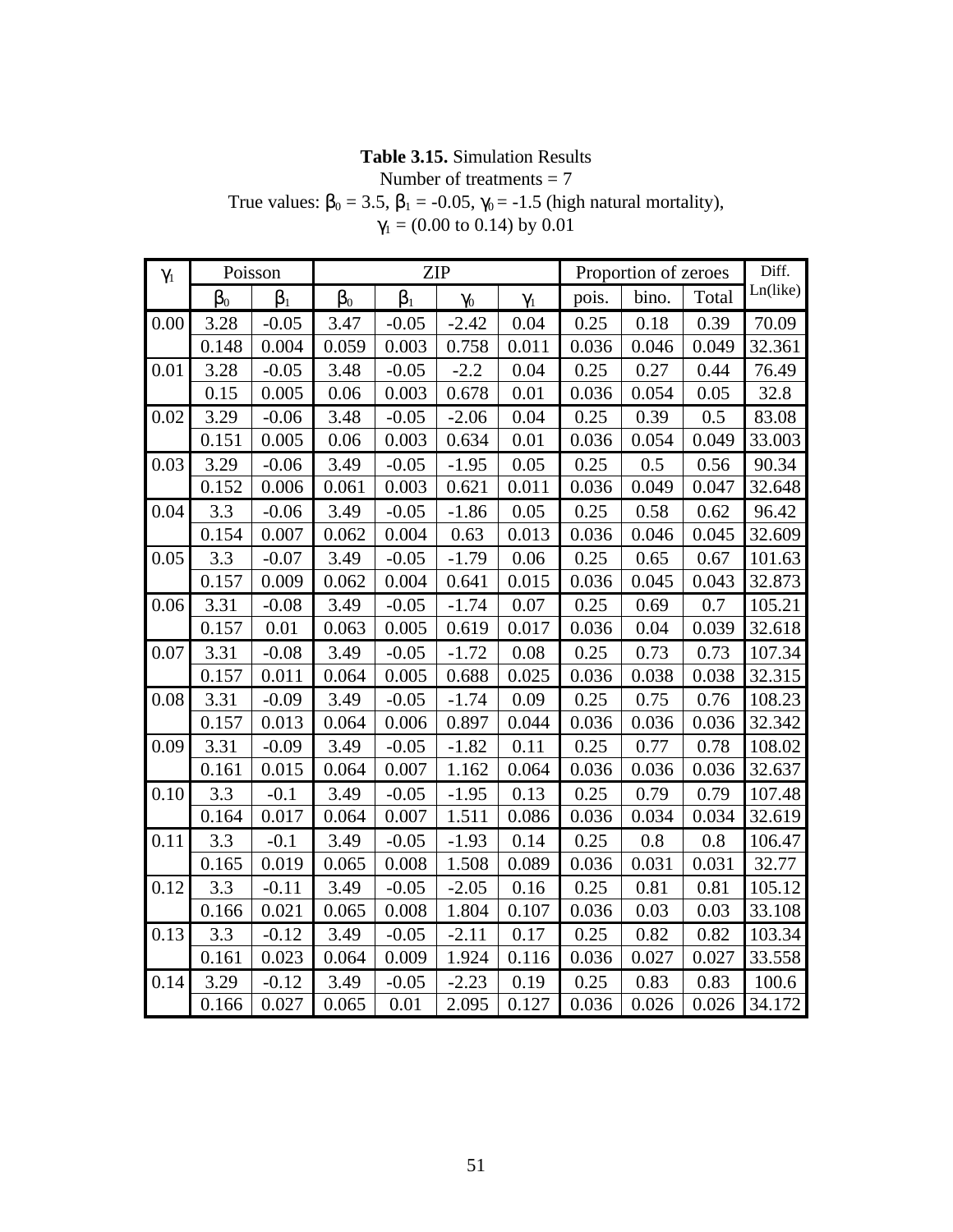# **Table 3.16.** Simulation Results

Number of treatments  $= 3$ 

True values:  $b_0 = 3.5$ ,  $b_1 = -0.05$ ,  $\gamma_0 = -3.5$  (median initial mortality),  $\gamma_1$  = (0.00 to 0.14) by 0.01

| $\gamma_1$ |       | Poisson        |       |                | <b>ZIP</b> |            |       | Proportion of zeroes |       | Diff.    |
|------------|-------|----------------|-------|----------------|------------|------------|-------|----------------------|-------|----------|
|            | $b_0$ | $\mathsf{b}_1$ | $b_0$ | b <sub>1</sub> | $\gamma_0$ | $\gamma_1$ | pois. | bino.                | Total | Ln(like) |
| 0.00       | 3.45  | $-0.05$        | 3.49  | $-0.05$        | $-5.2$     | 0.07       | 0.3   | 0.04                 | 0.33  | 11.94    |
|            | 0.082 | 0.004          | 0.058 | 0.004          | 2.955      | 0.055      | 0.049 | 0.033                | 0.05  | 15.55    |
| 0.01       | 3.45  | $-0.05$        | 3.49  | $-0.05$        | $-5.3$     | 0.07       | 0.29  | 0.06                 | 0.33  | 11.52    |
|            | 0.082 | 0.004          | 0.059 | 0.004          | 3.121      | 0.058      | 0.05  | 0.039                | 0.051 | 15.42    |
| 0.02       | 3.45  | $-0.05$        | 3.49  | $-0.05$        | $-5.58$    | 0.08       | 0.29  | 0.1                  | 0.34  | 10.74    |
|            | 0.082 | 0.004          | 0.06  | 0.004          | 3.452      | 0.065      | 0.049 | 0.051                | 0.051 | 15.178   |
| 0.03       | 3.46  | $-0.05$        | 3.49  | $-0.05$        | $-6.06$    | 0.09       | 0.29  | 0.18                 | 0.37  | 10.62    |
|            | 0.081 | 0.004          | 0.059 | 0.004          | 4.001      | 0.076      | 0.049 | 0.065                | 0.052 | 14.965   |
| 0.04       | 3.46  | $-0.05$        | 3.5   | $-0.05$        | $-7.09$    | 0.12       | 0.29  | 0.28                 | 0.4   | 10.75    |
|            | 0.081 | 0.005          | 0.059 | 0.004          | 4.583      | 0.087      | 0.049 | 0.069                | 0.053 | 14.748   |
| 0.05       | 3.46  | $-0.06$        | 3.5   | $-0.05$        | $-8.11$    | 0.15       | 0.29  | 0.37                 | 0.44  | 11.63    |
|            | 0.08  | 0.006          | 0.059 | 0.005          | 4.709      | 0.09       | 0.049 | 0.066                | 0.054 | 14.578   |
| 0.06       | 3.46  | $-0.06$        | 3.5   | $-0.05$        | $-8.39$    | 0.16       | 0.29  | 0.44                 | 0.48  | 12.59    |
|            | 0.08  | 0.007          | 0.059 | 0.005          | 4.411      | 0.085      | 0.049 | 0.063                | 0.054 | 14.692   |
| 0.07       | 3.46  | $-0.07$        | 3.5   | $-0.05$        | $-8.41$    | 0.17       | 0.29  | 0.49                 | 0.51  | 13.4     |
|            | 0.08  | 0.009          | 0.059 | 0.006          | 4.137      | 0.081      | 0.049 | 0.061                | 0.054 | 14.818   |
| 0.08       | 3.46  | $-0.07$        | 3.5   | $-0.05$        | $-8.3$     | 0.18       | 0.29  | 0.54                 | 0.55  | 14.01    |
|            | 0.08  | 0.011          | 0.059 | 0.007          | 4.019      | 0.08       | 0.049 | 0.052                | 0.049 | 14.956   |
| 0.09       | 3.46  | $-0.08$        | 3.5   | $-0.05$        | $-8.27$    | 0.19       | 0.29  | 0.58                 | 0.59  | 14.25    |
|            | 0.08  | 0.012          | 0.059 | 0.009          | 4.078      | 0.082      | 0.049 | 0.041                | 0.041 | 15.196   |
| 0.10       | 3.46  | $-0.08$        | 3.5   | $-0.05$        | $-8.36$    | 0.2        | 0.29  | 0.61                 | 0.61  | 14.03    |
|            | 0.08  | 0.014          | 0.059 | 0.011          | 4.164      | 0.084      | 0.049 | 0.037                | 0.036 | 15.265   |
| 0.11       | 3.46  | $-0.09$        | 3.5   | $-0.05$        | $-8.6$     | 0.21       | 0.29  | 0.62                 | 0.62  | 13.34    |
|            | 0.08  | 0.013          | 0.059 | 0.012          | 4.137      | 0.084      | 0.049 | 0.031                | 0.03  | 15.31    |
| 0.12       | 3.47  | $-0.09$        | 3.5   | $-0.05$        | $-8.78$    | 0.21       | 0.29  | 0.63                 | 0.63  | 12.84    |
|            | 0.08  | 0.013          | 0.058 | 0.013          | 4.094      | 0.082      | 0.049 | 0.027                | 0.026 | 15.471   |
| 0.13       | 3.47  | $-0.09$        | 3.5   | $-0.05$        | $-9.2$     | 0.22       | 0.28  | 0.63                 | 0.63  | 11.58    |
|            | 0.078 | 0.013          | 0.058 | 0.013          | 3.856      | 0.079      | 0.049 | 0.02                 | 0.02  | 15.155   |
| 0.14       | 3.46  | $-0.09$        | 3.5   | $-0.05$        | $-8.74$    | 0.22       | 0.29  | 0.64                 | 0.64  | 12.99    |
|            | 0.081 | 0.012          | 0.056 | 0.014          | 4.112      | 0.084      | 0.048 | 0.02                 | 0.02  | 16.138   |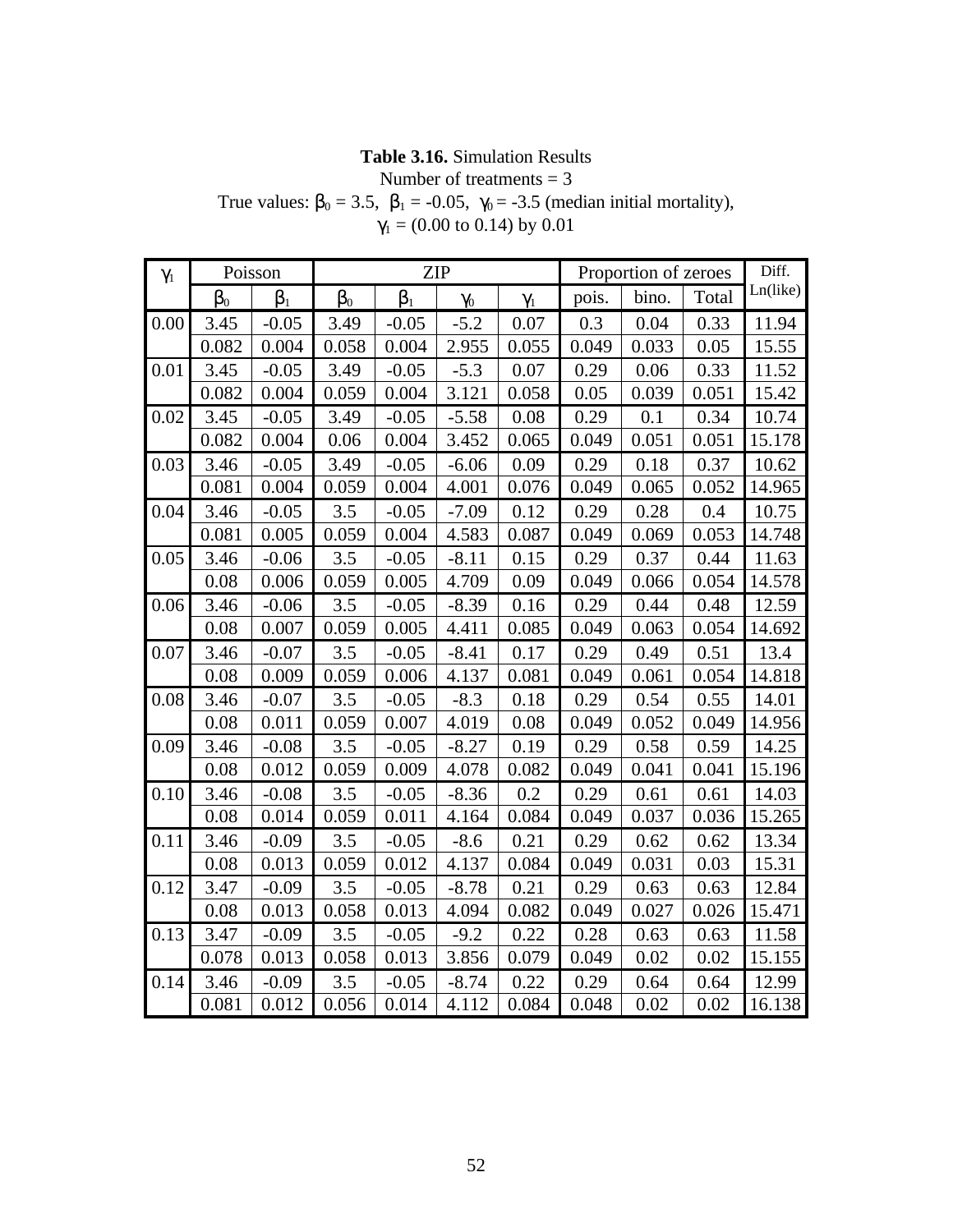# **Table 3.17.** Simulation Results

Number of treatments  $=$  4

True values:  $\beta_0 = 3.5$ ,  $\beta_1 = -0.05$ ,  $\gamma_0 = -3.5$  (median initial mortality),  $\gamma_1$  = (0.00 to 0.14) by 0.01

| $\gamma_1$ |           | Poisson   |           |           | <b>ZIP</b> |            | Proportion of zeroes |       | Diff. |          |
|------------|-----------|-----------|-----------|-----------|------------|------------|----------------------|-------|-------|----------|
|            | $\beta_0$ | $\beta_1$ | $\beta_0$ | $\beta_1$ | $\gamma_0$ | $\gamma_1$ | pois.                | bino. | Total | Ln(like) |
| 0.00       | 3.46      | $-0.05$   | 3.49      | $-0.05$   | $-6.38$    | 0.08       | 0.28                 | 0.03  | 0.3   | 8.33     |
|            | 0.078     | 0.003     | 0.058     | 0.003     | 4.974      | 0.073      | 0.049                | 0.028 | 0.053 | 14.727   |
| 0.01       | 3.46      | $-0.05$   | 3.49      | $-0.05$   | $-6.12$    | 0.08       | 0.28                 | 0.05  | 0.31  | 8.76     |
|            | 0.078     | 0.003     | 0.058     | 0.003     | 4.79       | 0.07       | 0.049                | 0.034 | 0.054 | 14.85    |
| 0.02       | 3.46      | $-0.05$   | 3.49      | $-0.05$   | $-5.83$    | 0.08       | 0.28                 | 0.09  | 0.33  | 9.41     |
|            | 0.078     | 0.003     | 0.058     | 0.003     | 4.524      | 0.067      | 0.049                | 0.043 | 0.055 | 14.962   |
| 0.03       | 3.46      | $-0.05$   | 3.49      | $-0.05$   | $-5.91$    | 0.08       | 0.28                 | 0.16  | 0.35  | 10.61    |
|            | 0.078     | 0.004     | 0.059     | 0.003     | 4.982      | 0.074      | 0.049                | 0.053 | 0.054 | 15.055   |
| 0.04       | 3.47      | $-0.05$   | 3.49      | $-0.05$   | $-6.45$    | 0.1        | 0.28                 | 0.26  | 0.39  | 12.37    |
|            | 0.078     | 0.004     | 0.059     | 0.003     | 6.054      | 0.09       | 0.049                | 0.057 | 0.053 | 15.187   |
| 0.05       | 3.47      | $-0.06$   | 3.49      | $-0.05$   | $-5.68$    | 0.1        | 0.28                 | 0.36  | 0.44  | 14.56    |
|            | 0.078     | 0.004     | 0.059     | 0.004     | 4.91       | 0.076      | 0.049                | 0.053 | 0.052 | 15.309   |
| 0.06       | 3.47      | $-0.06$   | 3.49      | $-0.05$   | $-5.46$    | 0.1        | 0.28                 | 0.43  | 0.48  | 17       |
|            | 0.078     | 0.005     | 0.059     | 0.004     | 4.495      | 0.08       | 0.049                | 0.057 | 0.051 | 15.441   |
| 0.07       | 3.47      | $-0.06$   | 3.5       | $-0.05$   | $-5.51$    | 0.12       | 0.28                 | 0.5   | 0.52  | 19.59    |
|            | 0.078     | 0.006     | 0.059     | 0.004     | 4.09       | 0.096      | 0.049                | 0.052 | 0.048 | 15.425   |
| 0.08       | 3.47      | $-0.07$   | 3.5       | $-0.05$   | $-6.29$    | 0.16       | 0.28                 | 0.54  | 0.56  | 21.81    |
|            | 0.078     | 0.007     | 0.059     | 0.005     | 4.396      | 0.121      | 0.049                | 0.05  | 0.047 | 15.407   |
| 0.09       | 3.47      | $-0.07$   | 3.5       | $-0.05$   | $-6.86$    | 0.19       | 0.28                 | 0.58  | 0.59  | 23.79    |
|            | 0.078     | 0.008     | 0.059     | 0.005     | 4.406      | 0.129      | 0.049                | 0.047 | 0.045 | 15.478   |
| 0.10       | 3.47      | $-0.07$   | 3.5       | $-0.05$   | $-7.55$    | 0.22       | 0.28                 | 0.61  | 0.61  | 25.15    |
|            | 0.079     | 0.01      | 0.059     | 0.006     | 4.38       | 0.129      | 0.049                | 0.049 | 0.046 | 15.459   |
| 0.11       | 3.47      | $-0.08$   | 3.5       | $-0.05$   | $-7.96$    | 0.24       | 0.28                 | 0.63  | 0.64  | 26.11    |
|            | 0.079     | 0.011     | 0.059     | 0.006     | 4.243      | 0.126      | 0.049                | 0.043 | 0.042 | 15.528   |
| 0.12       | 3.47      | $-0.08$   | 3.5       | $-0.05$   | $-8.16$    | 0.26       | 0.28                 | 0.66  | 0.66  | 26.4     |
|            | 0.079     | 0.013     | 0.059     | 0.007     | 4.111      | 0.124      | 0.049                | 0.039 | 0.038 | 15.667   |
| 0.13       | 3.46      | $-0.09$   | 3.5       | $-0.05$   | $-8.06$    | 0.27       | 0.28                 | 0.68  | 0.68  | 26.1     |
|            | 0.08      | 0.016     | 0.059     | 0.008     | 4.144      | 0.127      | 0.049                | 0.034 | 0.034 | 16.39    |
| 0.14       | 3.46      | $-0.1$    | 3.5       | $-0.05$   | $-8.23$    | 0.28       | 0.28                 | 0.7   | 0.7   | 25.5     |
|            | 0.08      | 0.016     | 0.059     | 0.01      | 4.151      | 0.124      | 0.049                | 0.031 | 0.031 | 16.051   |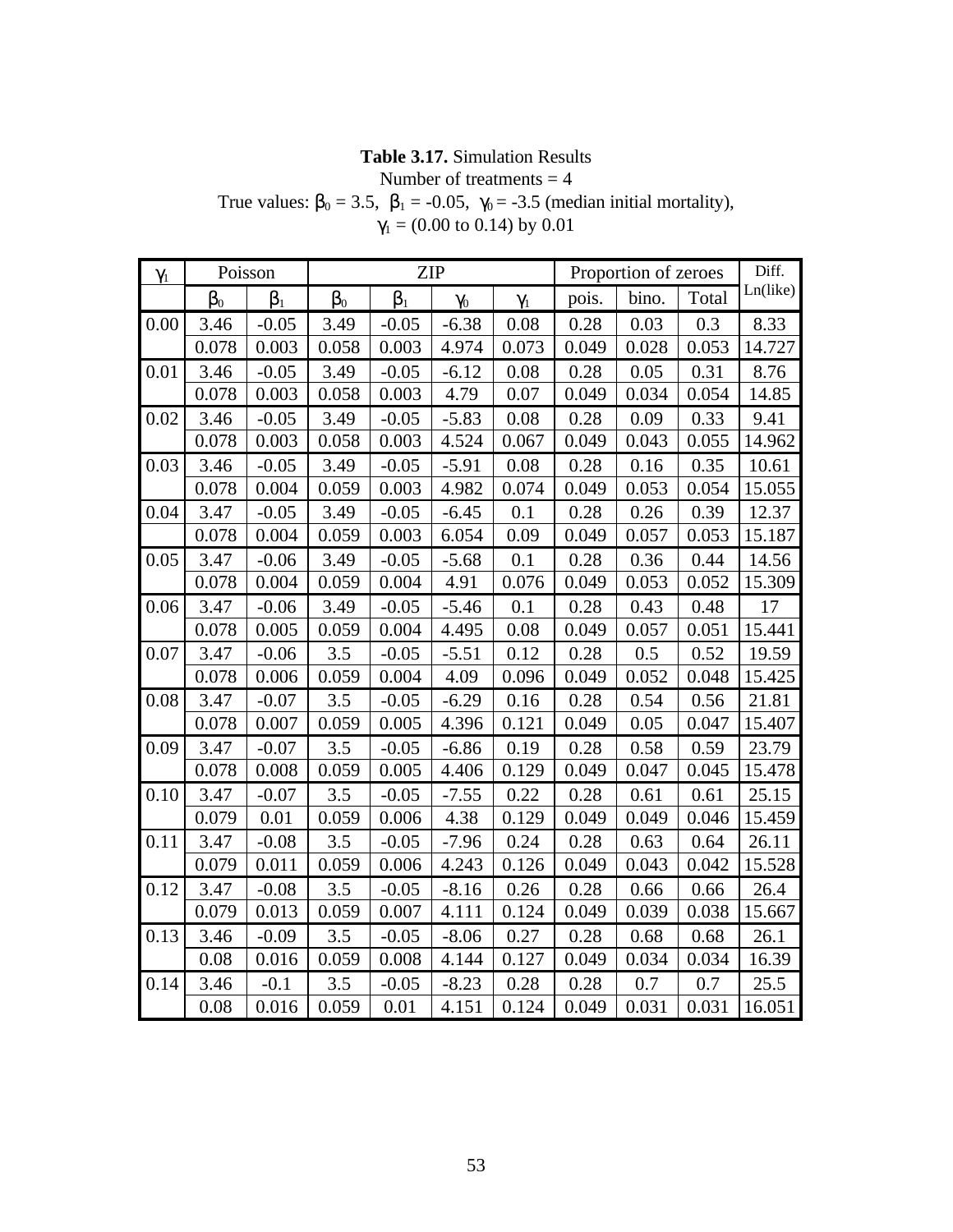# **Table 3.18.** Simulation Results

Number of treatments  $= 5$ 

True values:  $b_0 = 3.5$ ,  $b_1 = -0.05$ ,  $\gamma_0 = -3.5$  (median initial mortality),  $\gamma_1$  = (0.00 to 0.14) by 0.01

| $\gamma_1$ |       | Poisson        |       |                | <b>ZIP</b> |            |       | Proportion of zeroes |       | Diff.    |
|------------|-------|----------------|-------|----------------|------------|------------|-------|----------------------|-------|----------|
|            | $b_0$ | b <sub>1</sub> | $b_0$ | b <sub>1</sub> | $\gamma_0$ | $\gamma_1$ | pois. | bino.                | Total | Ln(like) |
| 0.00       | 3.46  | $-0.05$        | 3.48  | $-0.05$        | $-6.31$    | 0.08       | 0.27  | 0.03                 | 0.29  | 8.56     |
|            | 0.075 | 0.003          | 0.057 | 0.003          | 4.928      | 0.065      | 0.041 | 0.027                | 0.046 | 15.107   |
| 0.01       | 3.46  | $-0.05$        | 3.48  | $-0.05$        | $-5.79$    | 0.08       | 0.27  | 0.05                 | 0.3   | 9.31     |
|            | 0.075 | 0.003          | 0.057 | 0.003          | 4.039      | 0.053      | 0.041 | 0.032                | 0.047 | 15.189   |
| 0.02       | 3.46  | $-0.05$        | 3.49  | $-0.05$        | $-5.63$    | 0.08       | 0.27  | 0.09                 | 0.32  | 10.2     |
|            | 0.076 | 0.003          | 0.058 | 0.003          | 4.215      | 0.057      | 0.041 | 0.038                | 0.047 | 15.405   |
| 0.03       | 3.47  | $-0.05$        | 3.49  | $-0.05$        | $-5.42$    | 0.08       | 0.27  | 0.16                 | 0.34  | 11.77    |
|            | 0.076 | 0.003          | 0.058 | 0.003          | 4.152      | 0.056      | 0.041 | 0.047                | 0.047 | 15.584   |
| 0.04       | 3.47  | $-0.05$        | 3.49  | $-0.05$        | $-5.02$    | 0.08       | 0.27  | 0.25                 | 0.39  | 14.32    |
|            | 0.076 | 0.003          | 0.058 | 0.003          | 3.096      | 0.045      | 0.041 | 0.05                 | 0.047 | 15.862   |
| 0.05       | 3.48  | $-0.06$        | 3.49  | $-0.05$        | $-4.96$    | 0.08       | 0.27  | 0.35                 | 0.43  | 17.31    |
|            | 0.076 | 0.004          | 0.058 | 0.003          | 3.387      | 0.055      | 0.041 | 0.052                | 0.045 | 16.001   |
| 0.06       | 3.48  | $-0.06$        | 3.49  | $-0.05$        | $-5.52$    | 0.11       | 0.27  | 0.43                 | 0.48  | 21.01    |
|            | 0.077 | 0.004          | 0.058 | 0.003          | 4.959      | 0.095      | 0.041 | 0.046                | 0.043 | 16.301   |
| 0.07       | 3.49  | $-0.06$        | 3.5   | $-0.05$        | $-5.02$    | 0.11       | 0.27  | 0.5                  | 0.52  | 24.53    |
|            | 0.076 | 0.005          | 0.058 | 0.004          | 4.016      | 0.08       | 0.041 | 0.045                | 0.044 | 16.496   |
| 0.08       | 3.49  | $-0.06$        | 3.5   | $-0.05$        | $-5$       | 0.12       | 0.27  | 0.55                 | 0.56  | 27.97    |
|            | 0.077 | 0.006          | 0.058 | 0.004          | 4.1        | 0.089      | 0.041 | 0.045                | 0.043 | 16.653   |
| 0.09       | 3.49  | $-0.07$        | 3.5   | $-0.05$        | $-5$       | 0.13       | 0.27  | 0.59                 | 0.59  | 31.13    |
|            | 0.076 | 0.006          | 0.059 | 0.004          | 3.976      | 0.102      | 0.041 | 0.045                | 0.043 | 16.489   |
| 0.10       | 3.49  | $-0.07$        | 3.5   | $-0.05$        | $-5.11$    | 0.15       | 0.27  | 0.62                 | 0.62  | 33.95    |
|            | 0.076 | 0.007          | 0.059 | 0.005          | 3.762      | 0.124      | 0.041 | 0.04                 | 0.039 | 16.487   |
| 0.11       | 3.49  | $-0.07$        | 3.5   | $-0.05$        | $-5.79$    | 0.19       | 0.27  | 0.64                 | 0.64  | 35.97    |
|            | 0.076 | 0.008          | 0.059 | 0.005          | 4.233      | 0.155      | 0.041 | 0.039                | 0.039 | 16.366   |
| 0.12       | 3.48  | $-0.08$        | 3.5   | $-0.05$        | $-6.39$    | 0.23       | 0.27  | 0.66                 | 0.66  | 38.09    |
|            | 0.077 | 0.009          | 0.059 | 0.006          | 4.395      | 0.171      | 0.041 | 0.038                | 0.038 | 16.57    |
| 0.13       | 3.48  | $-0.08$        | 3.5   | $-0.05$        | $-6.81$    | 0.26       | 0.27  | 0.68                 | 0.68  | 39.46    |
|            | 0.077 | 0.011          | 0.059 | 0.006          | 4.433      | 0.176      | 0.042 | 0.039                | 0.038 | 16.912   |
| 0.14       | 3.48  | $-0.09$        | 3.5   | $-0.05$        | $-7.76$    | 0.31       | 0.27  | 0.7                  | 0.7   | 40.05    |
|            | 0.078 | 0.013          | 0.059 | 0.006          | 4.462      | 0.176      | 0.041 | 0.037                | 0.037 | 16.32    |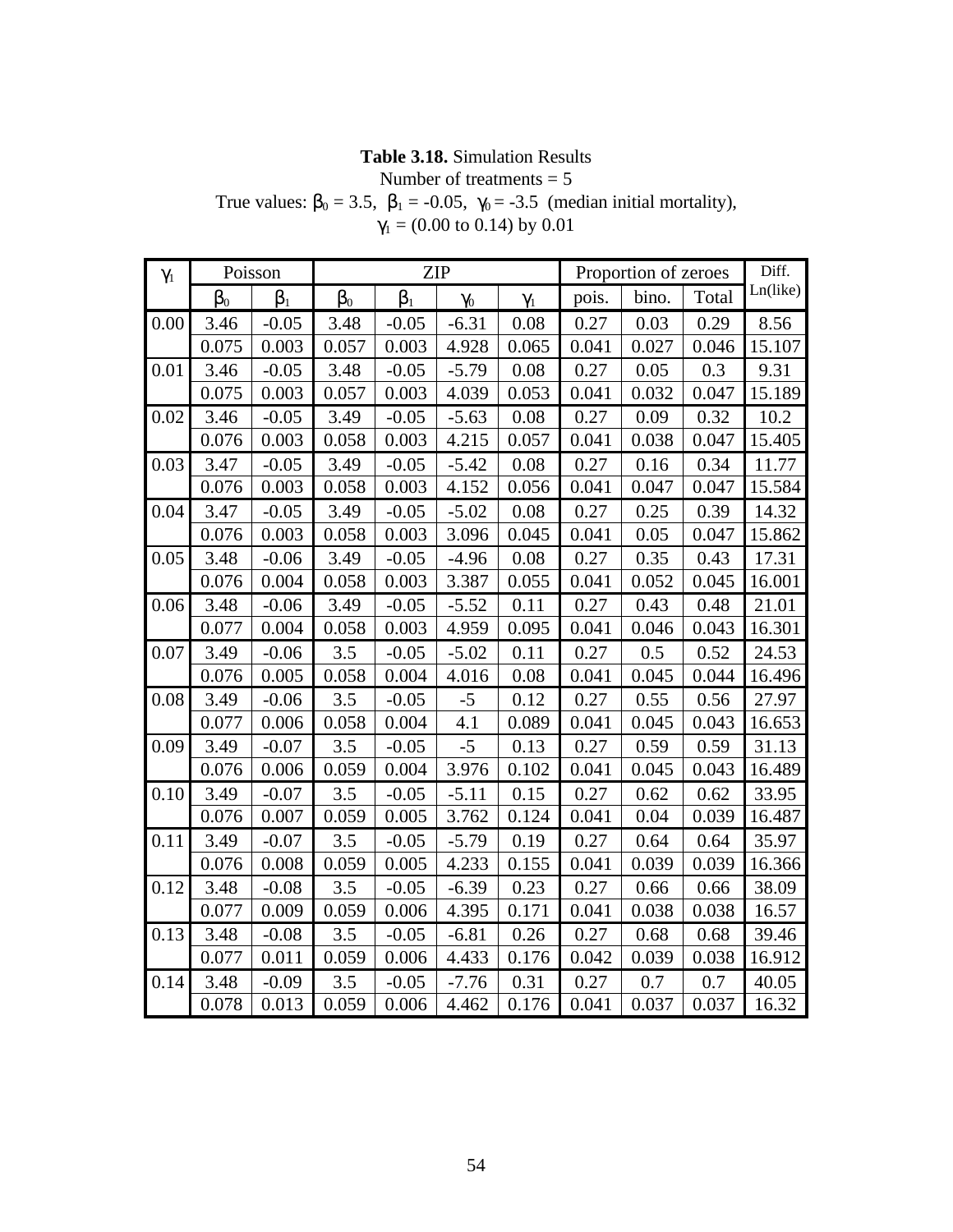# **Table 3.19.** Simulation Results

Number of treatments = 7

True values:  $b_0 = 3.5$ ,  $b_1 = -0.05$ ,  $\gamma_0 = -3.5$  (median initial mortality),  $\gamma_1$  = (0.00 to 0.14) by 0.01

| $\gamma_1$ |       | Poisson        |       |         | <b>ZIP</b> |            |       | Proportion of zeroes |       | Diff.    |
|------------|-------|----------------|-------|---------|------------|------------|-------|----------------------|-------|----------|
|            | $b_0$ | b <sub>1</sub> | $b_0$ | $b_1$   | $\gamma_0$ | $\gamma_1$ | pois. | bino.                | Total | Ln(like) |
| 0.00       | 3.46  | $-0.05$        | 3.47  | $-0.05$ | $-5.57$    | 0.07       | 0.25  | 0.03                 | 0.27  | 9.19     |
|            | 0.07  | 0.003          | 0.054 | 0.002   | 1.828      | 0.024      | 0.036 | 0.022                | 0.04  | 15.957   |
| 0.01       | 3.46  | $-0.05$        | 3.48  | $-0.05$ | $-5.27$    | 0.07       | 0.25  | 0.05                 | 0.29  | 10.38    |
|            | 0.071 | 0.003          | 0.054 | 0.002   | 1.648      | 0.022      | 0.036 | 0.027                | 0.04  | 16.27    |
| 0.02       | 3.46  | $-0.05$        | 3.48  | $-0.05$ | $-5.03$    | 0.07       | 0.25  | 0.09                 | 0.3   | 11.93    |
|            | 0.071 | 0.003          | 0.054 | 0.002   | 1.58       | 0.021      | 0.036 | 0.033                | 0.04  | 16.418   |
| 0.03       | 3.47  | $-0.05$        | 3.48  | $-0.05$ | $-4.81$    | 0.07       | 0.25  | 0.16                 | 0.33  | 14.17    |
|            | 0.071 | 0.003          | 0.054 | 0.002   | 1.551      | 0.022      | 0.036 | 0.04                 | 0.04  | 16.667   |
| 0.04       | 3.48  | $-0.05$        | 3.48  | $-0.05$ | $-4.6$     | 0.07       | 0.25  | 0.25                 | 0.38  | 17.87    |
|            | 0.072 | 0.003          | 0.055 | 0.003   | 1.287      | 0.019      | 0.036 | 0.043                | 0.039 | 17.193   |
| 0.05       | 3.49  | $-0.06$        | 3.49  | $-0.05$ | $-4.53$    | 0.08       | 0.25  | 0.35                 | 0.43  | 22.29    |
|            | 0.072 | 0.003          | 0.055 | 0.003   | 1.577      | 0.025      | 0.036 | 0.043                | 0.037 | 17.329   |
| 0.06       | 3.49  | $-0.06$        | 3.49  | $-0.05$ | $-4.37$    | 0.08       | 0.25  | 0.43                 | 0.48  | 27.9     |
|            | 0.073 | 0.004          | 0.056 | 0.003   | 1.401      | 0.025      | 0.036 | 0.041                | 0.038 | 17.892   |
| 0.07       | 3.5   | $-0.06$        | 3.49  | $-0.05$ | $-4.25$    | 0.09       | 0.25  | 0.5                  | 0.52  | 33.36    |
|            | 0.073 | 0.004          | 0.056 | 0.003   | 1.482      | 0.029      | 0.036 | 0.039                | 0.038 | 18.316   |
| 0.08       | 3.51  | $-0.07$        | 3.49  | $-0.05$ | $-4.21$    | 0.1        | 0.25  | 0.55                 | 0.56  | 38.54    |
|            | 0.074 | 0.005          | 0.056 | 0.004   | 1.768      | 0.039      | 0.036 | 0.039                | 0.036 | 18.649   |
| 0.09       | 3.51  | $-0.07$        | 3.5   | $-0.05$ | $-4.43$    | 0.12       | 0.25  | 0.59                 | 0.6   | 43.65    |
|            | 0.075 | 0.005          | 0.057 | 0.004   | 2.867      | 0.076      | 0.036 | 0.034                | 0.033 | 18.586   |
| 0.10       | 3.51  | $-0.07$        | 3.5   | $-0.05$ | $-4.16$    | 0.12       | 0.25  | 0.63                 | 0.63  | 48.06    |
|            | 0.074 | 0.005          | 0.057 | 0.004   | 1.928      | 0.054      | 0.036 | 0.032                | 0.031 | 18.553   |
| 0.11       | 3.52  | $-0.08$        | 3.5   | $-0.05$ | $-4.33$    | 0.14       | 0.25  | 0.65                 | 0.66  | 51.37    |
|            | 0.075 | 0.006          | 0.057 | 0.005   | 2.392      | 0.071      | 0.036 | 0.032                | 0.032 | 18.584   |
| 0.12       | 3.52  | $-0.08$        | 3.5   | $-0.05$ | $-4.32$    | 0.15       | 0.25  | 0.68                 | 0.68  | 54.38    |
|            | 0.075 | 0.007          | 0.058 | 0.005   | 2.428      | 0.08       | 0.036 | 0.032                | 0.032 | 18.511   |
| 0.13       | 3.52  | $-0.08$        | 3.5   | $-0.05$ | $-4.41$    | 0.16       | 0.25  | 0.69                 | 0.7   | 56.82    |
|            | 0.075 | 0.008          | 0.058 | 0.005   | 2.56       | 0.095      | 0.036 | 0.033                | 0.033 | 18.342   |
| 0.14       | 3.52  | $-0.09$        | 3.5   | $-0.05$ | $-4.44$    | 0.18       | 0.25  | 0.71                 | 0.71  | 58.78    |
|            | 0.075 | 0.008          | 0.058 | 0.005   | 2.529      | 0.1        | 0.036 | 0.03                 | 0.03  | 18.068   |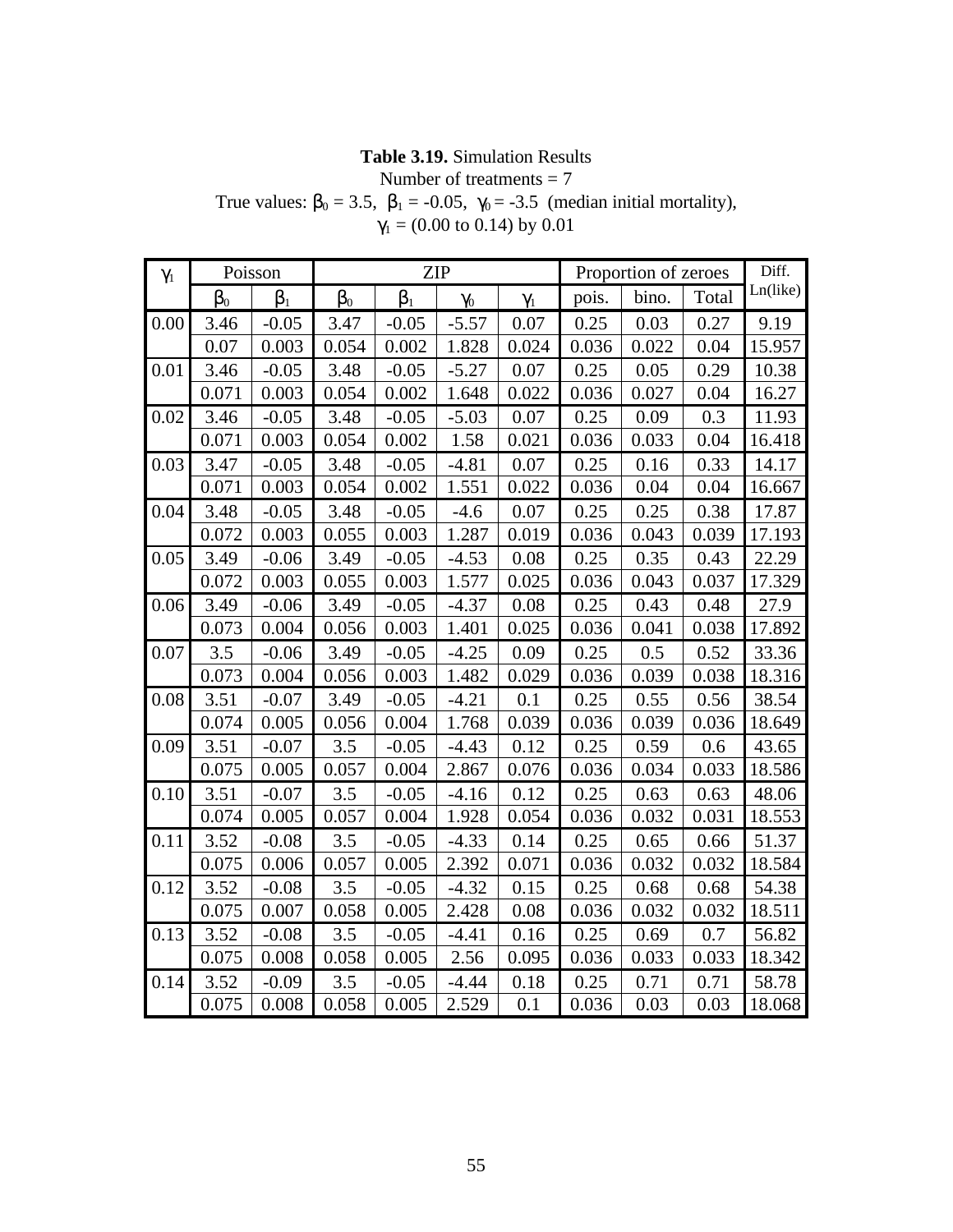### **Table 3.20.** Simulation Results

Number of treatments  $= 3$ 

True values:  $\beta_0 = 3.5$ ,  $\beta_1 = -0.05$ ,  $\gamma_0 = -10.5$  (low natural mortality),

| $\gamma_1$ |       | Poisson        |       |                | ZIP        |            |       | Proportion of Zeroes | Diff. |          |
|------------|-------|----------------|-------|----------------|------------|------------|-------|----------------------|-------|----------|
|            | $b_0$ | b <sub>1</sub> | $b_0$ | $\mathsf{b}_1$ | $\gamma_0$ | $\gamma_1$ | pois. | bino.                | Total | Ln(like) |
| 0.00       | 3.5   | $-0.05$        | 3.5   | $-0.05$        | $-6.53$    | 0.09       | 0.31  | $\boldsymbol{0}$     | 0.31  | $-0.85$  |
|            | 0.056 | 0.004          | 0.056 | 0.004          | 3.158      | 0.062      | 0.045 | $\overline{0}$       | 0.045 | 1.534    |
| 0.01       | 3.5   | $-0.05$        | 3.5   | $-0.05$        | $-6.53$    | 0.09       | 0.31  | $\overline{0}$       | 0.31  | $-0.85$  |
|            | 0.056 | 0.004          | 0.056 | 0.004          | 3.158      | 0.062      | 0.045 | $\overline{0}$       | 0.045 | 1.534    |
| 0.02       | 3.5   | $-0.05$        | 3.5   | $-0.05$        | $-6.53$    | 0.09       | 0.31  | $\overline{0}$       | 0.31  | $-0.85$  |
|            | 0.056 | 0.004          | 0.056 | 0.004          | 3.158      | 0.062      | 0.045 | $\overline{0}$       | 0.045 | 1.534    |
| 0.03       | 3.5   | $-0.05$        | 3.5   | $-0.05$        | $-6.53$    | 0.09       | 0.31  | $\boldsymbol{0}$     | 0.31  | $-0.85$  |
|            | 0.056 | 0.004          | 0.056 | 0.004          | 3.158      | 0.062      | 0.045 | 0.003                | 0.045 | 1.534    |
| 0.04       | 3.5   | $-0.05$        | 3.5   | $-0.05$        | $-6.54$    | 0.09       | 0.31  | $\overline{0}$       | 0.31  | $-0.85$  |
|            | 0.055 | 0.004          | 0.056 | 0.004          | 3.171      | 0.062      | 0.045 | 0.004                | 0.045 | 1.537    |
| 0.05       | 3.5   | $-0.05$        | 3.5   | $-0.05$        | $-6.56$    | 0.09       | 0.31  | $\overline{0}$       | 0.31  | $-0.84$  |
|            | 0.055 | 0.004          | 0.056 | 0.004          | 3.197      | 0.063      | 0.045 | 0.007                | 0.045 | 1.541    |
| 0.06       | 3.5   | $-0.05$        | 3.5   | $-0.05$        | $-6.58$    | 0.09       | 0.31  | $\boldsymbol{0}$     | 0.31  | $-0.83$  |
|            | 0.055 | 0.004          | 0.056 | 0.004          | 3.224      | 0.063      | 0.045 | 0.011                | 0.045 | 1.544    |
| 0.07       | 3.5   | $-0.05$        | 3.5   | $-0.05$        | $-6.63$    | 0.09       | 0.31  | 0.01                 | 0.31  | $-0.79$  |
|            | 0.055 | 0.004          | 0.056 | 0.004          | 3.254      | 0.064      | 0.045 | 0.019                | 0.045 | 1.555    |
| 0.08       | 3.5   | $-0.05$        | 3.5   | $-0.05$        | $-6.84$    | 0.1        | 0.31  | 0.03                 | 0.32  | $-0.68$  |
|            | 0.055 | 0.004          | 0.056 | 0.004          | 3.424      | 0.067      | 0.045 | 0.03                 | 0.044 | 1.603    |
| 0.09       | 3.5   | $-0.05$        | 3.5   | $-0.05$        | $-7.24$    | 0.1        | 0.31  | 0.06                 | 0.32  | $-0.51$  |
|            | 0.055 | 0.004          | 0.055 | 0.004          | 3.714      | 0.073      | 0.045 | 0.043                | 0.042 | 1.648    |
| 0.10       | 3.5   | $-0.05$        | 3.5   | $-0.05$        | $-8.16$    | 0.12       | 0.31  | 0.13                 | 0.34  | $-0.09$  |
|            | 0.055 | 0.004          | 0.055 | 0.004          | 4.21       | 0.083      | 0.046 | 0.051                | 0.038 | 1.723    |
| 0.11       | 3.5   | $-0.05$        | 3.5   | $-0.05$        | $-10.11$   | 0.16       | 0.31  | 0.21                 | 0.35  | 0.59     |
|            | 0.055 | 0.004          | 0.056 | 0.004          | 4.684      | 0.093      | 0.046 | 0.052                | 0.034 | 1.749    |
| 0.12       | 3.5   | $-0.05$        | 3.5   | $-0.05$        | $-12.24$   | 0.21       | 0.31  | 0.28                 | 0.37  | 1.28     |
|            | 0.055 | 0.004          | 0.056 | 0.004          | 4.296      | 0.085      | 0.047 | 0.044                | 0.029 | 1.663    |
| 0.13       | 3.5   | $-0.05$        | 3.5   | $-0.05$        | $-13.73$   | 0.24       | 0.3   | 0.32                 | 0.38  | 1.75     |
|            | 0.054 | 0.004          | 0.055 | 0.004          | 3.327      | 0.065      | 0.048 | 0.036                | 0.025 | 1.489    |
| 0.14       | 3.5   | $-0.05$        | 3.5   | $-0.05$        | $-14.44$   | 0.25       | 0.3   | 0.34                 | 0.38  | 1.99     |
|            | 0.056 | 0.004          | 0.056 | 0.004          | 2.282      | 0.042      | 0.048 | 0.028                | 0.025 | 1.343    |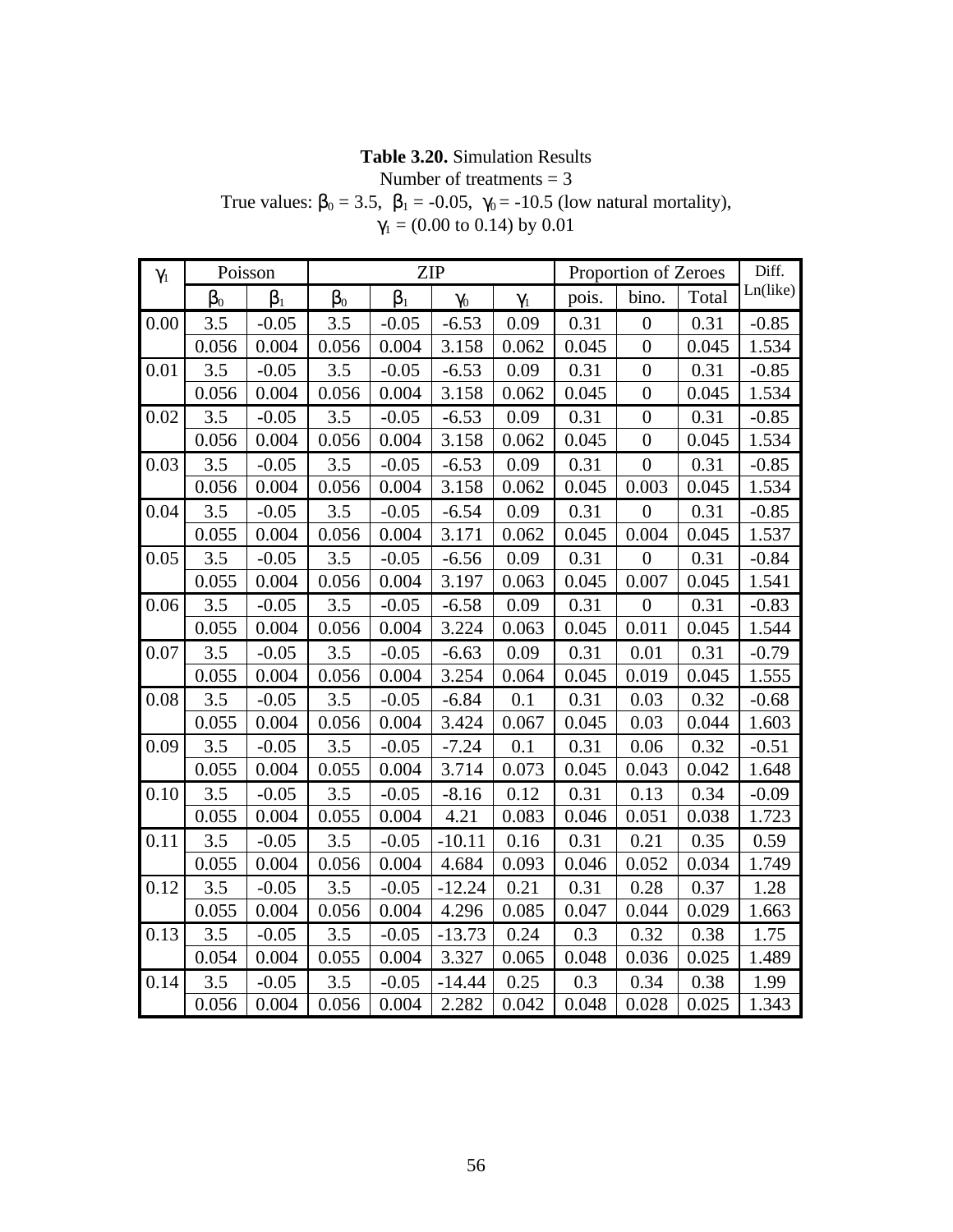# **Table 3.21.** Simulation Results

Number of treatments  $=$  4

True values:  $b_0 = 3.5$ ,  $b_1 = -0.05$ ,  $\gamma_0 = -10.5$  (low natural mortality),  $\gamma_1$  = (0.00 to 0.14) by 0.01

| $\gamma_1$ |       | Poisson        |       |         | <b>ZIP</b> |            |       | Proportion of zeroes |       | Diff.    |
|------------|-------|----------------|-------|---------|------------|------------|-------|----------------------|-------|----------|
|            | $b_0$ | b <sub>1</sub> | $b_0$ | $b_1$   | $\gamma_0$ | $\gamma_1$ | pois. | bino.                | Total | Ln(like) |
| 0.00       | 3.5   | $-0.05$        | 3.49  | $-0.05$ | $-8.39$    | 0.11       | 0.28  | $\overline{0}$       | 0.28  | $-1.58$  |
|            | 0.057 | 0.003          | 0.058 | 0.003   | 5.789      | 0.087      | 0.049 | $\overline{0}$       | 0.049 | 1.938    |
| 0.01       | 3.5   | $-0.05$        | 3.49  | $-0.05$ | $-8.39$    | 0.11       | 0.28  | $\overline{0}$       | 0.28  | $-1.58$  |
|            | 0.057 | 0.003          | 0.058 | 0.003   | 5.789      | 0.087      | 0.049 | 0.001                | 0.049 | 1.938    |
| 0.02       | 3.5   | $-0.05$        | 3.49  | $-0.05$ | $-8.39$    | 0.11       | 0.28  | $\overline{0}$       | 0.28  | $-1.58$  |
|            | 0.057 | 0.003          | 0.058 | 0.003   | 5.789      | 0.087      | 0.049 | 0.002                | 0.049 | 1.938    |
| 0.03       | 3.5   | $-0.05$        | 3.49  | $-0.05$ | $-8.39$    | 0.11       | 0.28  | $\overline{0}$       | 0.28  | $-1.58$  |
|            | 0.057 | 0.003          | 0.058 | 0.003   | 5.788      | 0.087      | 0.049 | 0.002                | 0.049 | 1.938    |
| 0.04       | 3.5   | $-0.05$        | 3.49  | $-0.05$ | $-8.39$    | 0.11       | 0.28  | $\overline{0}$       | 0.28  | $-1.58$  |
|            | 0.057 | 0.003          | 0.058 | 0.003   | 5.789      | 0.087      | 0.049 | 0.003                | 0.049 | 1.937    |
| 0.05       | 3.5   | $-0.05$        | 3.49  | $-0.05$ | $-8.38$    | 0.11       | 0.28  | $\overline{0}$       | 0.28  | $-1.57$  |
|            | 0.057 | 0.003          | 0.058 | 0.003   | 5.783      | 0.087      | 0.049 | 0.006                | 0.049 | 1.942    |
| 0.06       | 3.5   | $-0.05$        | 3.49  | $-0.05$ | $-8.44$    | 0.11       | 0.28  | $\overline{0}$       | 0.28  | $-1.56$  |
|            | 0.057 | 0.003          | 0.058 | 0.003   | 5.848      | 0.088      | 0.049 | 0.009                | 0.048 | 1.948    |
| 0.07       | 3.5   | $-0.05$        | 3.49  | $-0.05$ | $-8.56$    | 0.11       | 0.28  | 0.01                 | 0.28  | $-1.52$  |
|            | 0.057 | 0.003          | 0.058 | 0.003   | 5.966      | 0.089      | 0.049 | 0.014                | 0.049 | 1.964    |
| 0.08       | 3.5   | $-0.05$        | 3.49  | $-0.05$ | $-8.76$    | 0.12       | 0.28  | 0.02                 | 0.29  | $-1.41$  |
|            | 0.057 | 0.003          | 0.058 | 0.003   | 6.147      | 0.092      | 0.049 | 0.022                | 0.048 | 1.981    |
| 0.09       | 3.5   | $-0.05$        | 3.49  | $-0.05$ | $-9.33$    | 0.12       | 0.28  | 0.05                 | 0.29  | $-1.2$   |
|            | 0.057 | 0.003          | 0.057 | 0.003   | 6.598      | 0.099      | 0.049 | 0.03                 | 0.047 | 2.008    |
| 0.10       | 3.5   | $-0.05$        | 3.49  | $-0.05$ | $-11.05$   | 0.15       | 0.28  | 0.1                  | 0.3   | $-0.68$  |
|            | 0.057 | 0.003          | 0.058 | 0.003   | 7.736      | 0.116      | 0.049 | 0.039                | 0.045 | 2.07     |
| 0.11       | 3.5   | $-0.05$        | 3.49  | $-0.05$ | $-14.29$   | 0.2        | 0.28  | 0.16                 | 0.32  | 0.15     |
|            | 0.056 | 0.003          | 0.058 | 0.003   | 8.783      | 0.131      | 0.049 | 0.041                | 0.043 | 2.095    |
| 0.12       | 3.5   | $-0.05$        | 3.49  | $-0.05$ | $-17.71$   | 0.26       | 0.28  | 0.22                 | 0.33  | 0.99     |
|            | 0.056 | 0.003          | 0.058 | 0.003   | 8.569      | 0.127      | 0.049 | 0.036                | 0.042 | 1.949    |
| 0.13       | 3.51  | $-0.05$        | 3.49  | $-0.05$ | $-20.1$    | 0.29       | 0.28  | 0.26                 | 0.35  | 1.65     |
|            | 0.057 | 0.003          | 0.058 | 0.003   | 7.205      | 0.106      | 0.048 | 0.037                | 0.042 | 1.825    |
| 0.14       | 3.51  | $-0.05$        | 3.49  | $-0.05$ | $-20.99$   | 0.31       | 0.28  | 0.3                  | 0.37  | 2.18     |
|            | 0.056 | 0.003          | 0.058 | 0.003   | 6.202      | 0.094      | 0.049 | 0.039                | 0.042 | 1.913    |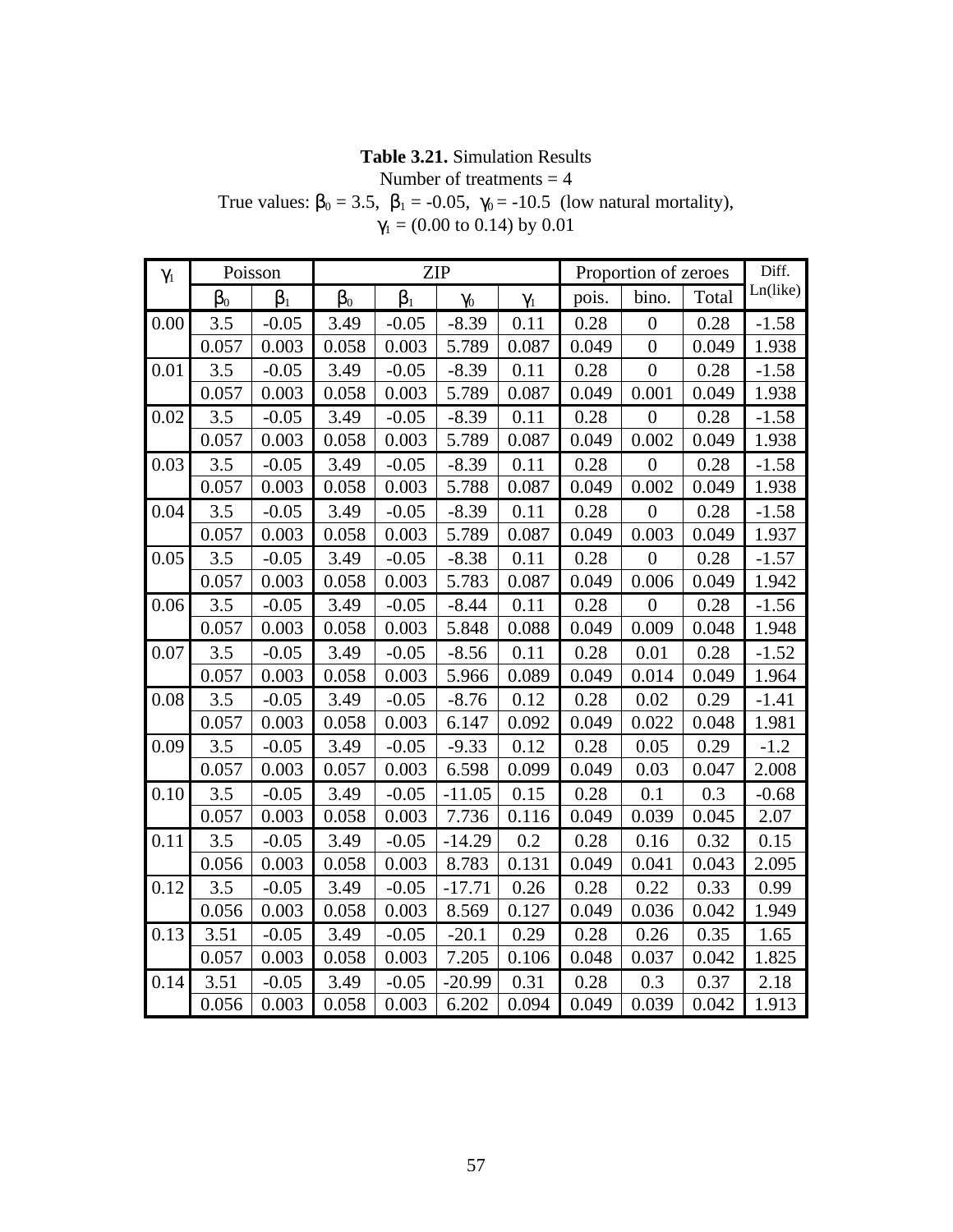# **Table 3.22.** Simulation Results

Number of treatments  $= 5$ 

True values:  $\beta_0 = 3.5$ ,  $\beta_1 = -0.05$ ,  $\gamma_0 = -10.5$  (low natural mortality),

| $\gamma_1$ |           | <b>ZIP</b><br>Poisson |           |           |            |            |       | proportion of zeroes |       |          |  |
|------------|-----------|-----------------------|-----------|-----------|------------|------------|-------|----------------------|-------|----------|--|
|            | $\beta_0$ | $\beta_1$             | $\beta_0$ | $\beta_1$ | $\gamma_0$ | $\gamma_1$ | pois. | bino.                | Total | Ln(like) |  |
| 0.00       | 3.5       | $-0.05$               | 3.48      | $-0.05$   | $-8.67$    | 0.11       | 0.27  | $\overline{0}$       | 0.27  | $-2.15$  |  |
|            | 0.056     | 0.002                 | 0.057     | 0.003     | 6.662      | 0.089      | 0.041 | 0.001                | 0.041 | 1.823    |  |
| 0.01       | 3.5       | $-0.05$               | 3.48      | $-0.05$   | $-8.67$    | 0.11       | 0.27  | $\overline{0}$       | 0.27  | $-2.15$  |  |
|            | 0.056     | 0.002                 | 0.057     | 0.003     | 6.662      | 0.089      | 0.041 | 0.001                | 0.041 | 1.823    |  |
| 0.02       | 3.5       | $-0.05$               | 3.48      | $-0.05$   | $-8.67$    | 0.11       | 0.27  | $\overline{0}$       | 0.27  | $-2.15$  |  |
|            | 0.056     | 0.002                 | 0.057     | 0.003     | 6.662      | 0.089      | 0.041 | 0.002                | 0.041 | 1.823    |  |
| 0.03       | 3.5       | $-0.05$               | 3.48      | $-0.05$   | $-8.67$    | 0.11       | 0.27  | $\overline{0}$       | 0.27  | $-2.15$  |  |
|            | 0.056     | 0.002                 | 0.057     | 0.003     | 6.662      | 0.089      | 0.041 | 0.002                | 0.041 | 1.823    |  |
| 0.04       | 3.5       | $-0.05$               | 3.48      | $-0.05$   | $-8.67$    | 0.11       | 0.27  | $\overline{0}$       | 0.27  | $-2.14$  |  |
|            | 0.056     | 0.002                 | 0.057     | 0.003     | 6.663      | 0.089      | 0.041 | 0.002                | 0.041 | 1.825    |  |
| 0.05       | 3.5       | $-0.05$               | 3.48      | $-0.05$   | $-8.66$    | 0.11       | 0.27  | $\overline{0}$       | 0.27  | $-2.14$  |  |
|            | 0.056     | 0.002                 | 0.057     | 0.003     | 6.636      | 0.089      | 0.041 | 0.004                | 0.041 | 1.824    |  |
| 0.06       | 3.5       | $-0.05$               | 3.48      | $-0.05$   | $-8.69$    | 0.11       | 0.27  | $\boldsymbol{0}$     | 0.27  | $-2.12$  |  |
|            | 0.056     | 0.002                 | 0.057     | 0.003     | 6.687      | 0.089      | 0.041 | 0.007                | 0.041 | 1.825    |  |
| 0.07       | 3.5       | $-0.05$               | 3.48      | $-0.05$   | $-8.79$    | 0.11       | 0.27  | 0.01                 | 0.27  | $-2.07$  |  |
|            | 0.055     | 0.002                 | 0.057     | 0.003     | 6.847      | 0.092      | 0.041 | 0.012                | 0.041 | 1.853    |  |
| 0.08       | 3.5       | $-0.05$               | 3.48      | $-0.05$   | $-9.04$    | 0.12       | 0.27  | 0.02                 | 0.27  | $-1.96$  |  |
|            | 0.055     | 0.002                 | 0.057     | 0.003     | 7.192      | 0.096      | 0.041 | 0.016                | 0.041 | 1.881    |  |
| 0.09       | 3.5       | $-0.05$               | 3.48      | $-0.05$   | $-9.7$     | 0.13       | 0.27  | 0.04                 | 0.28  | $-1.68$  |  |
|            | 0.056     | 0.002                 | 0.057     | 0.003     | 8.024      | 0.107      | 0.041 | 0.024                | 0.04  | 1.959    |  |
| 0.10       | 3.5       | $-0.05$               | 3.49      | $-0.05$   | $-11.09$   | 0.15       | 0.27  | 0.08                 | 0.29  | $-1.15$  |  |
|            | 0.056     | 0.003                 | 0.057     | 0.003     | 9.472      | 0.126      | 0.041 | 0.032                | 0.039 | 2.033    |  |
| 0.11       | 3.5       | $-0.05$               | 3.49      | $-0.05$   | $-13.8$    | 0.18       | 0.27  | 0.14                 | 0.3   | $-0.21$  |  |
|            | 0.055     | 0.003                 | 0.057     | 0.003     | 11.909     | 0.163      | 0.041 | 0.034                | 0.038 | 2.186    |  |
| 0.12       | 3.51      | $-0.05$               | 3.49      | $-0.05$   | $-16.29$   | 0.22       | 0.27  | 0.2                  | 0.32  | 0.73     |  |
|            | 0.055     | 0.003                 | 0.057     | 0.003     | 12.885     | 0.174      | 0.041 | 0.033                | 0.036 | 2.159    |  |
| 0.13       | 3.51      | $-0.05$               | 3.49      | $-0.05$   | $-18.38$   | 0.26       | 0.27  | 0.25                 | 0.34  | 1.85     |  |
|            | 0.055     | 0.003                 | 0.057     | 0.003     | 14.547     | 0.206      | 0.042 | 0.031                | 0.034 | 2.165    |  |
| 0.14       | 3.52      | $-0.05$               | 3.49      | $-0.05$   | $-19.88$   | 0.29       | 0.27  | 0.3                  | 0.36  | 3.05     |  |
|            | 0.055     | 0.003                 | 0.057     | 0.003     | 16.614     | 0.244      | 0.042 | 0.032                | 0.032 | 2.367    |  |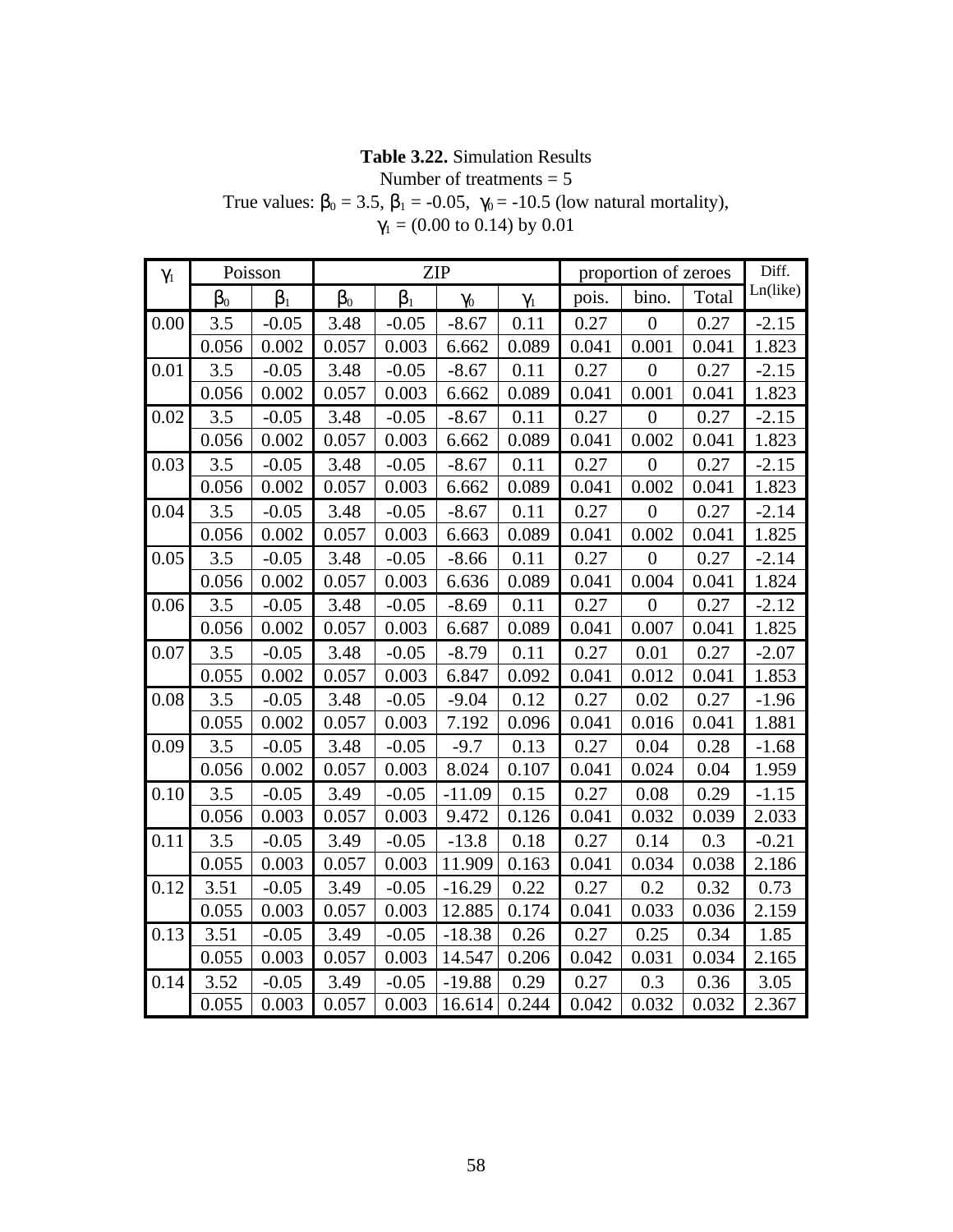# **Table 3.23.** Simulation Results

Number of treatments = 7

True values:  $\beta_0 = 3.5$ ,  $\beta_1 = -0.05$ ,  $\gamma_0 = -10.5$  (low natural mortality),

| $\gamma_1$ |           | Poisson   |           |           | <b>ZIP</b> |            |       | Proportion of zeroes | Diff. |          |
|------------|-----------|-----------|-----------|-----------|------------|------------|-------|----------------------|-------|----------|
|            | $\beta_0$ | $\beta_1$ | $\beta_0$ | $\beta_1$ | $\gamma_0$ | $\gamma_1$ | pois. | bino.                | Total | Ln(like) |
| 0.00       | 3.49      | $-0.05$   | 3.47      | $-0.05$   | $-7.33$    | 0.09       | 0.25  | $\overline{0}$       | 0.25  | $-3.35$  |
|            | 0.052     | 0.002     | 0.053     | 0.002     | 2.392      | 0.03       | 0.036 | 0.001                | 0.036 | 2.021    |
| 0.01       | 3.49      | $-0.05$   | 3.47      | $-0.05$   | $-7.34$    | 0.09       | 0.25  | $\overline{0}$       | 0.25  | $-3.36$  |
|            | 0.052     | 0.002     | 0.053     | 0.002     | 2.275      | 0.029      | 0.036 | $\overline{0}$       | 0.036 | 1.993    |
| 0.02       | 3.49      | $-0.05$   | 3.47      | $-0.05$   | $-7.33$    | 0.09       | 0.25  | $\boldsymbol{0}$     | 0.25  | $-3.35$  |
|            | 0.052     | 0.002     | 0.053     | 0.002     | 2.391      | 0.03       | 0.036 | 0.001                | 0.036 | 2.021    |
| 0.03       | 3.49      | $-0.05$   | 3.47      | $-0.05$   | $-7.33$    | 0.09       | 0.25  | $\overline{0}$       | 0.25  | $-3.35$  |
|            | 0.052     | 0.002     | 0.053     | 0.002     | 2.393      | 0.03       | 0.036 | 0.002                | 0.036 | 2.022    |
| 0.04       | 3.49      | $-0.05$   | 3.47      | $-0.05$   | $-7.33$    | 0.09       | 0.25  | $\overline{0}$       | 0.25  | $-3.35$  |
|            | 0.052     | 0.002     | 0.053     | 0.002     | 2.393      | 0.03       | 0.036 | 0.003                | 0.036 | 2.023    |
| 0.05       | 3.49      | $-0.05$   | 3.47      | $-0.05$   | $-7.33$    | 0.09       | 0.25  | $\overline{0}$       | 0.25  | $-3.35$  |
|            | 0.052     | 0.002     | 0.053     | 0.002     | 2.393      | 0.03       | 0.036 | 0.002                | 0.036 | 2.022    |
| 0.06       | 3.49      | $-0.05$   | 3.47      | $-0.05$   | $-7.35$    | 0.09       | 0.25  | $\boldsymbol{0}$     | 0.25  | $-3.32$  |
|            | 0.052     | 0.002     | 0.053     | 0.002     | 2.279      | 0.029      | 0.036 | 0.006                | 0.036 | 2.009    |
| 0.07       | 3.49      | $-0.05$   | 3.47      | $-0.05$   | $-7.37$    | 0.09       | 0.25  | 0.01                 | 0.25  | $-3.28$  |
|            | 0.052     | 0.002     | 0.053     | 0.002     | 2.296      | 0.03       | 0.036 | 0.009                | 0.036 | 2.037    |
| 0.08       | 3.5       | $-0.05$   | 3.48      | $-0.05$   | $-7.46$    | 0.09       | 0.25  | 0.01                 | 0.26  | $-3.15$  |
|            | 0.052     | 0.002     | 0.053     | 0.002     | 2.306      | 0.03       | 0.036 | 0.014                | 0.036 | 2.08     |
| 0.09       | 3.5       | $-0.05$   | 3.48      | $-0.05$   | $-7.58$    | 0.1        | 0.25  | 0.03                 | 0.26  | $-2.86$  |
|            | 0.052     | 0.002     | 0.053     | 0.002     | 2.07       | 0.027      | 0.036 | 0.022                | 0.035 | 2.125    |
| 0.10       | 3.5       | $-0.05$   | 3.48      | $-0.05$   | $-8.07$    | 0.1        | 0.25  | 0.07                 | 0.27  | $-2.2$   |
|            | 0.052     | 0.002     | 0.053     | 0.002     | 2.913      | 0.038      | 0.036 | 0.026                | 0.034 | 2.299    |
| 0.11       | 3.5       | $-0.05$   | 3.48      | $-0.05$   | $-8.76$    | 0.12       | 0.25  | 0.13                 | 0.29  | $-1.16$  |
|            | 0.052     | 0.002     | 0.054     | 0.002     | 3.564      | 0.047      | 0.036 | 0.03                 | 0.033 | 2.382    |
| 0.12       | 3.51      | $-0.05$   | 3.48      | $-0.05$   | $-9.97$    | 0.14       | 0.25  | 0.19                 | 0.31  | 0.36     |
|            | 0.052     | 0.002     | 0.054     | 0.002     | 5.112      | 0.073      | 0.036 | 0.034                | 0.032 | 2.605    |
| 0.13       | 3.51      | $-0.05$   | 3.49      | $-0.05$   | $-11.76$   | 0.17       | 0.25  | 0.24                 | 0.33  | 2.01     |
|            | 0.052     | 0.002     | 0.054     | 0.002     | 7.687      | 0.112      | 0.036 | 0.033                | 0.03  | 2.789    |
| 0.14       | 3.52      | $-0.05$   | 3.49      | $-0.05$   | $-13.33$   | 0.2        | 0.25  | 0.29                 | 0.35  | 3.76     |
|            | 0.052     | 0.002     | 0.054     | 0.003     | 9.137      | 0.136      | 0.036 | 0.029                | 0.029 | 2.913    |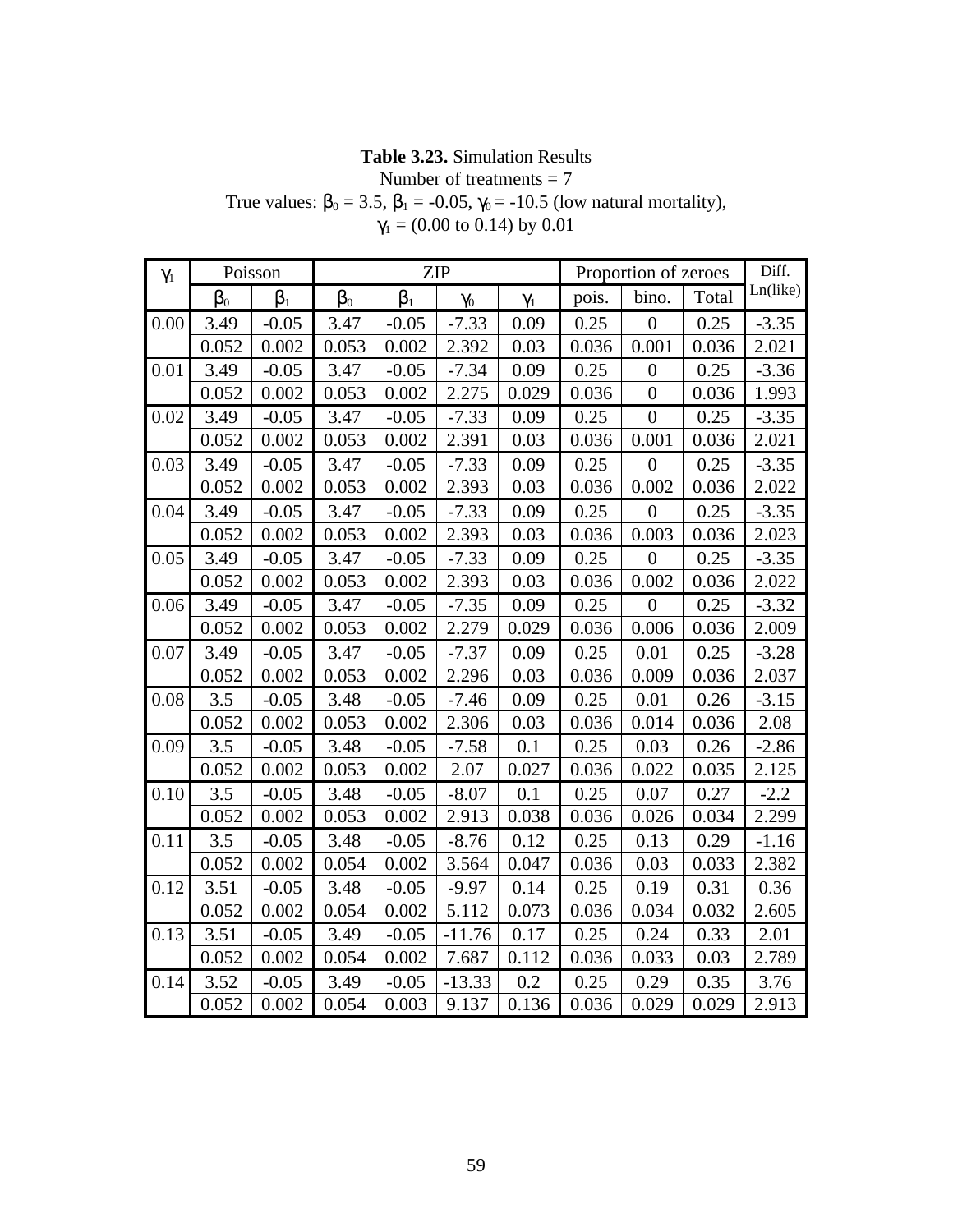# **Table 3.24.** Simulation Results

Number of treatments = 3

True values:  $\beta_0 = 3.5$ ,  $\beta_1 = -0.05$ ,  $\gamma_0 = -1.5$  (high natural mortality),  $\gamma_1$  = (0.00 to 0.14) by 0.01

| $\gamma_1$ |                  | Poisson |      |                  | <b>ZIP</b> |      |                  | True values |      |
|------------|------------------|---------|------|------------------|------------|------|------------------|-------------|------|
|            | IC <sub>90</sub> | IC50    | IC10 | IC <sub>90</sub> | IC50       | IC10 | IC <sub>90</sub> | IC50        | IC10 |
| 0.00       | 46.85            | 14.1    | 2.14 | 43.35            | 13.63      | 2.09 | 46.05            | 13.86       | 2.11 |
|            | 5.15             | 1.55    | 0.24 | 3.66             | 1.16       | 0.18 |                  |             |      |
| 0.01       | 44.75            | 13.47   | 2.05 | 42.07            | 13.33      | 2.05 | 44.12            | 13.35       | 2.03 |
|            | 5.3              | 1.59    | 0.24 | 3.74             | 1.23       | 0.19 |                  |             |      |
| 0.02       | 41.78            | 12.58   | 1.91 | 40.2             | 12.9       | 1.99 | 41.78            | 12.82       | 1.96 |
|            | 5.41             | 1.63    | 0.25 | 3.91             | 1.34       | 0.21 |                  |             |      |
| 0.03       | 38.62            | 11.63   | 1.77 | 38.22            | 12.46      | 1.93 | 39.2             | 12.3        | 1.89 |
|            | 5.55             | 1.67    | 0.25 | 4.15             | 1.5        | 0.23 |                  |             |      |
| 0.04       | 35.13            | 10.57   | 1.61 | 36.16            | 12         | 1.87 | 36.58            | 11.78       | 1.83 |
|            | 5.5              | 1.66    | 0.25 | 4.51             | 1.74       | 0.27 |                  |             |      |
| 0.05       | 31.91            | 9.61    | 1.46 | 34.06            | 11.51      | 1.81 | 34.08            | 11.28       | 1.77 |
|            | 5.12             | 1.54    | 0.23 | 4.76             | 1.93       | 0.3  |                  |             |      |
| 0.06       | 29.21            | 8.79    | 1.34 | 32.23            | 11.07      | 1.75 | 31.76            | 10.79       | 1.72 |
|            | 4.87             | 1.47    | 0.22 | 5.1              | 2.19       | 0.35 |                  |             |      |
| 0.07       | 27.79            | 8.37    | 1.27 | 31.24            | 10.83      | 1.72 | 29.65            | 10.33       | 1.66 |
|            | 4.52             | 1.36    | 0.21 | 5.2              | 2.35       | 0.37 |                  |             |      |
| 0.08       | 26.59            | 8       | 1.22 | 30.51            | 10.69      | 1.71 | 27.75            | 9.89        | 1.61 |
|            | 3.99             | 1.2     | 0.18 | 5.15             | 2.43       | 0.39 |                  |             |      |
| 0.09       | 26.04            | 7.84    | 1.19 | 30.45            | 10.77      | 1.72 | 26.05            | 9.47        | 1.56 |
|            | 3.75             | 1.13    | 0.17 | 5.3              | 2.65       | 0.42 |                  |             |      |
| 0.10       | 25.78            | 7.76    | 1.18 | 30.26            | 10.72      | 1.71 | 24.52            | 9.08        | 1.52 |
|            | 3.66             | 1.1     | 0.17 | 5.38             | 2.83       | 0.45 |                  |             |      |
| 0.11       | 25.81            | 7.77    | 1.18 | 29.79            | 10.49      | 1.67 | 23.14            | 8.72        | 1.47 |
|            | 3.45             | 1.04    | 0.16 | 5.1              | 2.61       | 0.42 |                  |             |      |
| 0.12       | 25.58            | 7.7     | 1.17 | 29.22            | 10.2       | 1.63 | 21.9             | 8.37        | 1.43 |
|            | 3.24             | 0.97    | 0.15 | 4.95             | 2.41       | 0.39 |                  |             |      |
| 0.13       | 25.25            | 7.6     | 1.16 | 28.87            | 10.06      | 1.61 | 20.78            | 8.05        | 1.39 |
|            | 3.44             | 1.03    | 0.16 | 4.9              | 2.4        | 0.39 |                  |             |      |
| 0.14       | 25.28            | 7.61    | 1.16 | 29.1             | 10.12      | 1.61 | 19.77            | 7.75        | 1.36 |
|            | 3.3              | 0.99    | 0.15 | 5.07             | 2.56       | 0.41 |                  |             |      |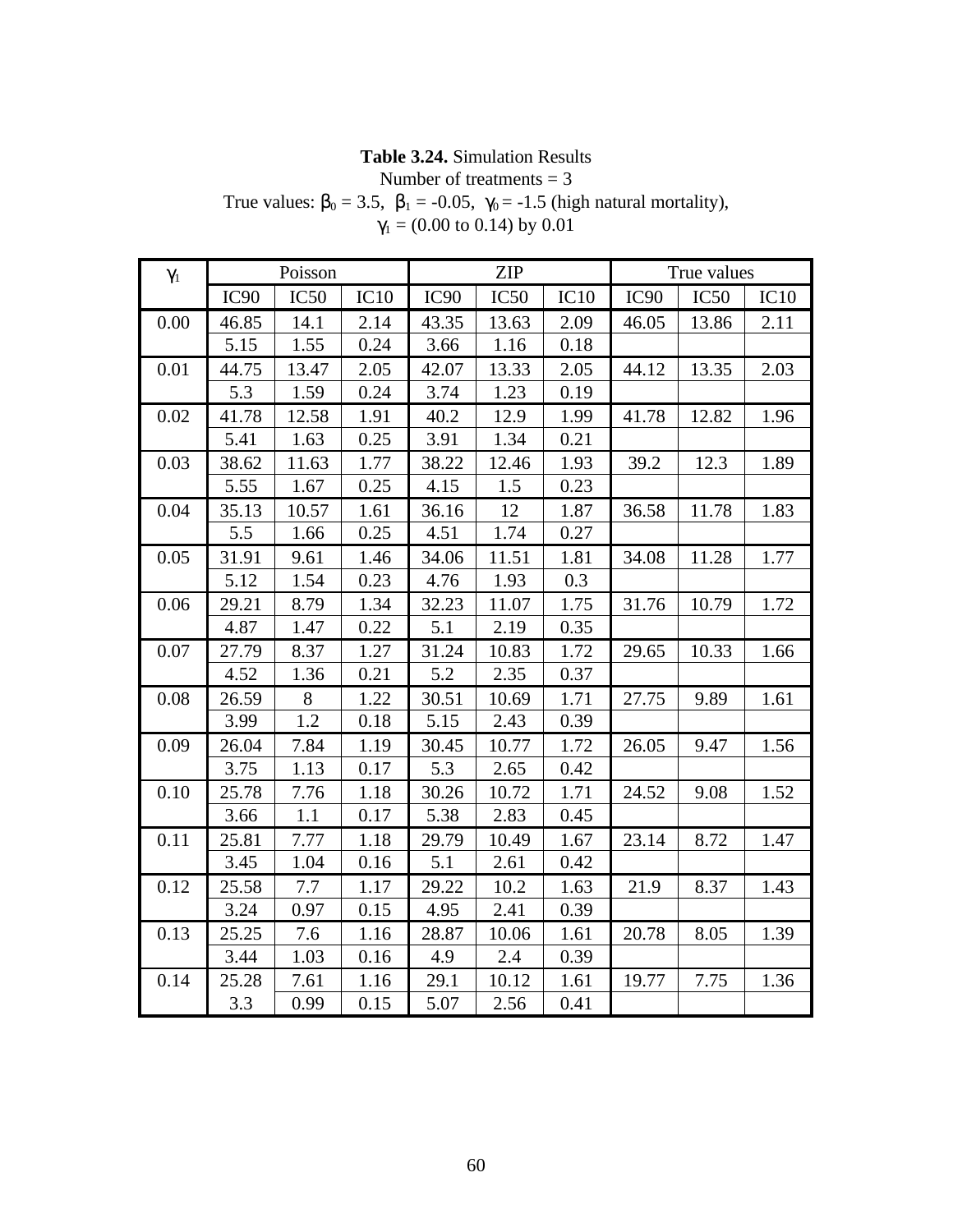# **Table 3.25.** Simulation Results

Number of treatments  $=$  4

True values:  $b_0 = 3.5$ ,  $b_1 = -0.05$ ,  $\gamma_0 = -1.5$  (high natural mortality),

| $\gamma_1$ |                  | Poisson |      |                  | <b>ZIP</b>       |      |                  | True             |      |
|------------|------------------|---------|------|------------------|------------------|------|------------------|------------------|------|
|            | IC <sub>90</sub> | IC50    | IC10 | IC <sub>90</sub> | IC <sub>50</sub> | IC10 | IC <sub>90</sub> | IC <sub>50</sub> | IC10 |
| 0.00       | 46.92            | 14.12   | 2.15 | 43.36            | 13.64            | 2.1  | 46.05            | 13.86            | 2.11 |
|            | 5                | 1.51    | 0.23 | 3.05             | 0.97             | 0.15 |                  |                  |      |
| 0.01       | 44.88            | 13.51   | 2.05 | 42.03            | 13.32            | 2.05 | 44.12            | 13.35            | 2.03 |
|            | 5                | 1.51    | 0.23 | 3.08             | 0.99             | 0.15 |                  |                  |      |
| 0.02       | 42.17            | 12.69   | 1.93 | 40.06            | 12.88            | 1.99 | 41.78            | 12.82            | 1.96 |
|            | 5.13             | 1.55    | 0.23 | 3.11             | 1.02             | 0.16 |                  |                  |      |
| 0.03       | 39.06            | 11.76   | 1.79 | 37.73            | 12.36            | 1.93 | 39.2             | 12.3             | 1.89 |
|            | 5.16             | 1.55    | 0.24 | 3.22             | 1.1              | 0.17 |                  |                  |      |
| 0.04       | 36.13            | 10.88   | 1.65 | 35.37            | 11.88            | 1.87 | 36.58            | 11.78            | 1.83 |
|            | 5.2              | 1.57    | 0.24 | 3.39             | 1.24             | 0.2  |                  |                  |      |
| 0.05       | 33.3             | 10.02   | 1.52 | 33.19            | 11.47            | 1.81 | 34.08            | 11.28            | 1.77 |
|            | 5.05             | 1.52    | 0.23 | 3.48             | 1.44             | 0.22 |                  |                  |      |
| 0.06       | 30.68            | 9.24    | 1.4  | 31.26            | 11.08            | 1.76 | 31.76            | 10.79            | 1.72 |
|            | 5.04             | 1.52    | 0.23 | 3.42             | 1.6              | 0.25 |                  |                  |      |
| 0.07       | 28.13            | 8.47    | 1.29 | 29.38            | 10.69            | 1.72 | 29.65            | 10.33            | 1.66 |
|            | 4.89             | 1.47    | 0.22 | 3.59             | 1.81             | 0.28 |                  |                  |      |
| 0.08       | 25.84            | 7.78    | 1.18 | 27.78            | 10.3             | 1.67 | 27.75            | 9.89             | 1.61 |
|            | 4.51             | 1.36    | 0.21 | 3.58             | 1.96             | 0.31 |                  |                  |      |
| 0.09       | 24.36            | 7.33    | 1.11 | 26.58            | 10.03            | 1.64 | 26.05            | 9.47             | 1.56 |
|            | 4.34             | 1.31    | 0.2  | 3.55             | 2.14             | 0.34 |                  |                  |      |
| 0.10       | 23.36            | 7.03    | 1.07 | 25.9             | 9.84             | 1.61 | 24.52            | 9.08             | 1.52 |
|            | 4.06             | 1.22    | 0.19 | 3.44             | 2.24             | 0.36 |                  |                  |      |
| 0.11       | 22.28            | 6.71    | 1.02 | 25.1             | 9.73             | 1.6  | 23.14            | 8.72             | 1.47 |
|            | 3.69             | 1.11    | 0.17 | 3.4              | 2.45             | 0.4  |                  |                  |      |
| 0.12       | 21.61            | 6.51    | 0.99 | 24.62            | 9.58             | 1.59 | 21.9             | 8.37             | 1.43 |
|            | 3.29             | 0.99    | 0.15 | 3.29             | 2.43             | 0.4  |                  |                  |      |
| 0.13       | 21.28            | 6.41    | 0.97 | 24.53            | 9.76             | 1.61 | 20.78            | 8.05             | 1.39 |
|            | 3.11             | 0.94    | 0.14 | 3.36             | 2.73             | 0.44 |                  |                  |      |
| 0.14       | 21.08            | 6.35    | 0.96 | 24.28            | 9.61             | 1.6  | 19.77            | 7.75             | 1.36 |
|            | 2.92             | 0.88    | 0.13 | 3.17             | 2.62             | 0.42 |                  |                  |      |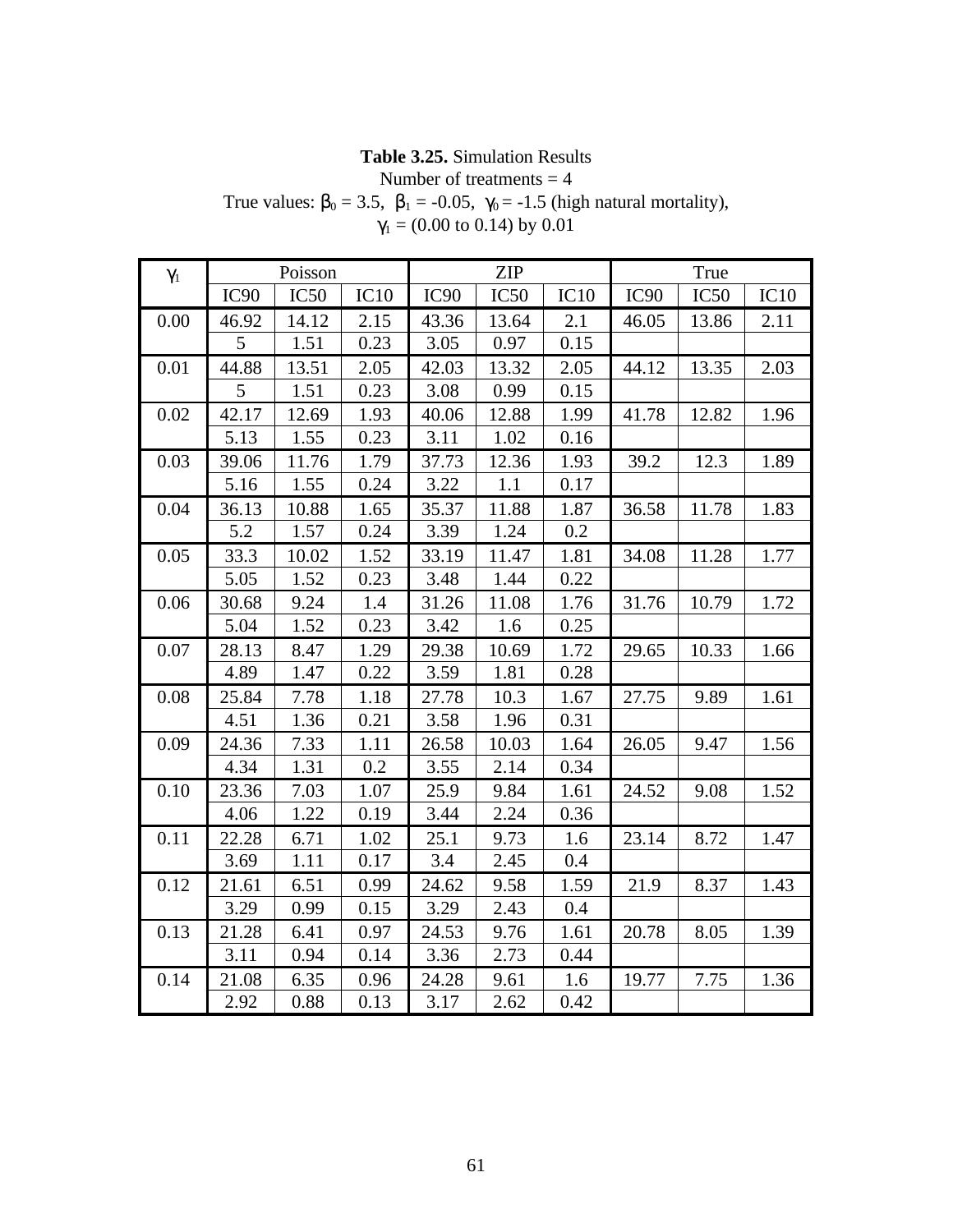# **Table 3.26.** Simulation Results

Number of treatments = 5

True values:  $\beta_0 = 3.5$ ,  $\beta_1 = -0.05$ ,  $\gamma_0 = -1.5$  (high natural mortality),  $\gamma_1$  = (0.00 to 0.14) by 0.01

| $\gamma_1$ |                  | Poisson |              |                  | <b>ZIP</b>   |              |                  |       |      |
|------------|------------------|---------|--------------|------------------|--------------|--------------|------------------|-------|------|
|            | IC <sub>90</sub> | IC50    | IC10         | IC <sub>90</sub> | IC50         | IC10         | IC <sub>90</sub> | IC50  | IC10 |
| 0.00       | 46.95            | 14.13   | 2.15         | 43.36            | 13.65        | 2.1          | 46.05            | 13.86 | 2.11 |
|            | 4.74             | 1.43    | 0.22         | 2.61             | 0.83         | 0.13         |                  |       |      |
| 0.01       | 44.92            | 13.52   | 2.06         | 42.04            | 13.34        | 2.06         | 44.12            | 13.35 | 2.03 |
|            | 4.73             | 1.42    | 0.22         | 2.68             | 0.86         | 0.13         |                  |       |      |
| 0.02       | 42.26            | 12.72   | 1.93         | 40.14            | 12.9         | $\mathbf{2}$ | 41.78            | 12.82 | 1.96 |
|            | 4.75             | 1.43    | 0.22         | 2.7              | 0.89         | 0.14         |                  |       |      |
| 0.03       | 39.38            | 11.85   | 1.8          | 37.95            | 12.41        | 1.93         | 39.2             | 12.3  | 1.89 |
|            | 4.87             | 1.47    | 0.22         | 2.8              | 0.94         | 0.15         |                  |       |      |
| 0.04       | 36.39            | 10.96   | 1.67         | 35.56            | 11.89        | 1.87         | 36.58            | 11.78 | 1.83 |
|            | 4.75             | 1.43    | 0.22         | 2.89             | $\mathbf{1}$ | 0.16         |                  |       |      |
| 0.05       | 33.73            | 10.15   | 1.54         | 33.23            | 11.39        | 1.81         | 34.08            | 11.28 | 1.77 |
|            | 4.77             | 1.44    | 0.22         | 3.07             | 1.1          | 0.18         |                  |       |      |
| 0.06       | 31.36            | 9.44    | 1.44         | 31.1             | 10.99        | 1.76         | 31.76            | 10.79 | 1.72 |
|            | 4.79             | 1.44    | 0.22         | 3.32             | 1.27         | 0.21         |                  |       |      |
| 0.07       | 29.12            | 8.77    | 1.33         | 29.16            | 10.6         | 1.72         | 29.65            | 10.33 | 1.66 |
|            | 4.62             | 1.39    | 0.21         | 3.36             | 1.46         | 0.24         |                  |       |      |
| 0.08       | 27.17            | 8.18    | 1.24         | 27.49            | 10.28        | 1.68         | 27.75            | 9.89  | 1.61 |
|            | 4.73             | 1.42    | 0.22         | 3.42             | 1.65         | 0.27         |                  |       |      |
| 0.09       | 25.23            | 7.6     | 1.15         | 25.91            | 9.94         | 1.64         | 26.05            | 9.47  | 1.56 |
|            | 4.59             | 1.38    | 0.21         | 3.5              | 1.83         | 0.3          |                  |       |      |
| 0.10       | 23.56            | 7.09    | 1.08         | 24.49            | 9.62         | 1.6          | 24.52            | 9.08  | 1.52 |
|            | 4.38             | 1.32    | 0.2          | 3.38             | 1.96         | 0.32         |                  |       |      |
| 0.11       | 21.89            | 6.59    | $\mathbf{1}$ | 23.25            | 9.29         | 1.56         | 23.14            | 8.72  | 1.47 |
|            | 4.11             | 1.24    | 0.19         | 3.26             | 2.11         | 0.35         |                  |       |      |
| 0.12       | 20.86            | 6.28    | 0.95         | 22.38            | 9.07         | 1.53         | 21.9             | 8.37  | 1.43 |
|            | 3.96             | 1.19    | 0.18         | 3.07             | 2.2          | 0.37         |                  |       |      |
| 0.13       | 20.12            | 6.06    | 0.92         | 21.9             | 8.91         | 1.52         | 20.78            | 8.05  | 1.39 |
|            | 3.71             | 1.12    | 0.17         | 2.97             | 2.21         | 0.40         |                  |       |      |
| 0.14       | 19.44            | 5.85    | 0.89         | 21.32            | 8.75         | 1.49         | 19.77            | 7.75  | 1.36 |
|            | 3.53             | 1.06    | 0.16         | 2.89             | 2.29         | 0.41         |                  |       |      |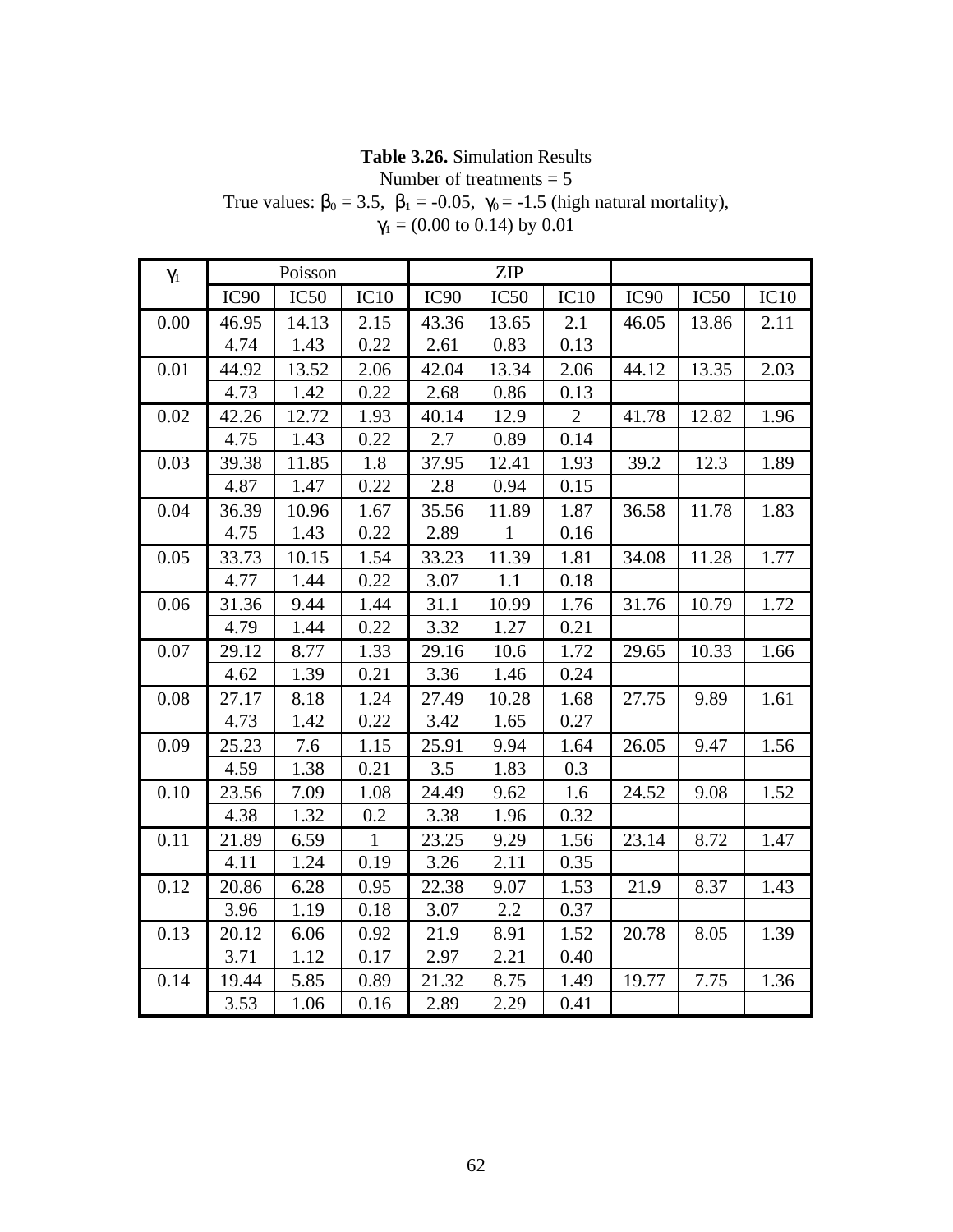# **Table 3.27.** Simulation Results

Number of treatments = 7

True values:  $\beta_0 = 3.5$ ,  $\beta_1 = -0.05$ ,  $\gamma_0 = -1.5$  (high natural mortality),  $\gamma_1$  = (0.00 to 0.14) by 0.01

| $\gamma_1$ |                  | Poisson |      |                  | <b>ZIP</b> |      |                  |                  |      |
|------------|------------------|---------|------|------------------|------------|------|------------------|------------------|------|
|            | IC <sub>90</sub> | IC50    | IC10 | IC <sub>90</sub> | IC50       | IC10 | IC <sub>90</sub> | IC <sub>50</sub> | IC10 |
| 0.00       | 46.77            | 14.08   | 2.14 | 43.33            | 13.63      | 2.1  | 46.05            | 13.86            | 2.11 |
|            | 4.24             | 1.28    | 0.19 | 2.29             | 0.73       | 0.11 |                  |                  |      |
| 0.01       | 44.62            | 13.43   | 2.04 | 41.93            | 13.29      | 2.05 | 44.12            | 13.35            | 2.03 |
|            | 4.17             | 1.26    | 0.19 | 2.36             | 0.76       | 0.12 |                  |                  |      |
| 0.02       | 41.99            | 12.64   | 1.92 | 40.06            | 12.85      | 1.99 | 41.78            | 12.82            | 1.96 |
|            | $\overline{4}$   | 1.2     | 0.18 | 2.31             | 0.78       | 0.12 |                  |                  |      |
| 0.03       | 38.94            | 11.72   | 1.78 | 37.74            | 12.33      | 1.92 | 39.2             | 12.3             | 1.89 |
|            | 3.92             | 1.18    | 0.18 | 2.31             | 0.81       | 0.13 |                  |                  |      |
| 0.04       | 36.09            | 10.86   | 1.65 | 35.47            | 11.83      | 1.86 | 36.58            | 11.78            | 1.83 |
|            | 3.98             | 1.2     | 0.18 | 2.34             | 0.85       | 0.14 |                  |                  |      |
| 0.05       | 33.39            | 10.05   | 1.53 | 33.18            | 11.31      | 1.79 | 34.08            | 11.28            | 1.77 |
|            | 3.98             | 1.2     | 0.18 | 2.51             | 0.92       | 0.15 |                  |                  |      |
| 0.06       | 31.07            | 9.35    | 1.42 | 31.08            | 10.83      | 1.74 | 31.76            | 10.79            | 1.72 |
|            | 3.9              | 1.17    | 0.18 | 2.55             | 0.96       | 0.16 |                  |                  |      |
| 0.07       | 28.99            | 8.73    | 1.33 | 29.09            | 10.38      | 1.68 | 29.65            | 10.33            | 1.66 |
|            | 3.92             | 1.18    | 0.18 | 2.72             | 1.02       | 0.18 |                  |                  |      |
| 0.08       | 27.14            | 8.17    | 1.24 | 27.29            | 9.96       | 1.64 | 27.75            | 9.89             | 1.61 |
|            | 3.83             | 1.15    | 0.18 | 2.85             | 1.09       | 0.2  |                  |                  |      |
| 0.09       | 25.53            | 7.69    | 1.17 | 25.62            | 9.6        | 1.6  | 26.05            | 9.47             | 1.56 |
|            | 3.92             | 1.18    | 0.18 | 3.11             | 1.18       | 0.23 |                  |                  |      |
| 0.10       | 23.98            | 7.22    | 1.1  | 23.98            | 9.26       | 1.57 | 24.52            | 9.08             | 1.52 |
|            | 3.81             | 1.15    | 0.17 | 3.2              | 1.31       | 0.26 |                  |                  |      |
| 0.11       | 22.69            | 6.83    | 1.04 | 22.78            | 8.92       | 1.53 | 23.14            | 8.72             | 1.47 |
|            | 3.75             | 1.13    | 0.17 | 3.12             | 1.31       | 0.27 |                  |                  |      |
| 0.12       | 21.54            | 6.48    | 0.99 | 21.64            | 8.67       | 1.51 | 21.9             | 8.37             | 1.43 |
|            | 3.78             | 1.14    | 0.17 | 3.15             | 1.41       | 0.31 |                  |                  |      |
| 0.13       | 20.47            | 6.16    | 0.94 | 20.7             | 8.42       | 1.48 | 20.78            | 8.05             | 1.39 |
|            | 3.75             | 1.13    | 0.17 | 3.08             | 1.44       | 0.33 |                  |                  |      |
| 0.14       | 19.27            | 5.8     | 0.88 | 19.53            | 8.15       | 1.46 | 19.77            | 7.75             | 1.36 |
|            | 3.79             | 1.14    | 0.17 | 3.16             | 1.59       | 0.37 |                  |                  |      |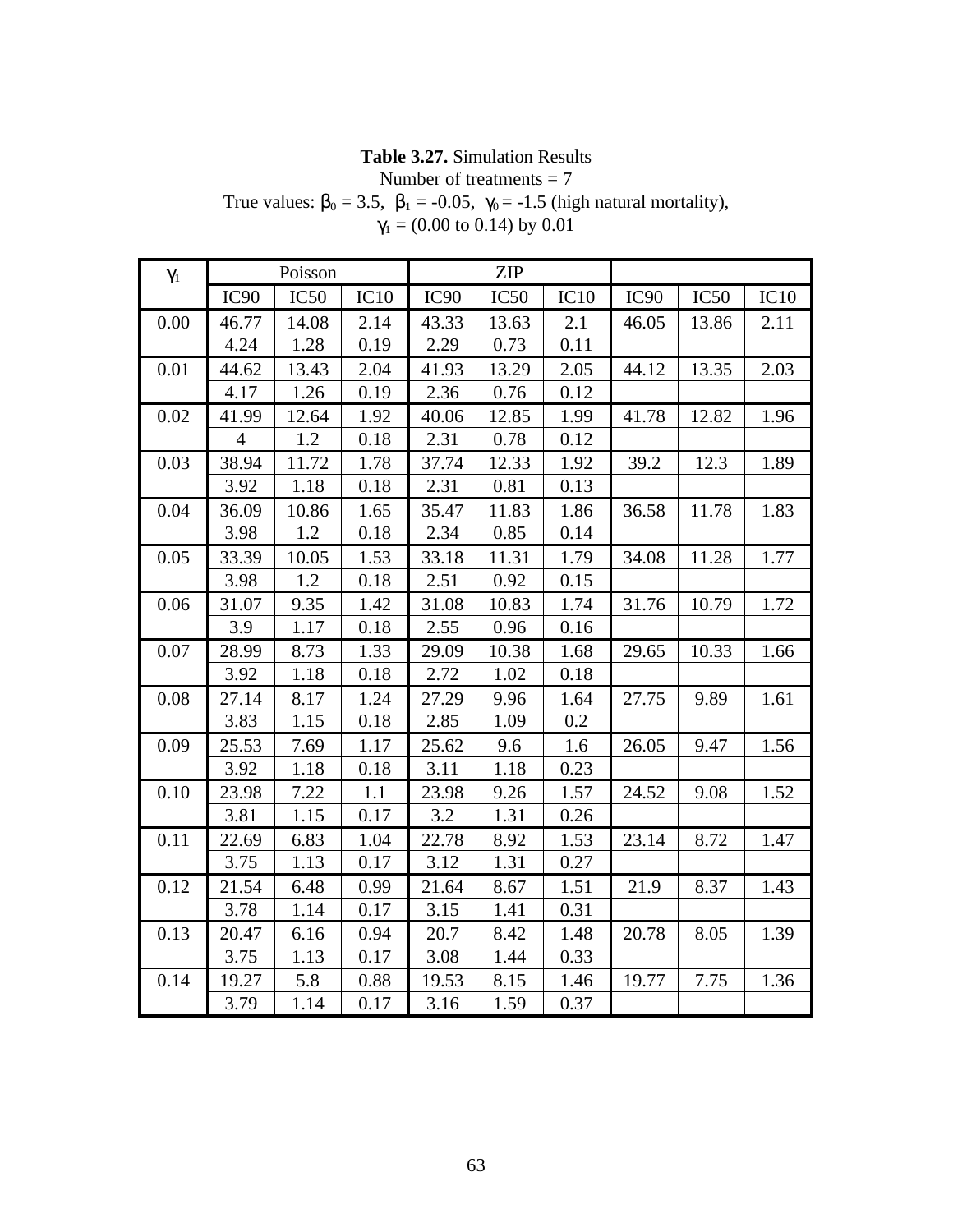# **Table 3.28.** Simulation Results

Number of treatments  $= 3$ 

True values:  $\beta_0 = 3.5$ ,  $\beta_1 = -0.05$ ,  $\gamma_0 = -3.5$  (median initial mortality),  $\gamma_1$  = (0.00 to 0.14) by 0.01

| $\gamma_1$ |                  | Poisson |      |                  | <b>ZIP</b>       |                |                  | True values      |      |
|------------|------------------|---------|------|------------------|------------------|----------------|------------------|------------------|------|
|            | IC <sub>90</sub> | IC50    | IC10 | IC <sub>90</sub> | IC <sub>50</sub> | IC10           | IC <sub>90</sub> | IC <sub>50</sub> | IC10 |
| 0.00       | 46.22            | 13.91   | 2.11 | 46.14            | 14.43            | 2.21           | 46.05            | 13.86            | 2.11 |
|            | 3.63             | 1.09    | 0.17 | 3.3              | 1.08             | 0.16           |                  |                  |      |
| 0.01       | 45.85            | 13.8    | 2.1  | 45.97            | 14.39            | 2.2            | 45.71            | 13.78            | 2.09 |
|            | 3.6              | 1.08    | 0.16 | 3.31             | 1.08             | 0.17           |                  |                  |      |
| 0.02       | 45.15            | 13.59   | 2.07 | 45.6             | 14.31            | 2.19           | 45.21            | 13.68            | 2.08 |
|            | 3.57             | 1.07    | 0.16 | 3.31             | 1.09             | 0.17           |                  |                  |      |
| 0.03       | 44.01            | 13.25   | 2.01 | 44.89            | 14.16            | 2.17           | 44.48            | 13.57            | 2.07 |
|            | 3.63             | 1.09    | 0.17 | 3.36             | 1.13             | 0.17           |                  |                  |      |
| 0.04       | 42.47            | 12.78   | 1.94 | 44               | 13.98            | 2.14           | 43.47            | 13.45            | 2.06 |
|            | 3.79             | 1.14    | 0.17 | 3.49             | 1.21             | 0.18           |                  |                  |      |
| 0.05       | 40.59            | 12.22   | 1.86 | 43               | 13.82            | 2.12           | 42.2             | 13.32            | 2.04 |
|            | 4.03             | 1.21    | 0.18 | 3.53             | 1.33             | 0.2            |                  |                  |      |
| 0.06       | 38.3             | 11.53   | 1.75 | 41.83            | 13.65            | 2.09           | 40.69            | 13.17            | 2.03 |
|            | 4.29             | 1.29    | 0.2  | 3.75             | 1.52             | 0.23           |                  |                  |      |
| 0.07       | 35.86            | 10.8    | 1.64 | 40.71            | 13.54            | 2.08           | 39.03            | 13.01            | 2.02 |
|            | 4.5              | 1.35    | 0.21 | 4.04             | 1.75             | 0.26           |                  |                  |      |
| 0.08       | 32.95            | 9.92    | 1.51 | 39.33            | 13.38            | 2.06           | 37.29            | 12.84            | 2.01 |
|            | 4.63             | 1.39    | 0.21 | 4.44             | 2.06             | 0.31           |                  |                  |      |
| 0.09       | 30.17            | 9.08    | 1.38 | 37.97            | 13.22            | 2.04           | 35.56            | 12.66            | 1.99 |
|            | 4.4              | 1.32    | 0.2  | 4.87             | 2.49             | 0.37           |                  |                  |      |
| 0.10       | 27.76            | 8.36    | 1.27 | 36.68            | 13.02            | 2.01           | 33.88            | 12.46            | 1.98 |
|            | 4.25             | 1.28    | 0.19 | 5.37             | 2.86             | 0.43           |                  |                  |      |
| 0.11       | 26.5             | 7.98    | 1.21 | 36.2             | 13               | 2.01           | 32.27            | 12.26            | 1.97 |
|            | 3.99             | 1.2     | 0.18 | 5.43             | 3.08             | 0.46           |                  |                  |      |
| 0.12       | 25.47            | 7.67    | 1.17 | 35.7             | 12.95            | $\overline{2}$ | 30.77            | 12.05            | 1.95 |
|            | 3.63             | 1.09    | 0.17 | 5.63             | 3.33             | 0.5            |                  |                  |      |
| 0.13       | 25.16            | 7.57    | 1.15 | 36.05            | 13.21            | 2.04           | 29.36            | 11.83            | 1.94 |
|            | 3.4              | 1.02    | 0.16 | 5.33             | 3.43             | 0.52           |                  |                  |      |
| 0.14       | 24.78            | 7.46    | 1.13 | 35.31            | 12.95            | 2              | 28.05            | 11.61            | 1.93 |
|            | 3.29             | 0.99    | 0.15 | 5.51             | 3.5              | 0.53           |                  |                  |      |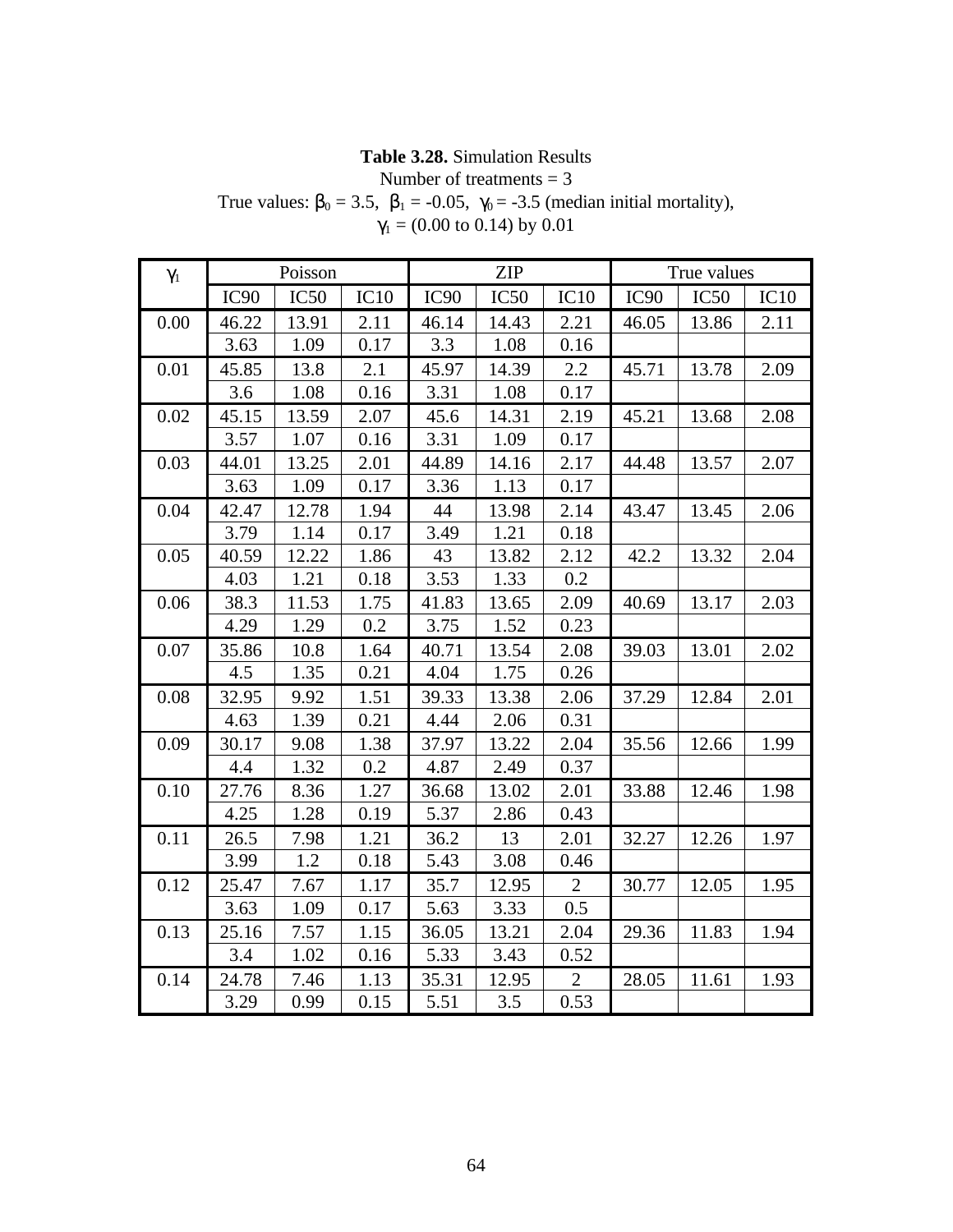# **Table 3.29.** Simulation Results

Number of treatments  $=$  4

True values:  $\beta_0 = 3.5$ ,  $\beta_1 = -0.05$ ,  $\gamma_0 = -3.5$  (median initial mortality),  $\gamma_1$  = (0.00 to 0.14) by 0.01

| $\gamma_1$ |                  | Poisson |      |                  | <b>ZIP</b>       |      |                  | True values      |      |
|------------|------------------|---------|------|------------------|------------------|------|------------------|------------------|------|
|            | IC <sub>90</sub> | IC50    | IC10 | IC <sub>90</sub> | IC <sub>50</sub> | IC10 | IC <sub>90</sub> | IC <sub>50</sub> | IC10 |
| 0.00       | 46.39            | 13.97   | 2.12 | 46.51            | 14.47            | 2.21 | 46.05            | 13.86            | 2.11 |
|            | 3.01             | 0.9     | 0.14 | 2.96             | 0.92             | 0.14 |                  |                  |      |
| 0.01       | 46.02            | 13.85   | 2.11 | 46.21            | 14.42            | 2.2  | 45.71            | 13.78            | 2.09 |
|            | 3.01             | 0.91    | 0.14 | 2.95             | 0.92             | 0.14 |                  |                  |      |
| 0.02       | 45.4             | 13.67   | 2.08 | 45.73            | 14.33            | 2.19 | 45.21            | 13.68            | 2.08 |
|            | 3.03             | 0.91    | 0.14 | 2.97             | 0.93             | 0.14 |                  |                  |      |
| 0.03       | 44.36            | 13.35   | 2.03 | 44.96            | 14.17            | 2.17 | 44.48            | 13.57            | 2.07 |
|            | 3.04             | 0.91    | 0.14 | $\overline{3}$   | 0.95             | 0.14 |                  |                  |      |
| 0.04       | 42.87            | 12.9    | 1.96 | 43.9             | 13.96            | 2.14 | 43.47            | 13.45            | 2.06 |
|            | 3.08             | 0.93    | 0.14 | 3.17             | 0.98             | 0.15 |                  |                  |      |
| 0.05       | 41.05            | 12.36   | 1.88 | 42.37            | 13.73            | 2.11 | 42.2             | 13.32            | 2.04 |
|            | 3.13             | 0.94    | 0.14 | 3.27             | 1.04             | 0.16 |                  |                  |      |
| 0.06       | 39.21            | 11.8    | 1.79 | 40.65            | 13.51            | 2.09 | 40.69            | 13.17            | 2.03 |
|            | 3.29             | 0.99    | 0.15 | 3.43             | 1.13             | 0.17 |                  |                  |      |
| 0.07       | 37.35            | 11.24   | 1.71 | 38.69            | 13.34            | 2.07 | 39.03            | 13.01            | 2.02 |
|            | 3.39             | 1.02    | 0.16 | 3.33             | 1.21             | 0.19 |                  |                  |      |
| 0.08       | 35.59            | 10.71   | 1.63 | 36.82            | 13.23            | 2.05 | 37.29            | 12.84            | 2.01 |
|            | 3.63             | 1.09    | 0.17 | 3.18             | 1.35             | 0.2  |                  |                  |      |
| 0.09       | 33.69            | 10.14   | 1.54 | 35.08            | 13.11            | 2.04 | 35.56            | 12.66            | 1.99 |
|            | 3.73             | 1.12    | 0.17 | 2.82             | 1.51             | 0.22 |                  |                  |      |
| 0.10       | 31.92            | 9.61    | 1.46 | 33.71            | 13.09            | 2.03 | 33.88            | 12.46            | 1.98 |
|            | 3.95             | 1.19    | 0.18 | 2.71             | 1.72             | 0.25 |                  |                  |      |
| 0.11       | 30.02            | 9.04    | 1.37 | 32.49            | 13.07            | 2.03 | 32.27            | 12.26            | 1.97 |
|            | 4.07             | 1.22    | 0.19 | 2.52             | 1.89             | 0.27 |                  |                  |      |
| 0.12       | 28.01            | 8.43    | 1.28 | 31.37            | 12.99            | 2.02 | 30.77            | 12.05            | 1.95 |
|            | 4.09             | 1.23    | 0.19 | 2.51             | 2.12             | 0.31 |                  |                  |      |
| 0.13       | 26.07            | 7.85    | 1.19 | 30.37            | 12.79            | 1.99 | 29.36            | 11.83            | 1.94 |
|            | 4.06             | 1.22    | 0.19 | 2.58             | 2.29             | 0.33 |                  |                  |      |
| 0.14       | 24.13            | 7.26    | 1.1  | 29.22            | 12.7             | 1.99 | 28.05            | 11.61            | 1.93 |
|            | 3.78             | 1.14    | 0.17 | 2.93             | 2.69             | 0.39 |                  |                  |      |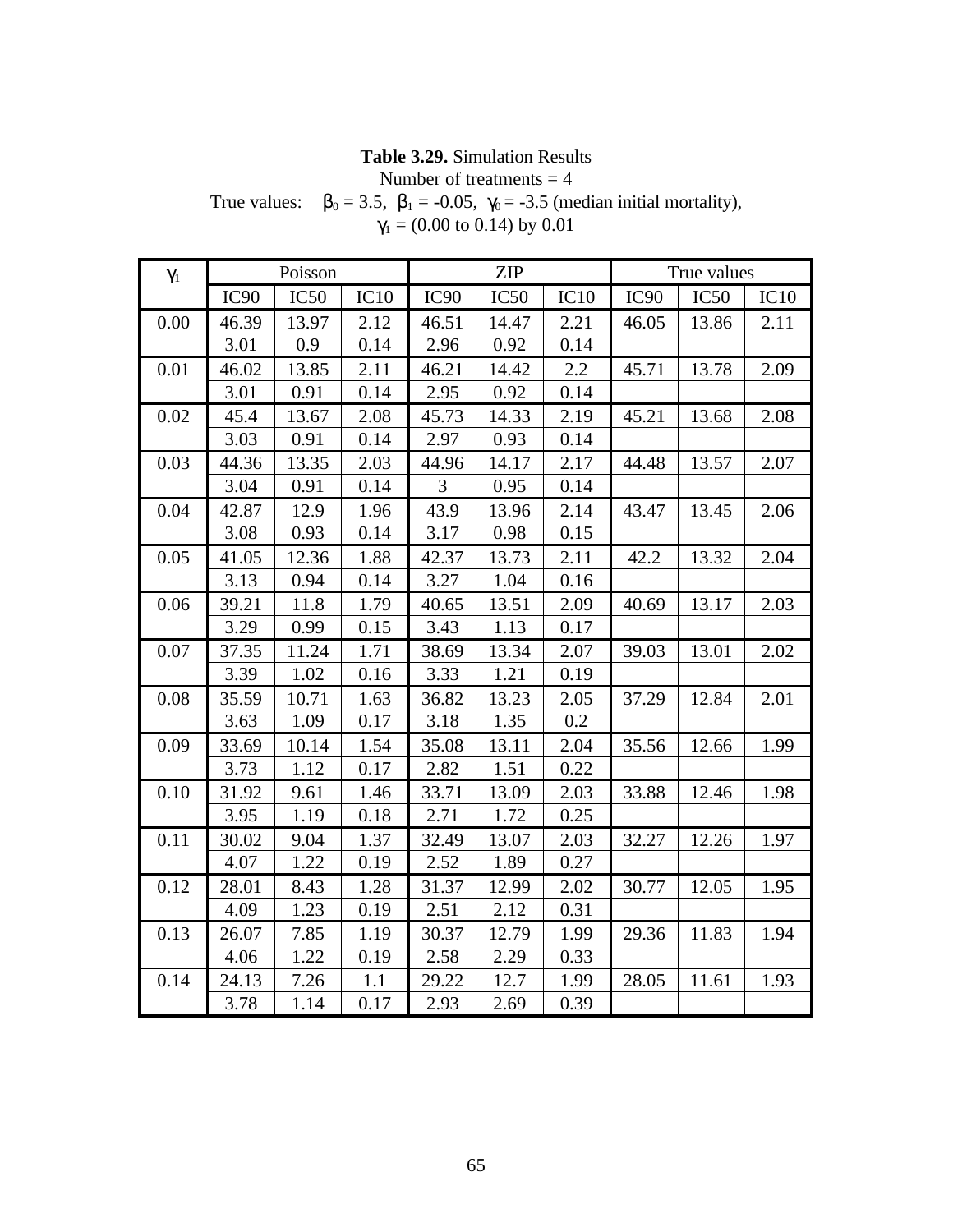# **Table 3.30.** Simulation Results

Number of treatment  $= 5$ ,

True values:  $\beta_0 = 3.5$ ,  $\beta_1 = -0.05$ ,  $\gamma_0 = -3.5$  (median initial mortality)  $\gamma_1$  = (0.00 to 0.10) by 0.01

| $\gamma_1$ |                  | Poisson |      |                  | <b>ZIP</b> |      |                  | True values |      |
|------------|------------------|---------|------|------------------|------------|------|------------------|-------------|------|
|            | IC <sub>90</sub> | IC50    | IC10 | IC <sub>90</sub> | IC50       | IC10 | IC <sub>90</sub> | IC50        | IC10 |
| 0.00       | 46.48            | 13.99   | 2.13 | 46.63            | 14.5       | 2.22 | 46.05            | 13.86       | 2.11 |
|            | 2.66             | 0.8     | 0.12 | 2.53             | 0.79       | 0.12 |                  |             |      |
| 0.01       | 46.09            | 13.87   | 2.11 | 46.28            | 14.44      | 2.21 | 45.71            | 13.78       | 2.09 |
|            | 2.73             | 0.82    | 0.12 | 2.54             | 0.8        | 0.12 |                  |             |      |
| 0.02       | 45.5             | 13.7    | 2.08 | 45.82            | 14.35      | 2.19 | 45.21            | 13.68       | 2.08 |
|            | 2.73             | 0.82    | 0.12 | 2.53             | 0.81       | 0.12 |                  |             |      |
| 0.03       | 44.48            | 13.39   | 2.04 | 45               | 14.2       | 2.17 | 44.48            | 13.57       | 2.07 |
|            | 2.76             | 0.83    | 0.13 | 2.56             | 0.82       | 0.13 |                  |             |      |
| 0.04       | 42.97            | 12.93   | 1.97 | 43.8             | 13.99      | 2.15 | 43.47            | 13.45       | 2.06 |
|            | 2.73             | 0.82    | 0.12 | 2.63             | 0.86       | 0.13 |                  |             |      |
| 0.05       | 41.25            | 12.42   | 1.89 | 42.39            | 13.76      | 2.12 | 42.2             | 13.32       | 2.04 |
|            | 2.76             | 0.83    | 0.13 | 2.69             | 0.91       | 0.14 |                  |             |      |
| 0.06       | 39.38            | 11.86   | 1.8  | 40.92            | 13.55      | 2.09 | 40.69            | 13.17       | 2.03 |
|            | 2.78             | 0.84    | 0.13 | 2.79             | 0.97       | 0.15 |                  |             |      |
| 0.07       | 37.51            | 11.29   | 1.72 | 39.13            | 13.33      | 2.07 | 39.03            | 13.01       | 2.02 |
|            | 2.85             | 0.86    | 0.13 | 2.88             | 1.04       | 0.16 |                  |             |      |
| 0.08       | 35.78            | 10.77   | 1.64 | 37.41            | 13.12      | 2.05 | 37.29            | 12.84       | 2.01 |
|            | 2.99             | 0.9     | 0.14 | 3.14             | 1.11       | 0.17 |                  |             |      |
| 0.09       | 34.1             | 10.26   | 1.56 | 35.51            | 12.95      | 2.03 | 35.56            | 12.66       | 1.99 |
|            | 3.16             | 0.95    | 0.14 | 3.36             | 1.22       | 0.19 |                  |             |      |
| 0.10       | 32.54            | 9.79    | 1.49 | 33.53            | 12.8       | 2.02 | 33.88            | 12.46       | 1.98 |
|            | 3.17             | 0.95    | 0.14 | 3.41             | 1.32       | 0.21 |                  |             |      |
| 0.11       | 31.22            | 9.4     | 1.43 | 31.78            | 12.73      | 2.02 | 32.27            | 12.26       | 1.97 |
|            | 3.34             | 1.01    | 0.15 | 3.52             | 1.49       | 0.23 |                  |             |      |
| 0.12       | 29.77            | 8.96    | 1.36 | 30.08            | 12.66      | 2.01 | 30.77            | 12.05       | 1.95 |
|            | 3.39             | 1.02    | 0.15 | 3.31             | 1.63       | 0.24 |                  |             |      |
| 0.13       | 28.6             | 8.61    | 1.31 | 28.94            | 12.63      | 2.01 | 29.36            | 11.83       | 1.94 |
|            | 3.58             | 1.08    | 0.16 | 3.18             | 1.77       | 0.26 |                  |             |      |
| 0.14       | 27.11            | 8.16    | 1.24 | 27.45            | 12.71      | 2.02 | 28.05            | 11.61       | 1.93 |
|            | 3.7              | 1.11    | 0.17 | 2.87             | 2.02       | 0.3  |                  |             |      |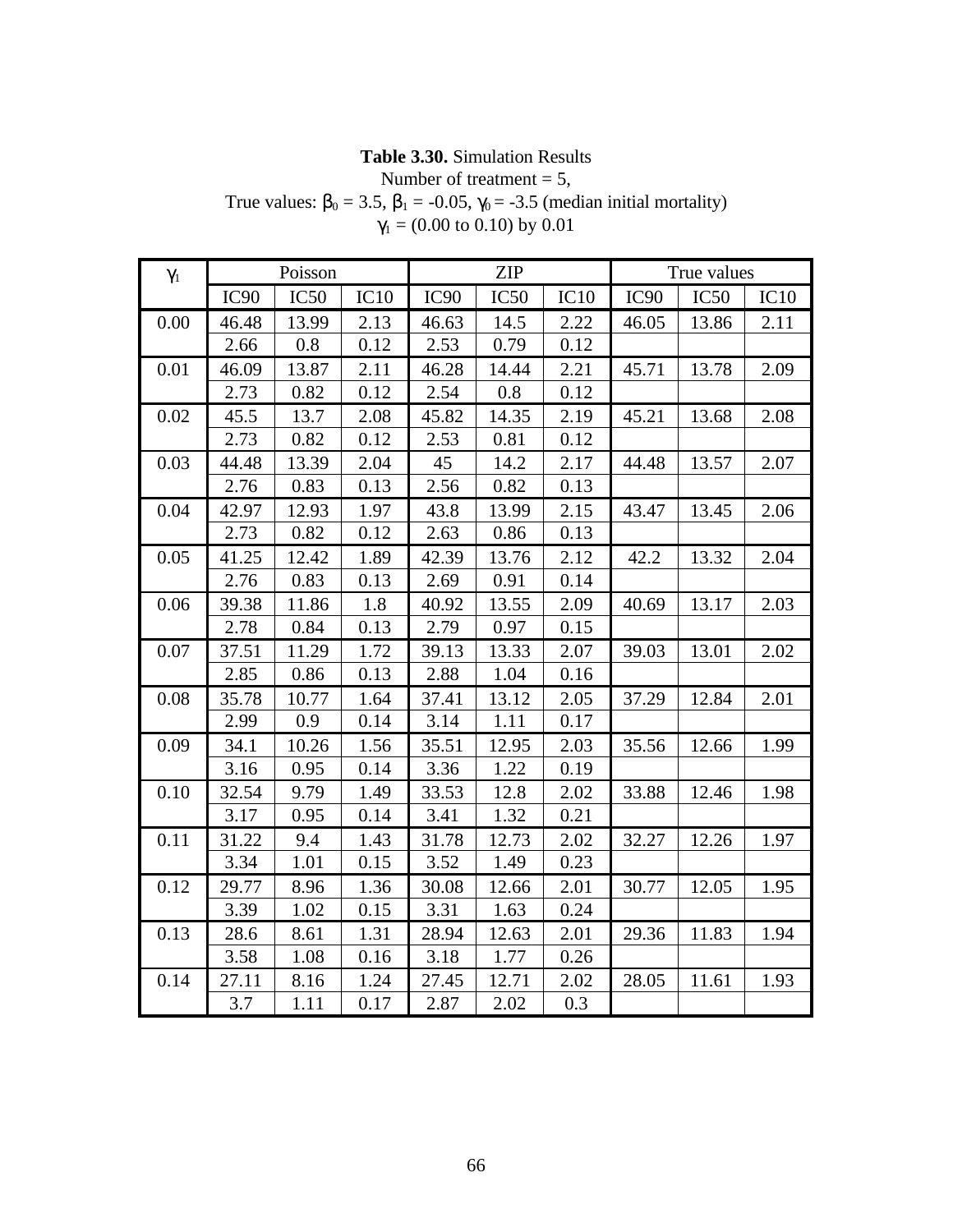# **Table 3.31.** Simulation Results

Number of treatment  $= 7$ ,

True values:  $\beta_0 = 3.5$ ,  $\beta_1 = -0.05$ ,  $\gamma_0 = -3.5$  (median initial mortality)  $\gamma_1$  = (0.00 to 0.10) by 0.01

| $\gamma_1$ |                  | Poisson |      |                  | <b>ZIP</b> |              |                  | True values |      |
|------------|------------------|---------|------|------------------|------------|--------------|------------------|-------------|------|
|            | IC <sub>90</sub> | IC50    | IC10 | IC <sub>90</sub> | IC50       | IC10         | IC <sub>90</sub> | IC50        | IC10 |
| 0.00       | 46.35            | 13.95   | 2.12 | 46.54            | 14.48      | 2.21         | 46.05            | 13.86       | 2.11 |
|            | 2.43             | 0.73    | 0.11 | 2.31             | 0.72       | 0.11         |                  |             |      |
| 0.01       | 45.97            | 13.84   | 2.1  | 46.19            | 14.41      | 2.2          | 45.71            | 13.78       | 2.09 |
|            | 2.44             | 0.73    | 0.11 | 2.3              | 0.72       | 0.11         |                  |             |      |
| 0.02       | 45.36            | 13.65   | 2.08 | 45.69            | 14.32      | 2.19         | 45.21            | 13.68       | 2.08 |
|            | 2.45             | 0.74    | 0.11 | 2.29             | 0.72       | 0.11         |                  |             |      |
| 0.03       | 44.31            | 13.34   | 2.03 | 44.86            | 14.16      | 2.17         | 44.48            | 13.57       | 2.07 |
|            | 2.44             | 0.73    | 0.11 | 2.27             | 0.74       | 0.11         |                  |             |      |
| 0.04       | 42.78            | 12.88   | 1.96 | 43.66            | 13.95      | 2.14         | 43.47            | 13.45       | 2.06 |
|            | 2.39             | 0.72    | 0.11 | 2.26             | 0.77       | 0.12         |                  |             |      |
| 0.05       | 40.97            | 12.33   | 1.87 | 42.2             | 13.71      | 2.11         | 42.2             | 13.32       | 2.04 |
|            | 2.37             | 0.71    | 0.11 | 2.28             | 0.8        | 0.12         |                  |             |      |
| 0.06       | 39               | 11.74   | 1.78 | 40.52            | 13.45      | 2.08         | 40.69            | 13.17       | 2.03 |
|            | 2.34             | 0.7     | 0.11 | 2.32             | 0.85       | 0.13         |                  |             |      |
| 0.07       | 37.12            | 11.18   | 1.7  | 38.81            | 13.22      | 2.05         | 39.03            | 13.01       | 2.02 |
|            | 2.38             | 0.72    | 0.11 | 2.33             | 0.9        | 0.14         |                  |             |      |
| 0.08       | 35.38            | 10.65   | 1.62 | 37.1             | 13.01      | 2.03         | 37.29            | 12.84       | 2.01 |
|            | 2.43             | 0.73    | 0.11 | 2.35             | 0.97       | 0.15         |                  |             |      |
| 0.09       | 33.68            | 10.14   | 1.54 | 35.36            | 12.82      | 2.01         | 35.56            | 12.66       | 1.99 |
|            | 2.38             | 0.72    | 0.11 | 2.29             | 1.04       | 0.16         |                  |             |      |
| 0.10       | 32.09            | 9.66    | 1.47 | 33.66            | 12.6       | $\mathbf{2}$ | 33.88            | 12.46       | 1.98 |
|            | 2.33             | 0.7     | 0.11 | 2.25             | 1.09       | 0.17         |                  |             |      |
| 0.11       | 30.71            | 9.24    | 1.41 | 32.13            | 12.42      | 1.98         | 32.27            | 12.26       | 1.97 |
|            | 2.42             | 0.73    | 0.11 | 2.38             | 1.16       | 0.19         |                  |             |      |
| 0.12       | 29.41            | 8.85    | 1.35 | 30.64            | 12.21      | 1.97         | 30.77            | 12.05       | 1.95 |
|            | 2.52             | 0.76    | 0.12 | 2.56             | 1.23       | 0.2          |                  |             |      |
| 0.13       | 28.22            | 8.5     | 1.29 | 29.21            | 12.03      | 1.96         | 29.36            | 11.83       | 1.94 |
|            | 2.65             | 0.8     | 0.12 | 2.79             | 1.3        | 0.22         |                  |             |      |
| 0.14       | 27               | 8.13    | 1.24 | 27.74            | 11.81      | 1.95         | 28.05            | 11.61       | 1.93 |
|            | 2.55             | 0.77    | 0.12 | 2.77             | 1.35       | 0.23         |                  |             |      |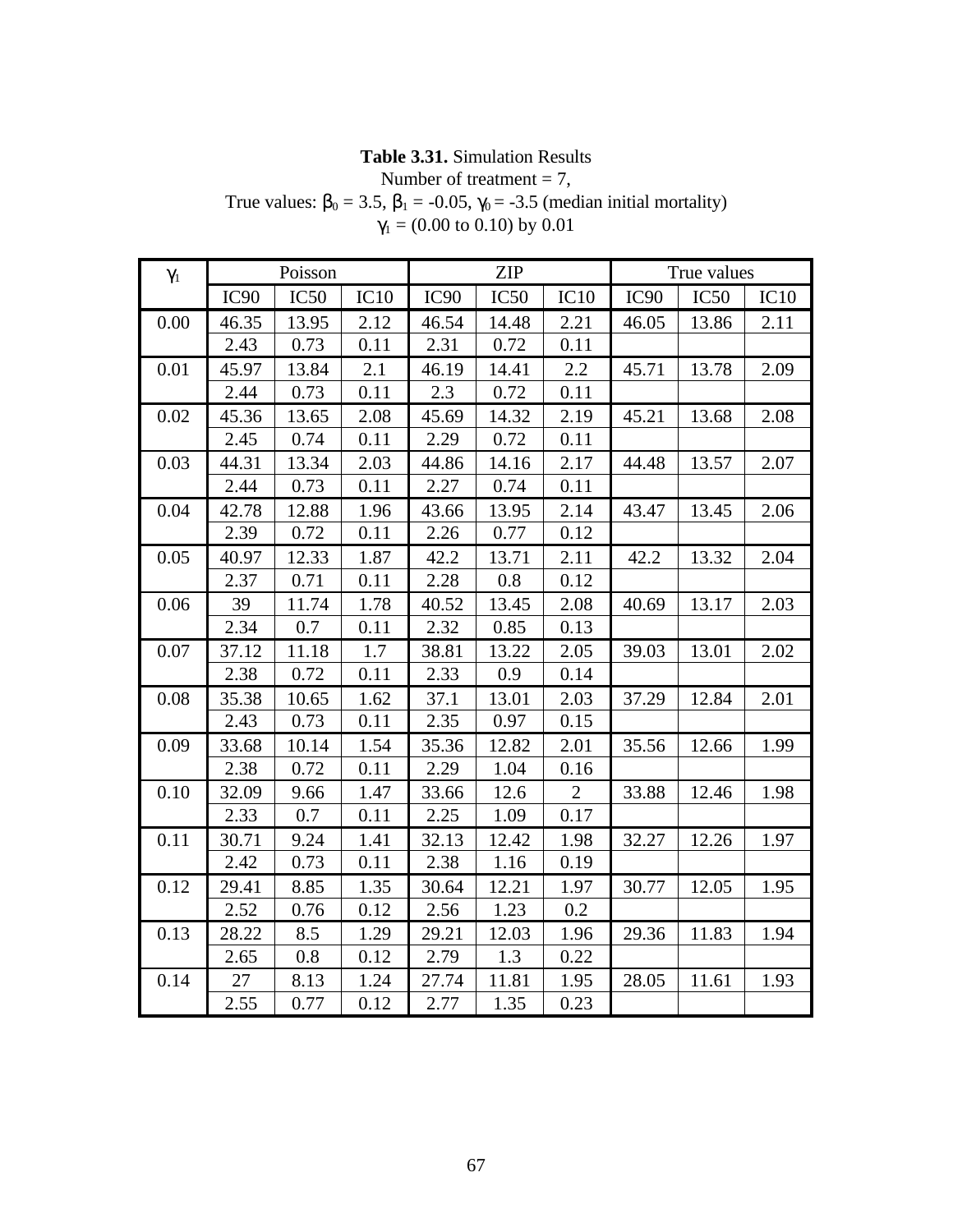### **Table 3.32.** Simulation Results

Number of treatments  $= 3$ 

True values:  $\beta_0 = 3.5$ ,  $\beta_1 = -0.05$ ,  $\gamma_0 = -10.5$  (low initial mortality),  $\gamma_1$  = (0.00 to 0.14) by 0.01

| $\gamma_1$ |                  | Poisson |      |                  | <b>ZIP</b>       |      |                  | True values      |      |
|------------|------------------|---------|------|------------------|------------------|------|------------------|------------------|------|
|            | IC <sub>90</sub> | IC50    | IC10 | IC <sub>90</sub> | IC <sub>50</sub> | IC10 | IC <sub>90</sub> | IC <sub>50</sub> | IC10 |
| 0.00       | 45.18            | 13.6    | 2.07 | 46.82            | 14.55            | 2.22 | 46.05            | 13.86            | 2.11 |
|            | 3.22             | 0.97    | 0.15 | 3.26             | 1.11             | 0.17 |                  |                  |      |
| 0.01       | 45.18            | 13.6    | 2.07 | 46.82            | 14.55            | 2.22 | 46.05            | 13.86            | 2.11 |
|            | 3.22             | 0.97    | 0.15 | 3.26             | 1.11             | 0.17 |                  |                  |      |
| 0.02       | 45.18            | 13.6    | 2.07 | 46.82            | 14.55            | 2.22 | 46.05            | 13.86            | 2.11 |
|            | 3.22             | 0.97    | 0.15 | 3.26             | 1.11             | 0.17 |                  |                  |      |
| 0.03       | 45.18            | 13.6    | 2.07 | 46.82            | 14.55            | 2.22 | 46.05            | 13.86            | 2.11 |
|            | 3.22             | 0.97    | 0.15 | 3.26             | 1.11             | 0.17 |                  |                  |      |
| 0.04       | 45.18            | 13.6    | 2.07 | 46.82            | 14.55            | 2.22 | 46.05            | 13.86            | 2.11 |
|            | 3.22             | 0.97    | 0.15 | 3.26             | 1.11             | 0.17 |                  |                  |      |
| 0.05       | 45.17            | 13.6    | 2.07 | 46.81            | 14.55            | 2.22 | 46.05            | 13.86            | 2.11 |
|            | 3.22             | 0.97    | 0.15 | 3.26             | 1.11             | 0.17 |                  |                  |      |
| 0.06       | 45.15            | 13.59   | 2.07 | 46.8             | 14.55            | 2.22 | 46.04            | 13.86            | 2.11 |
|            | 3.2              | 0.96    | 0.15 | 3.24             | 1.1              | 0.17 |                  |                  |      |
| 0.07       | 45.09            | 13.57   | 2.06 | 46.76            | 14.54            | 2.22 | 46.04            | 13.86            | 2.11 |
|            | 3.2              | 0.96    | 0.15 | 3.24             | 1.1              | 0.17 |                  |                  |      |
| 0.08       | 44.93            | 13.53   | 2.06 | 46.65            | 14.51            | 2.21 | 46.03            | 13.86            | 2.11 |
|            | 3.18             | 0.96    | 0.15 | 3.23             | 1.11             | 0.17 |                  |                  |      |
| 0.09       | 44.68            | 13.45   | 2.04 | 46.48            | 14.46            | 2.21 | 46.02            | 13.86            | 2.11 |
|            | 3.17             | 0.95    | 0.14 | 3.22             | 1.12             | 0.17 |                  |                  |      |
| 0.10       | 44.22            | 13.31   | 2.02 | 46.2             | 14.38            | 2.19 | 46               | 13.86            | 2.11 |
|            | 3.06             | 0.92    | 0.14 | 3.15             | 1.12             | 0.17 |                  |                  |      |
| 0.11       | 43.58            | 13.12   | 1.99 | 45.87            | 14.26            | 2.17 | 45.97            | 13.86            | 2.11 |
|            | 2.99             | 0.9     | 0.14 | 3.07             | 1.13             | 0.17 |                  |                  |      |
| 0.12       | 43.04            | 12.96   | 1.97 | 45.64            | 14.17            | 2.16 | 45.92            | 13.86            | 2.11 |
|            | 2.9              | 0.87    | 0.13 | 2.99             | 1.14             | 0.17 |                  |                  |      |
| 0.13       | 42.85            | 12.9    | 1.96 | 45.64            | 14.17            | 2.16 | 45.84            | 13.86            | 2.11 |
|            | 2.86             | 0.86    | 0.13 | 2.95             | 1.17             | 0.18 |                  |                  |      |
| 0.14       | 42.6             | 12.82   | 1.95 | 45.55            | 14.14            | 2.15 | 45.72            | 13.86            | 2.11 |
|            | 2.88             | 0.87    | 0.13 | 2.91             | 1.16             | 0.18 |                  |                  |      |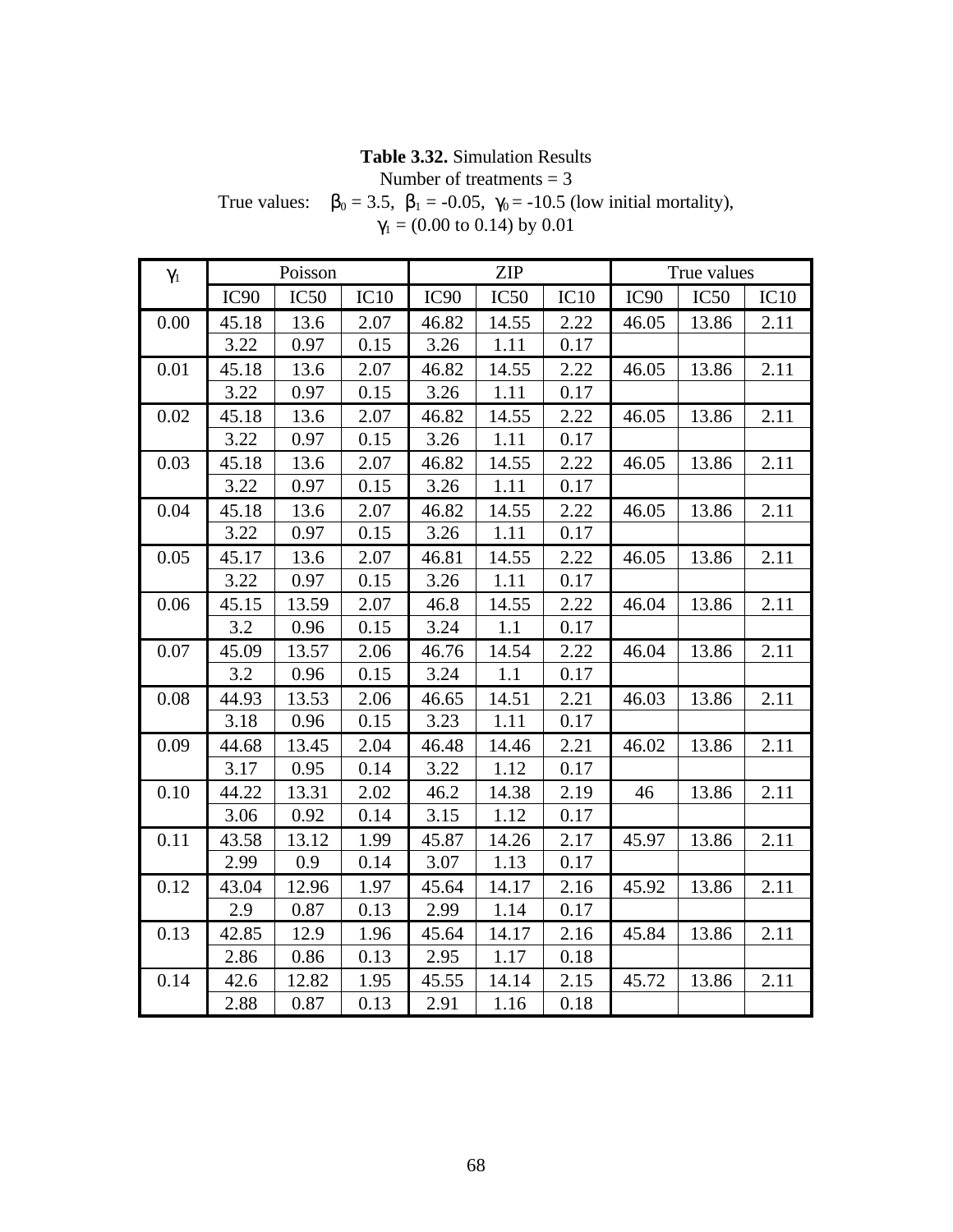# **Table 3.33.** Simulation Results

Number of treatments  $=$  4

True values:  $\beta_0 = 3.5$ ,  $\beta_1 = -0.05$ ,  $\gamma_0 = -10.5$  (low initial mortality),

| $\gamma_1$ = (0.00 to 0.14) by 0.01 |  |  |
|-------------------------------------|--|--|
|-------------------------------------|--|--|

| $\gamma_1$ |                  | Poisson |      |                  | <b>ZIP</b> |      |                  | True values |      |
|------------|------------------|---------|------|------------------|------------|------|------------------|-------------|------|
|            | IC <sub>90</sub> | IC50    | IC10 | IC <sub>90</sub> | IC50       | IC10 | IC <sub>90</sub> | IC50        | IC10 |
| 0.00       | 46.2             | 13.91   | 2.11 | 47.51            | 14.65      | 2.23 | 46.05            | 13.86       | 2.11 |
|            | 2.71             | 0.82    | 0.12 | 2.85             | 0.91       | 0.14 |                  |             |      |
| 0.01       | 46.2             | 13.91   | 2.11 | 47.51            | 14.65      | 2.23 | 46.05            | 13.86       | 2.11 |
|            | 2.71             | 0.82    | 0.12 | 2.85             | 0.91       | 0.14 |                  |             |      |
| 0.02       | 46.2             | 13.91   | 2.11 | 47.51            | 14.65      | 2.23 | 46.05            | 13.86       | 2.11 |
|            | 2.71             | 0.82    | 0.12 | 2.85             | 0.91       | 0.14 |                  |             |      |
| 0.03       | 46.2             | 13.91   | 2.11 | 47.51            | 14.65      | 2.23 | 46.05            | 13.86       | 2.11 |
|            | 2.71             | 0.82    | 0.12 | 2.85             | 0.91       | 0.14 |                  |             |      |
| 0.04       | 46.2             | 13.91   | 2.11 | 47.5             | 14.65      | 2.23 | 46.05            | 13.86       | 2.11 |
|            | 2.71             | 0.82    | 0.12 | 2.84             | 0.91       | 0.14 |                  |             |      |
| 0.05       | 46.19            | 13.9    | 2.11 | 47.5             | 14.65      | 2.23 | 46.05            | 13.86       | 2.11 |
|            | 2.71             | 0.82    | 0.12 | 2.84             | 0.91       | 0.14 |                  |             |      |
| 0.06       | 46.18            | 13.9    | 2.11 | 47.49            | 14.65      | 2.23 | 46.04            | 13.86       | 2.11 |
|            | 2.71             | 0.82    | 0.12 | 2.84             | 0.91       | 0.14 |                  |             |      |
| 0.07       | 46.14            | 13.89   | 2.11 | 47.48            | 14.64      | 2.23 | 46.04            | 13.86       | 2.11 |
|            | 2.71             | 0.81    | 0.12 | 2.85             | 0.91       | 0.14 |                  |             |      |
| 0.08       | 46.04            | 13.86   | 2.11 | 47.43            | 14.63      | 2.23 | 46.03            | 13.86       | 2.11 |
|            | 2.69             | 0.81    | 0.12 | 2.85             | 0.91       | 0.14 |                  |             |      |
| 0.09       | 45.85            | 13.8    | 2.1  | 47.36            | 14.59      | 2.22 | 46.02            | 13.86       | 2.11 |
|            | 2.67             | 0.8     | 0.12 | 2.86             | 0.91       | 0.14 |                  |             |      |
| 0.10       | 45.46            | 13.68   | 2.08 | 47.25            | 14.53      | 2.21 | 46               | 13.86       | 2.11 |
|            | 2.63             | 0.79    | 0.12 | 2.89             | 0.91       | 0.14 |                  |             |      |
| 0.11       | 44.95            | 13.53   | 2.06 | 47.2             | 14.46      | 2.2  | 45.97            | 13.86       | 2.11 |
|            | 2.57             | 0.77    | 0.12 | 2.97             | 0.92       | 0.14 |                  |             |      |
| 0.12       | 44.42            | 13.37   | 2.03 | 47.16            | 14.38      | 2.19 | 45.92            | 13.86       | 2.11 |
|            | 2.55             | 0.77    | 0.12 | 3.07             | 0.93       | 0.14 |                  |             |      |
| 0.13       | 43.95            | 13.23   | 2.01 | 47.21            | 14.34      | 2.18 | 45.84            | 13.86       | 2.11 |
|            | 2.47             | 0.74    | 0.11 | 3.09             | 0.92       | 0.14 |                  |             |      |
| 0.14       | 43.28            | 13.03   | 1.98 | 46.97            | 14.25      | 2.17 | 45.72            | 13.86       | 2.11 |
|            | 2.52             | 0.76    | 0.12 | 3.23             | 0.97       | 0.15 |                  |             |      |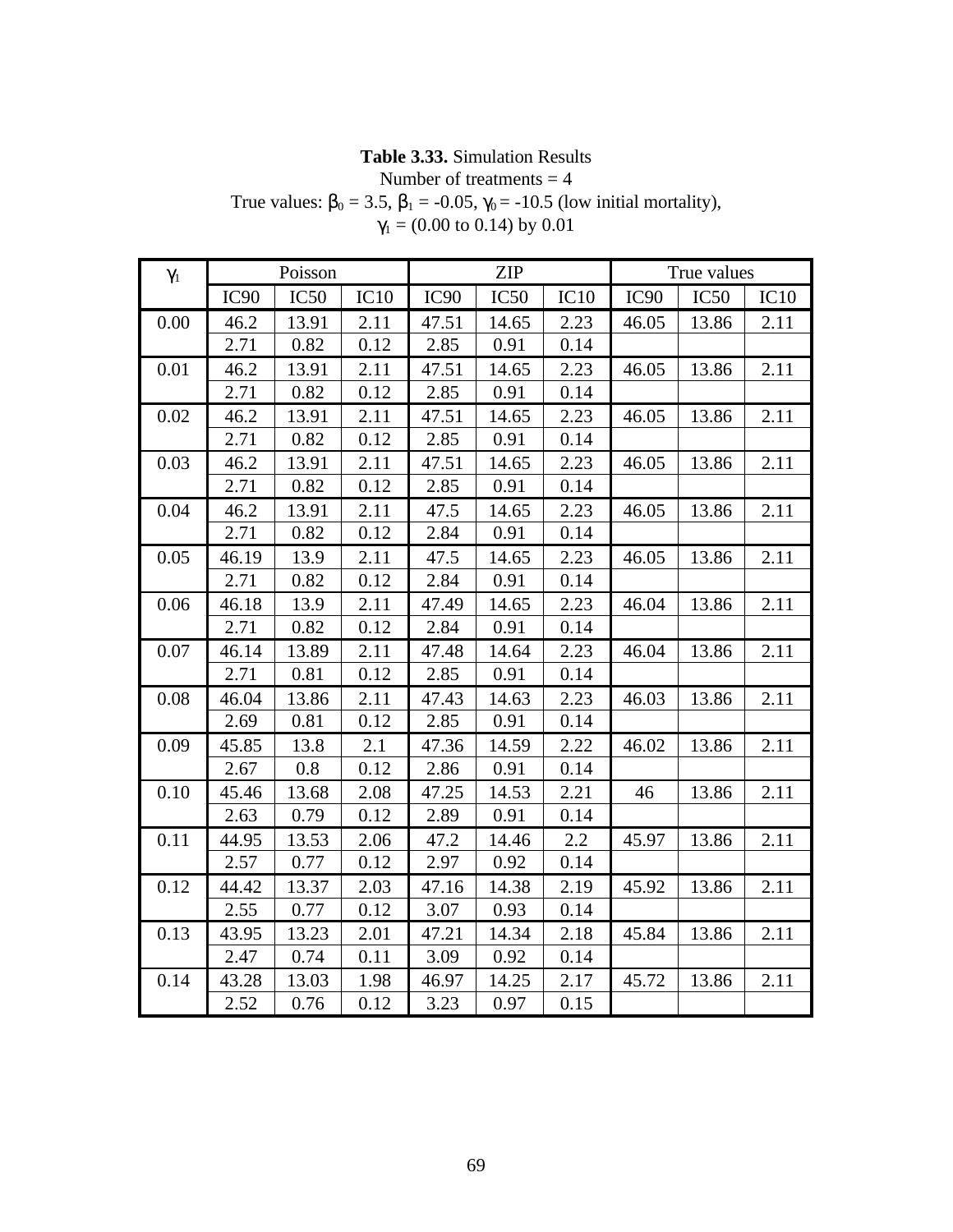### **Table 3.34.** Simulation Results

Number of treatments = 5

True values:  $\beta_0 = 3.5$ ,  $\beta_1 = -0.05$ ,  $\gamma_0 = -10.5$  (low initial mortality),

| $\gamma_1$ = (0.00 to 0.14) by 0.01 |  |  |
|-------------------------------------|--|--|
|-------------------------------------|--|--|

| $\gamma_1$ |                  | Poisson |      |                  | <b>ZIP</b> |      |                  | True values |      |
|------------|------------------|---------|------|------------------|------------|------|------------------|-------------|------|
|            | IC <sub>90</sub> | IC50    | IC10 | IC <sub>90</sub> | IC50       | IC10 | IC <sub>90</sub> | IC50        | IC10 |
| 0.00       | 46.31            | 13.94   | 2.12 | 47.67            | 14.67      | 2.24 | 46.05            | 13.86       | 2.11 |
|            | 2.27             | 0.68    | 0.1  | 2.4              | 0.77       | 0.12 |                  |             |      |
| 0.01       | 46.31            | 13.94   | 2.12 | 47.67            | 14.67      | 2.24 | 46.05            | 13.86       | 2.11 |
|            | 2.27             | 0.68    | 0.1  | 2.4              | 0.77       | 0.12 |                  |             |      |
| 0.02       | 46.31            | 13.94   | 2.12 | 47.67            | 14.67      | 2.24 | 46.05            | 13.86       | 2.11 |
|            | 2.27             | 0.68    | 0.1  | 2.4              | 0.77       | 0.12 |                  |             |      |
| 0.03       | 46.31            | 13.94   | 2.12 | 47.67            | 14.67      | 2.24 | 46.05            | 13.86       | 2.11 |
|            | 2.27             | 0.68    | 0.1  | 2.4              | 0.77       | 0.12 |                  |             |      |
| 0.04       | 46.31            | 13.94   | 2.12 | 47.67            | 14.67      | 2.24 | 46.05            | 13.86       | 2.11 |
|            | 2.27             | 0.68    | 0.1  | 2.4              | 0.77       | 0.12 |                  |             |      |
| 0.05       | 46.31            | 13.94   | 2.12 | 47.66            | 14.67      | 2.23 | 46.05            | 13.86       | 2.11 |
|            | 2.27             | 0.68    | 0.1  | 2.4              | 0.77       | 0.12 |                  |             |      |
| 0.06       | 46.29            | 13.93   | 2.12 | 47.65            | 14.67      | 2.23 | 46.04            | 13.86       | 2.11 |
|            | 2.27             | 0.68    | 0.1  | 2.41             | 0.78       | 0.12 |                  |             |      |
| 0.07       | 46.25            | 13.92   | 2.12 | 47.64            | 14.66      | 2.23 | 46.04            | 13.86       | 2.11 |
|            | 2.27             | 0.68    | 0.1  | 2.41             | 0.78       | 0.12 |                  |             |      |
| 0.08       | 46.18            | 13.9    | 2.11 | 47.61            | 14.65      | 2.23 | 46.03            | 13.86       | 2.11 |
|            | 2.27             | 0.68    | 0.1  | 2.42             | 0.78       | 0.12 |                  |             |      |
| 0.09       | 45.98            | 13.84   | 2.1  | 47.53            | 14.62      | 2.23 | 46.02            | 13.86       | 2.11 |
|            | 2.26             | 0.68    | 0.1  | 2.43             | 0.78       | 0.12 |                  |             |      |
| 0.10       | 45.64            | 13.74   | 2.09 | 47.39            | 14.57      | 2.22 | 46               | 13.86       | 2.11 |
|            | 2.26             | 0.68    | 0.1  | 2.45             | 0.79       | 0.12 |                  |             |      |
| 0.11       | 45.14            | 13.59   | 2.07 | 47.23            | 14.5       | 2.21 | 45.97            | 13.86       | 2.11 |
|            | 2.2              | 0.66    | 0.1  | 2.49             | 0.8        | 0.12 |                  |             |      |
| 0.12       | 44.59            | 13.42   | 2.04 | 47.01            | 14.42      | 2.19 | 45.92            | 13.86       | 2.11 |
|            | 2.16             | 0.65    | 0.1  | 2.52             | 0.8        | 0.12 |                  |             |      |
| 0.13       | 43.97            | 13.24   | 2.01 | 46.77            | 14.36      | 2.18 | 45.84            | 13.86       | 2.11 |
|            | 2.12             | 0.64    | 0.1  | 2.54             | 0.82       | 0.13 |                  |             |      |
| 0.14       | 43.24            | 13.02   | 1.98 | 46.42            | 14.27      | 2.17 | 45.72            | 13.86       | 2.11 |
|            | 2.09             | 0.63    | 0.10 | 2.62             | 0.85       | 0.13 |                  |             |      |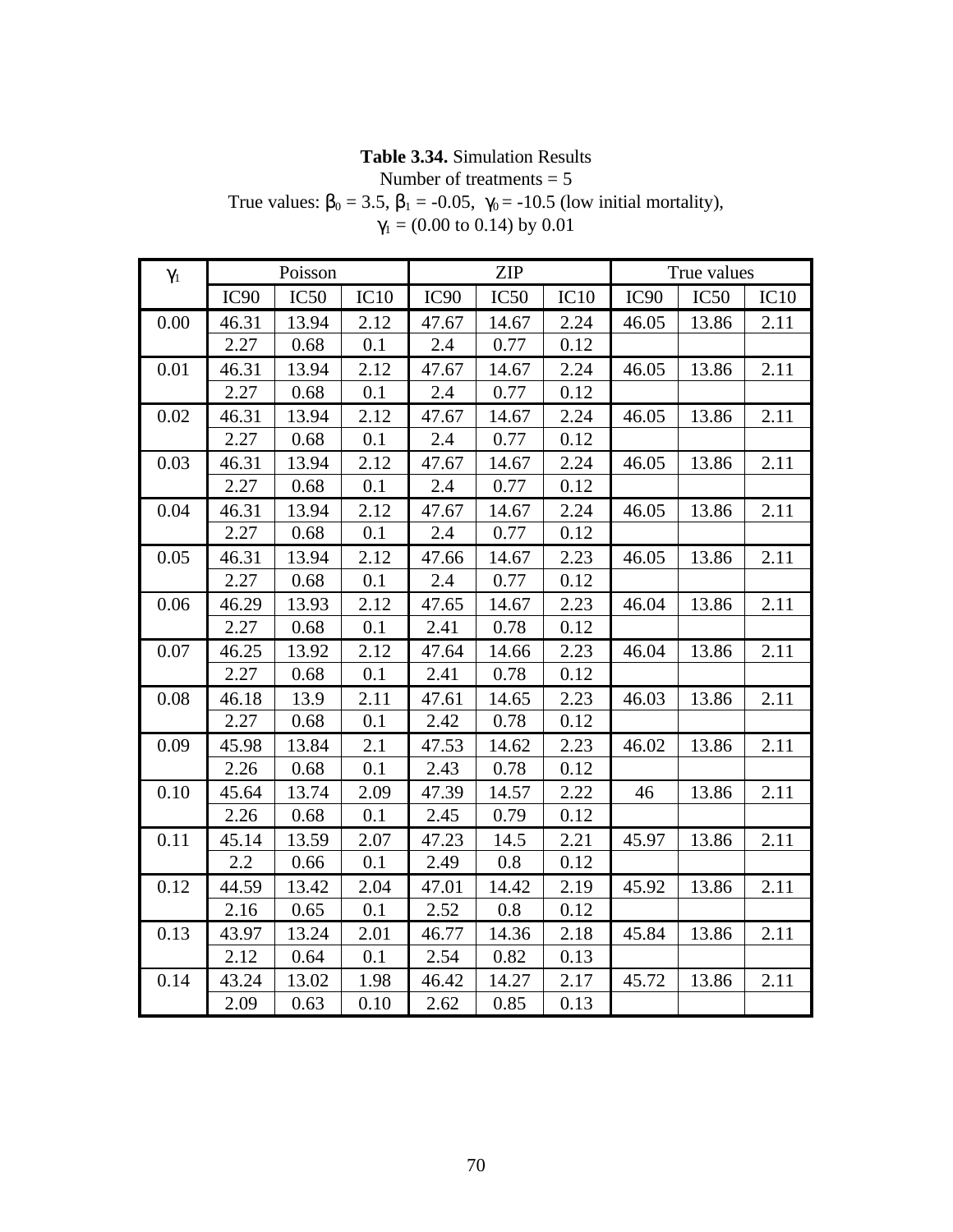#### **Table 3.35.** Simulation Results

Number of treatments = 7

True values:  $\beta_0 = 3.5$ ,  $\beta_1 = -0.05$ ,  $\gamma_0 = -10.5$  (low initial mortality),

| $\gamma_1$ | Poisson          |       |      | <b>ZIP</b>       |       |      | True values      |                  |      |
|------------|------------------|-------|------|------------------|-------|------|------------------|------------------|------|
|            | IC <sub>90</sub> | IC50  | IC10 | IC <sub>90</sub> | IC50  | IC10 | IC <sub>90</sub> | IC <sub>50</sub> | IC10 |
| 0.00       | 46.23            | 13.92 | 2.12 | 47.57            | 14.64 | 2.23 | 46.05            | 13.86            | 2.11 |
|            | 2.11             | 0.64  | 0.1  | 2.21             | 0.7   | 0.11 |                  |                  |      |
| 0.01       | 46.24            | 13.92 | 2.12 | 47.58            | 14.64 | 2.23 | 46.05            | 13.86            | 2.11 |
|            | 2.1              | 0.63  | 0.1  | 2.18             | 0.69  | 0.11 |                  |                  |      |
| 0.02       | 46.23            | 13.92 | 2.12 | 47.57            | 14.64 | 2.23 | 46.05            | 13.86            | 2.11 |
|            | 2.11             | 0.64  | 0.1  | 2.21             | 0.7   | 0.11 |                  |                  |      |
| 0.03       | 46.23            | 13.92 | 2.12 | 47.56            | 14.64 | 2.23 | 46.05            | 13.86            | 2.11 |
|            | 2.11             | 0.64  | 0.1  | 2.21             | 0.7   | 0.11 |                  |                  |      |
| 0.04       | 46.22            | 13.92 | 2.12 | 47.56            | 14.64 | 2.23 | 46.05            | 13.86            | 2.11 |
|            | 2.11             | 0.64  | 0.1  | 2.21             | 0.7   | 0.11 |                  |                  |      |
| 0.05       | 46.23            | 13.92 | 2.12 | 47.56            | 14.64 | 2.23 | 46.05            | 13.86            | 2.11 |
|            | 2.11             | 0.64  | 0.1  | 2.21             | 0.7   | 0.11 |                  |                  |      |
| 0.06       | 46.22            | 13.91 | 2.11 | 47.57            | 14.64 | 2.23 | 46.04            | 13.86            | 2.11 |
|            | 2.09             | 0.63  | 0.1  | 2.17             | 0.69  | 0.11 |                  |                  |      |
| 0.07       | 46.19            | 13.9  | 2.11 | 47.55            | 14.64 | 2.23 | 46.04            | 13.86            | 2.11 |
|            | 2.09             | 0.63  | 0.1  | 2.17             | 0.69  | 0.11 |                  |                  |      |
| 0.08       | 46.11            | 13.88 | 2.11 | 47.52            | 14.62 | 2.23 | 46.03            | 13.86            | 2.11 |
|            | 2.08             | 0.63  | 0.1  | 2.17             | 0.69  | 0.11 |                  |                  |      |
| 0.09       | 45.93            | 13.83 | 2.1  | 47.43            | 14.59 | 2.22 | 46.02            | 13.86            | 2.11 |
|            | 2.08             | 0.62  | 0.09 | 2.18             | 0.69  | 0.11 |                  |                  |      |
| 0.10       | 45.61            | 13.73 | 2.09 | 47.29            | 14.54 | 2.21 | 46               | 13.86            | 2.11 |
|            | 2.07             | 0.62  | 0.09 | 2.23             | 0.71  | 0.11 |                  |                  |      |
| 0.11       | 45.11            | 13.58 | 2.06 | 47.08            | 14.47 | 2.2  | 45.97            | 13.86            | 2.11 |
|            | 2.04             | 0.61  | 0.09 | 2.24             | 0.72  | 0.11 |                  |                  |      |
| 0.12       | 44.48            | 13.39 | 2.04 | 46.85            | 14.38 | 2.19 | 45.92            | 13.86            | 2.11 |
|            | 2.01             | 0.61  | 0.09 | 2.27             | 0.73  | 0.11 |                  |                  |      |
| 0.13       | 43.83            | 13.2  | 2.01 | 46.62            | 14.31 | 2.18 | 45.84            | 13.86            | 2.11 |
|            | 1.92             | 0.58  | 0.09 | 2.26             | 0.72  | 0.11 |                  |                  |      |
| 0.14       | 43.03            | 12.95 | 1.97 | 46.21            | 14.2  | 2.16 | 45.72            | 13.86            | 2.11 |
|            | 1.94             | 0.58  | 0.09 | 2.38             | 0.76  | 0.12 |                  |                  |      |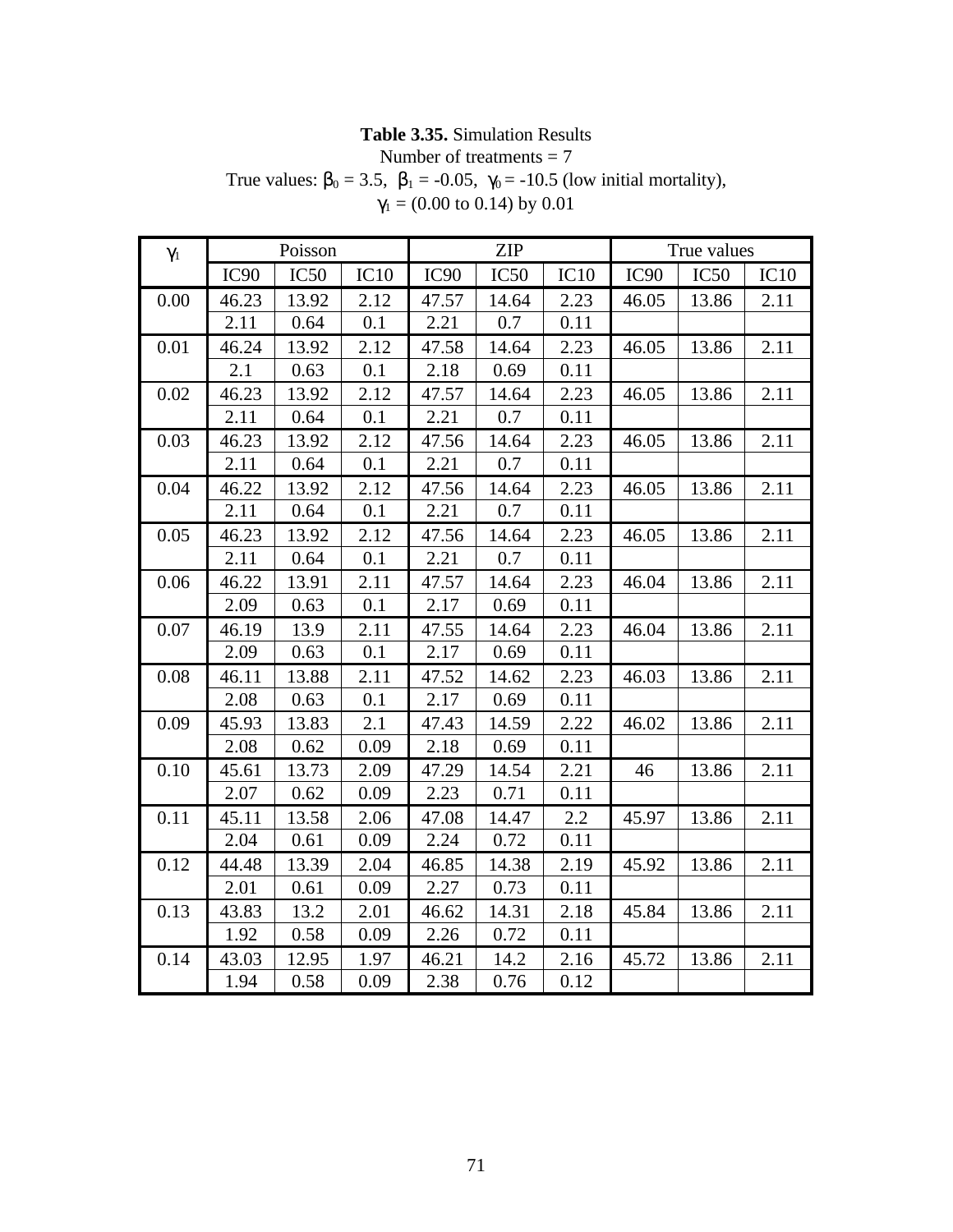#### **3.9 Results of Simulation Study**

In the low mortality category ( $\gamma_0 = -10.5$ ), the Poisson model has a higher log likelihood for  $\gamma_1 < 0.14$  than the ZIP model., however the differences are relatively small (Figure 3.5). In this category, the mortality probability is almost zero, hence one should expect the ZIP model to be not as good as the Poisson model.

**Figure 3.5.** Difference in the log(likelihood) of ZIP and Poisson model at low mortality (PDF, 4K, Fig3-5.pdf).

In the medium mortality category ( $\gamma_0$  = -3.5), the difference in the log likelihood is larger for higher values of  $\gamma_1$  (Figure 3.6). The higher the treatment level the simulation has, the bigger the difference in the log likelihood between the two models. This makes sense because the mortality probability at the higher  $\gamma_1$  is almost the same as in the high mortality group. However, this is not true for lower values of  $\gamma_1$  ( $\gamma_1$  < 0.03). In this range, the 3 treatment level simulation produced a larger difference in the log likelihood than the 4, 5, 7 treatment level groups (Figure 3.6).

**Figure 3.6.** Difference in the log(likelihood) of ZIP and Poisson model at medium mortality (PDF, 4K, Fig3-6.pdf)

In the high natural mortality category ( $\gamma_0$  = -1.5), the Poisson model underestimates the intercept terms in the range of  $3.22 - 3.3$  (true value = 3.5). From Figure 3.7, it can be seen that the ZIP model is better than the Poisson model based on the difference in the log likelihood, especially at higher treatment levels (7 treatments) simulation. For the higher treatment level simulation (4, 5, 7), the difference of the log likelihood peaked at a range of  $0.05 < \gamma_1 < 0.08$  at then went back down at higher range of  $\gamma_1$  ( $\gamma_1 > 0.08$ ). However, for the 3 treatment levels simulation, the difference of log likelihood reached a local maximum at  $\gamma_1 = 0.07$ , and then went down and up before it peaked at  $\gamma_1 = 0.15$ . At this value ( $\gamma_1 = 0.15$ ), the ZIP model has some convergence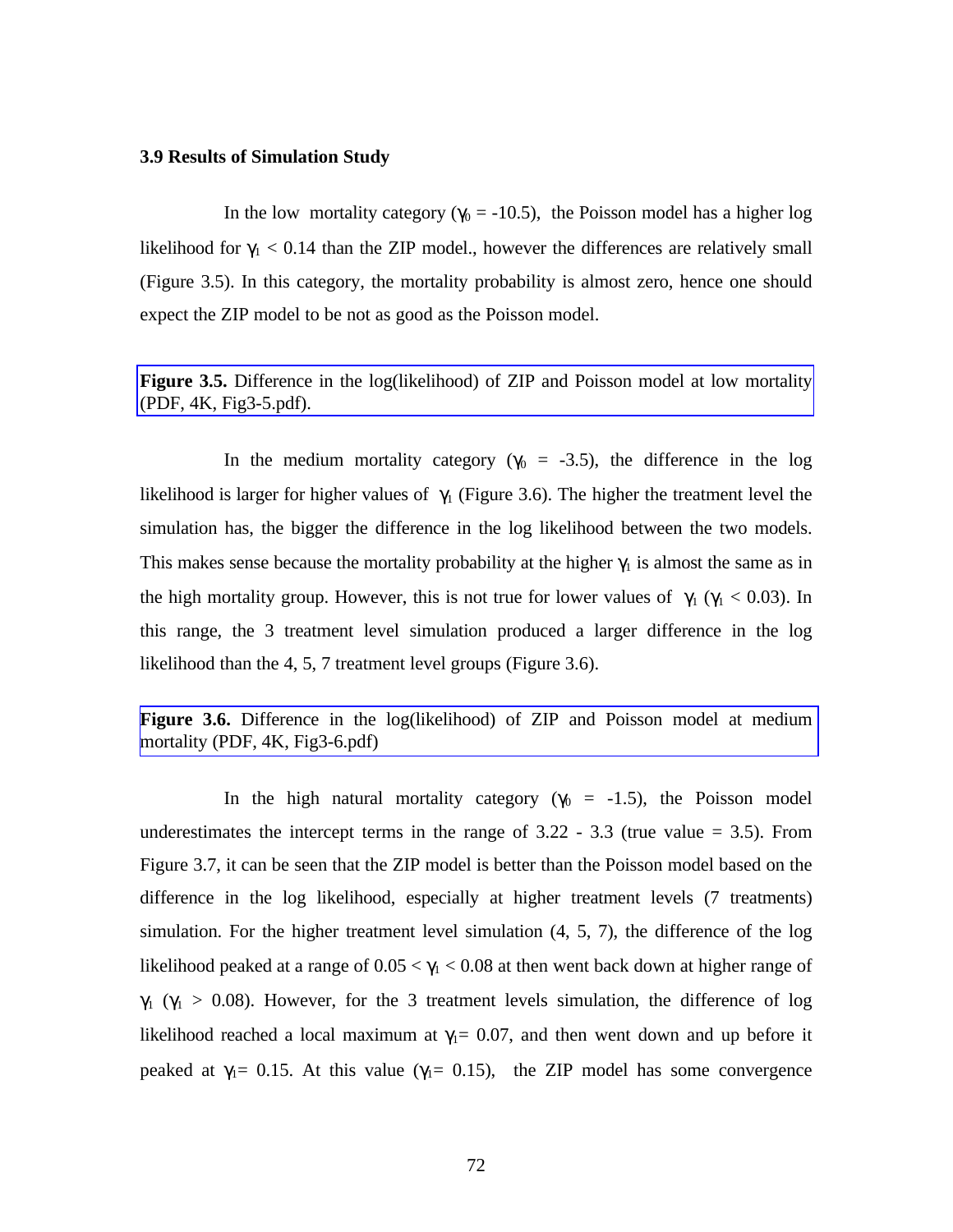problem because of the high mortality probability. The ZIP model seems to have the best performance among all the runs at 7 treatment levels and  $\gamma_1 = 0.09$ , because the log likelihood difference (108.23) is the largest.

**Figure 3.7.** Difference in the log(likelihood) of ZIP and Poisson model at high mortality (PDF, 4K, Fig3-7.pdf)

The estimates of the IC levels for the Poisson model are in general more conservative than the ZIP models. The ZIP models give relatively higher IC levels than the Poisson model in all cases except at the low range of  $\gamma_1$  ( $\gamma_1$  < 0.02) in the high mortality category (please refer to Table 3.17-Table 3.28 for the comparison of  $IC_{10}$ ,  $IC_{50}$ , and  $IC_{90}$ , and please refer to Figure 3.8-10 for only  $IC_{50}$  with only 3 treatment levels). In the low initial mortality ( $\gamma_0$  = -10.5) category, the Poisson model's IC estimates is closer to the true value at the low range of  $\gamma_1$  (0 <  $\gamma_1$  < 0.08) than at the high range 0.08 <  $\gamma_1$  < 0.14. In medium mortality category, the ZIP model does much better than the Poisson model for  $\gamma_1$  $> 0.02$ . The IC<sub>50</sub> estimation of the Poisson model sharply moved below the true IC<sub>50</sub> value in this range.

**Figure 3.8.** IC<sub>50</sub> of the ZIP and Poisson model at low mortality(PDF, 3K, Fig3-8.pdf) **Figure 3.9.** IC<sub>50</sub> of the ZIP and Poisson model at medium mortality(PDF, 4K, Fig3-9.pdf) **Figure 3.10.** IC<sub>50</sub> of the ZIP and Poisson model at high mortality(PDF, 4K, Fig3-10.pdf)

In general, the Poisson part of the ZIP model does relatively well in estimating the regression coefficients in all cases. On the other hand, the logistic part of the ZIP models does not perform as well as the Poisson part of the model, but it does improve slightly as the number of treatment levels and sample size increases. Due to the high zero proportion in certain runs of the simulation, the logistic part of the ZIP model does have some problems in converging or getting a significant result and this highly affects the performance of the logistic part of the ZIP model.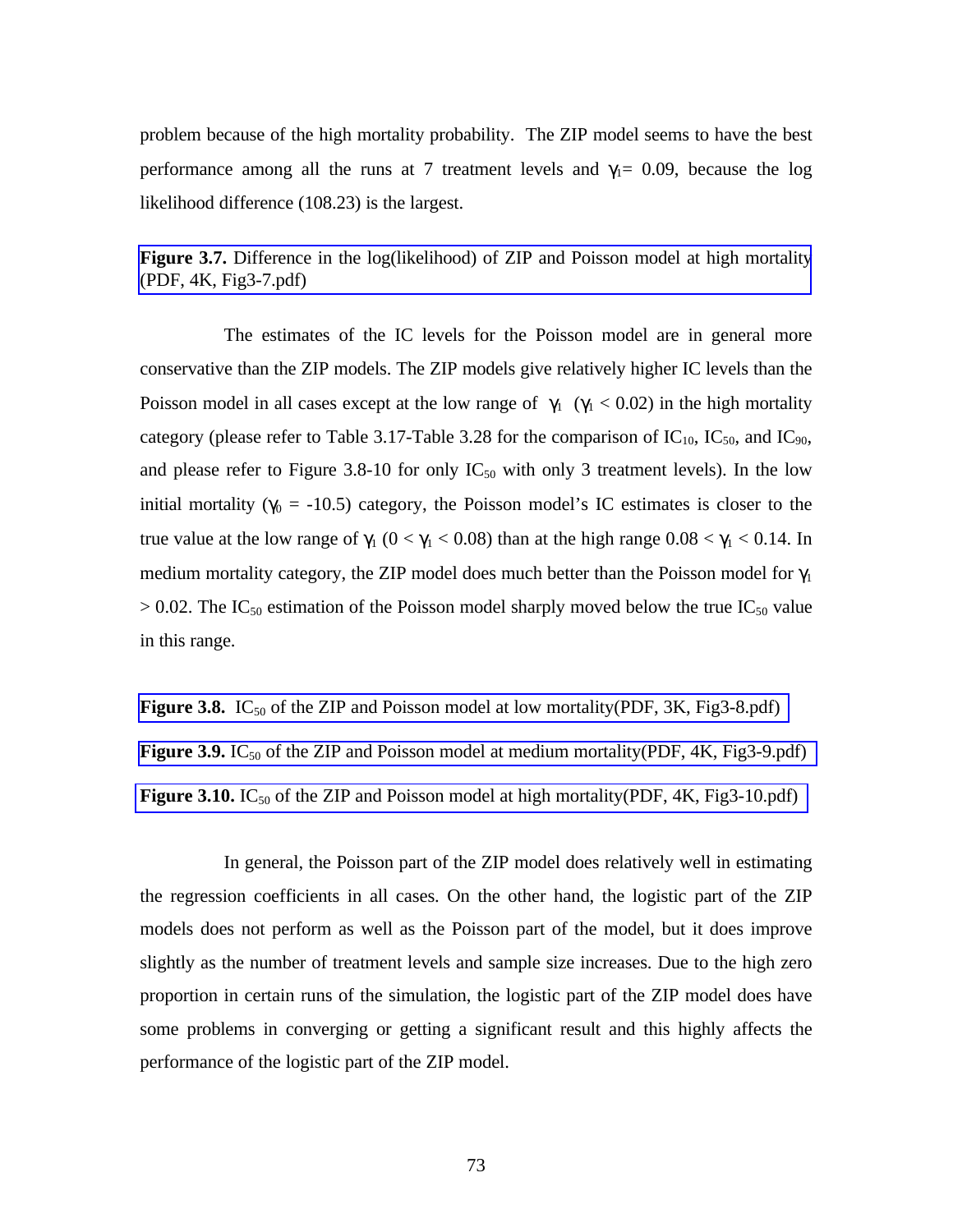Based on the results of the simulation study, one should use the regular Poisson model at very low mortality where mortality probability is below 0.3 (i.e. about 3 out of 10 subject died per treatment). On the other hand, one should use the ZIP model at high and medium mortality categories where the mortality probabilities is in the range of 0.3 to 0.8. Even though the simulation study does not cover where the mortality probability is over 0.8, I would suggest one uses the mixture model with caution. It is because the logistic part of the mixture model may not converge due to the high mortality. Improving the experimental designs of the toxicity tests may solve the convergence problem. This can be done by placing more design points within the range of the toxicant concentrations that produce mortality probabilities around 0.9. However, as mentioned in the previous section, if the information about mortality is ignored in the experiment, there may be a problem in knowing how many subject died during the experiment. Since the underlying assumption of the model states that the extra zeroes are due to mortality, one can always apply some preliminary test on the sample distribution of the data to see if the Poisson assumption holds.

#### **3.10 Conclusion**

The traditional potency estimation method for chronic bioassays do not take into account mortality which may occur during the experiment. Standard estimation may be inappropriate and highly biased if many deaths occur during the experiment. The mixture model presented here is able to incorporate the extra zeroes due to mortality. Likelihood ratio tests indicate that the mixture model does describe the data better than the regular Poisson model in several example data sets. A simulation study was carried out to compare the ZIP model and Poisson model. The study not only looks at a comparison of the two models, but also looks at how different mortality rates affect the performances of the two models. The differences in the log likelihood of the two models were calculated together with the IC levels. The difference in the log likelihood between the ZIP and Poisson model increases as the number of treatments increases; this is because the total number of observations also increases as the number of treatment increases. The ZIP